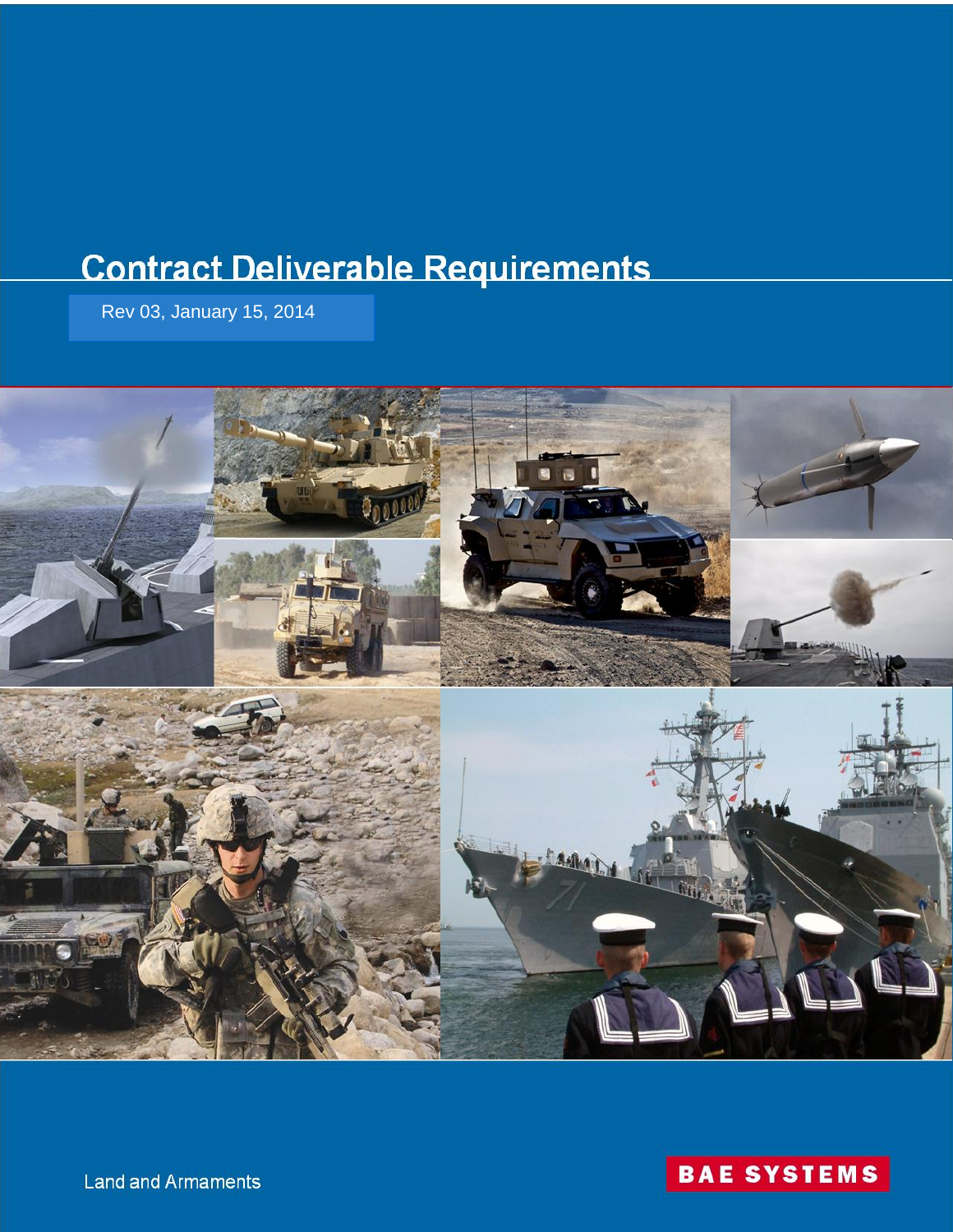| <b>Rev</b> | <b>Date</b> | <b>Change Description</b>                                                                   | <b>Approved By</b> | <b>Template</b><br><b>Rev</b> |
|------------|-------------|---------------------------------------------------------------------------------------------|--------------------|-------------------------------|
| 00         | 11/27/12    | <b>New Document Release</b>                                                                 |                    | 06                            |
| 01         | 9/3/13      | Added verbiage to CDR 017, deleted 071                                                      | Tom Frazho         | 07                            |
| 02         | 9/20/13     | Added verbiage to 001, 032, changed<br>verbiage to 057, 058, 059, 060, 061, 063,<br>and 068 | Tom Frazho         | 07                            |
| 03         | 1/15/14     | Changes to CDR 006, 053 and 070                                                             | Tom Frazho         |                               |
|            |             |                                                                                             |                    |                               |

**Approved By Signature** 

Date:

Ifoho

 $1 - 16 - 2014$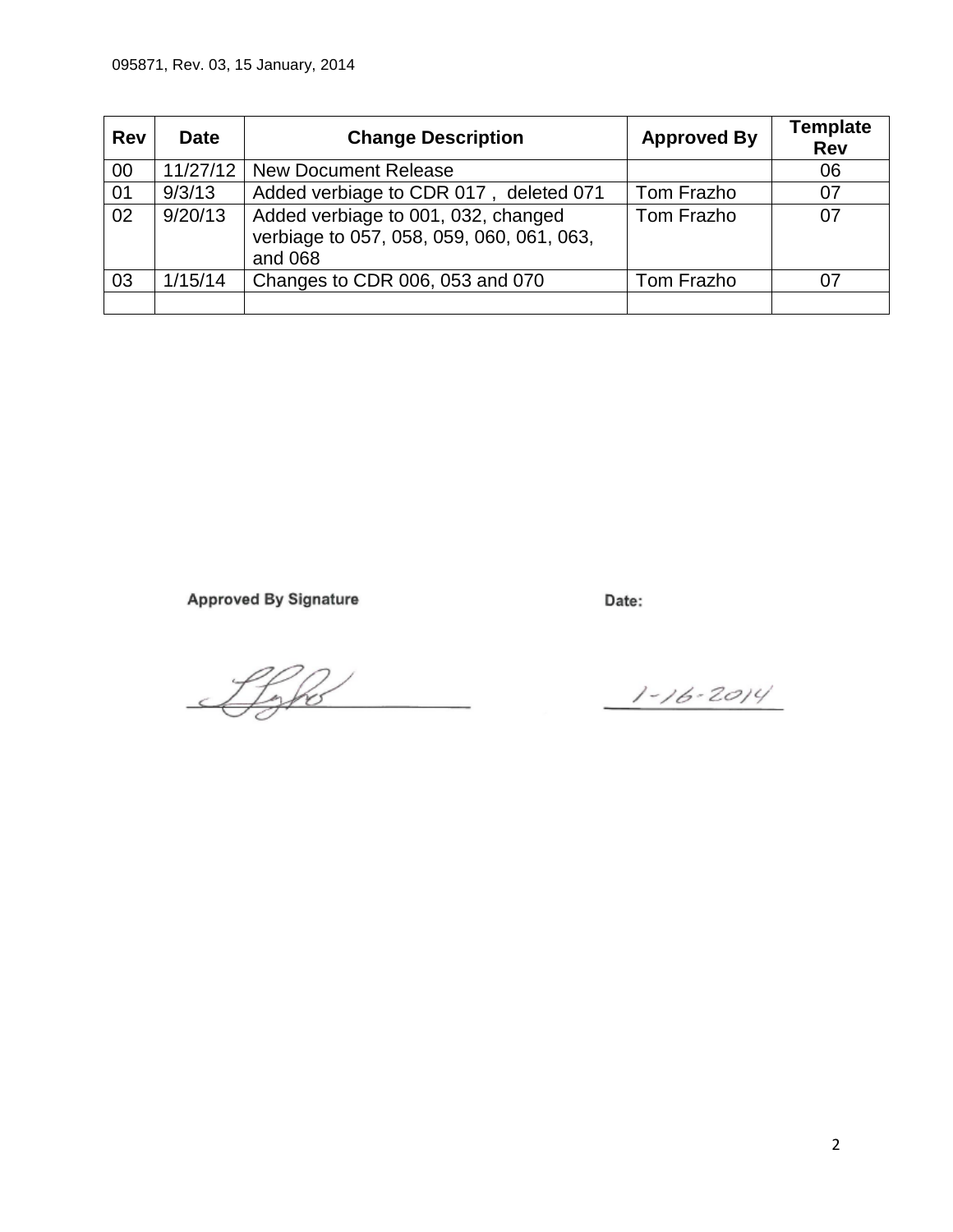# **Contents**

| А. |  |
|----|--|
| В. |  |
|    |  |
|    |  |
|    |  |
|    |  |
| Α. |  |
| В. |  |
| C. |  |
| D. |  |
| Е. |  |
| F. |  |
| G. |  |
|    |  |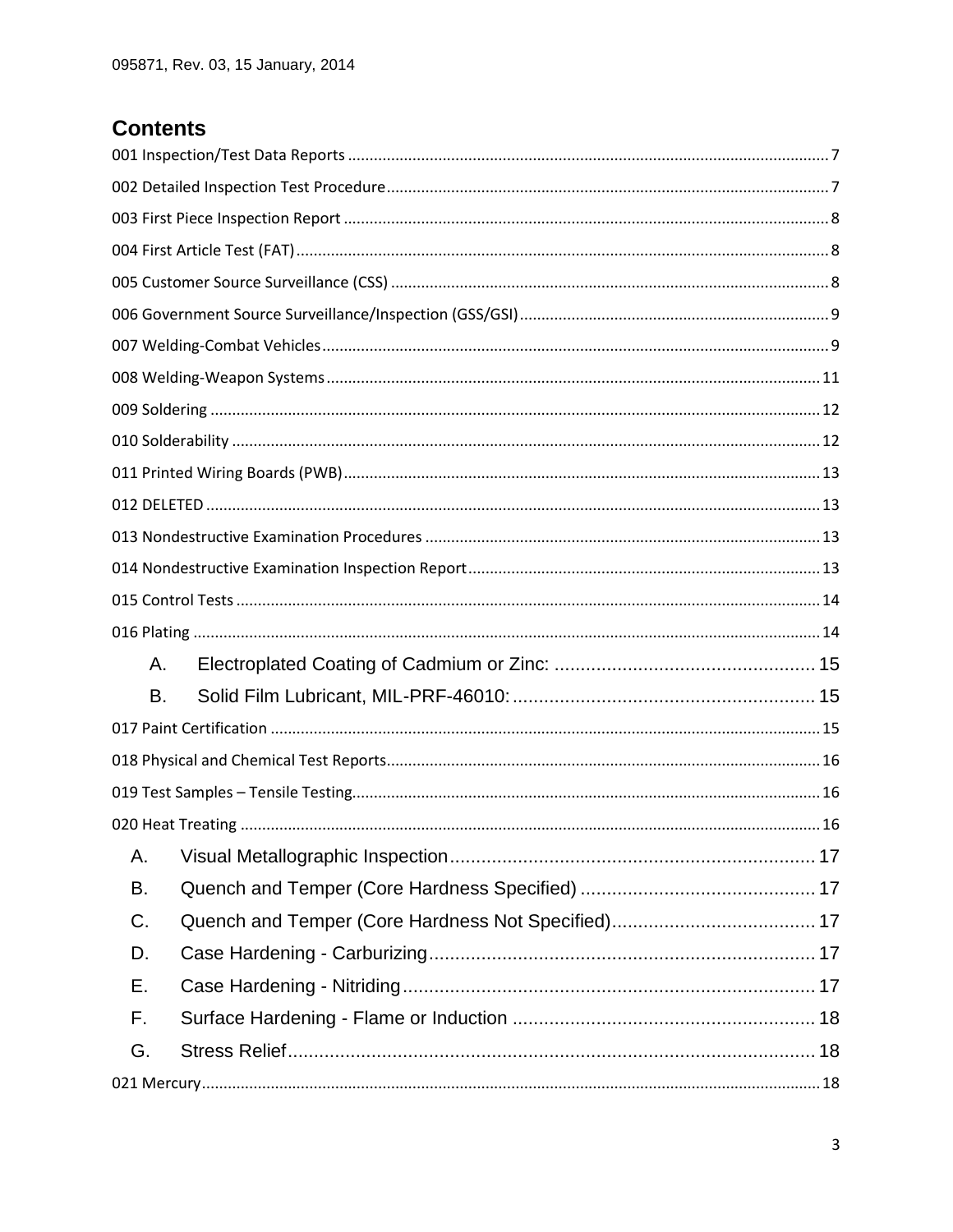| Α. |  |
|----|--|
| В. |  |
| C. |  |
| D. |  |
|    |  |
|    |  |
|    |  |
|    |  |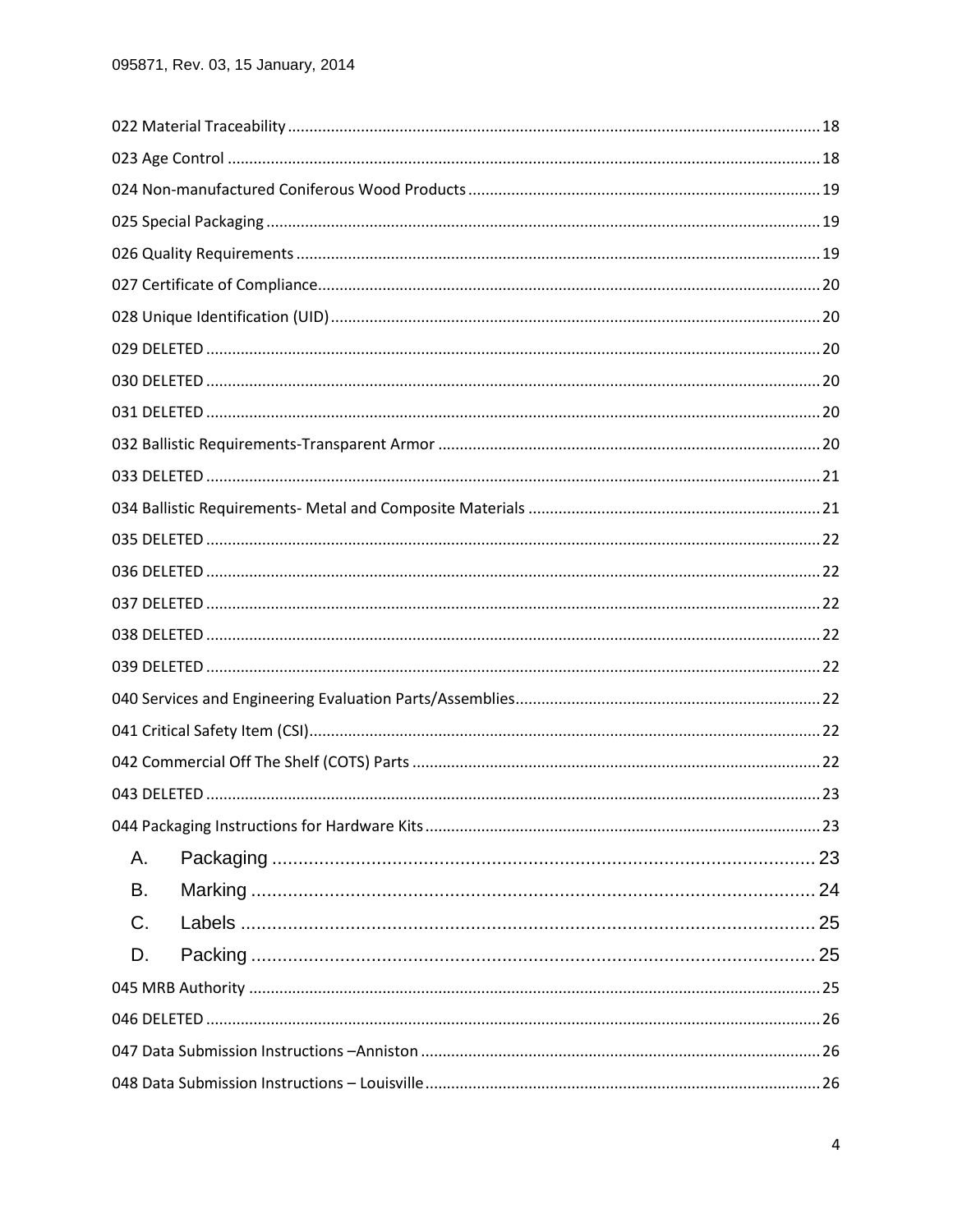| А. |  |
|----|--|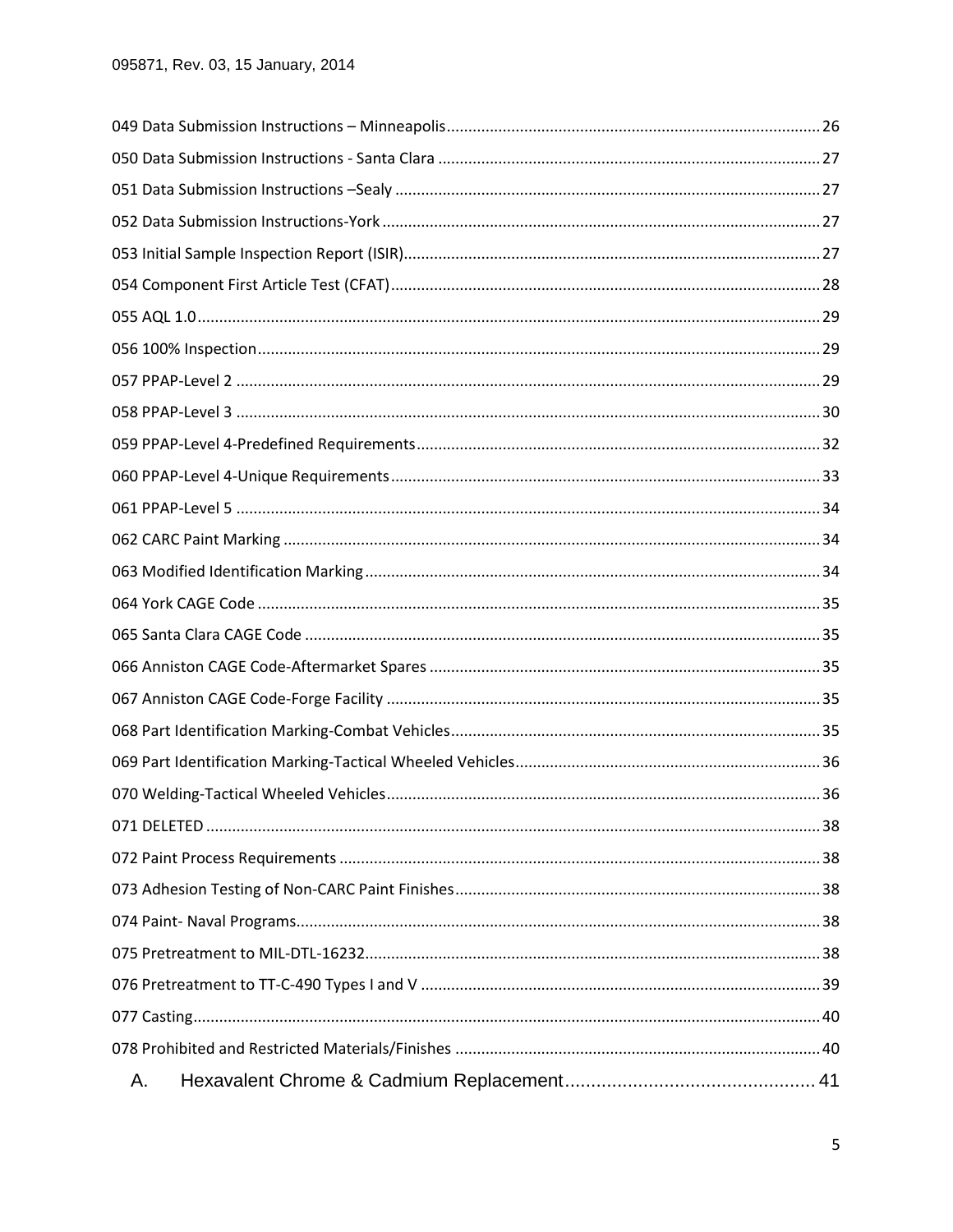<span id="page-5-0"></span>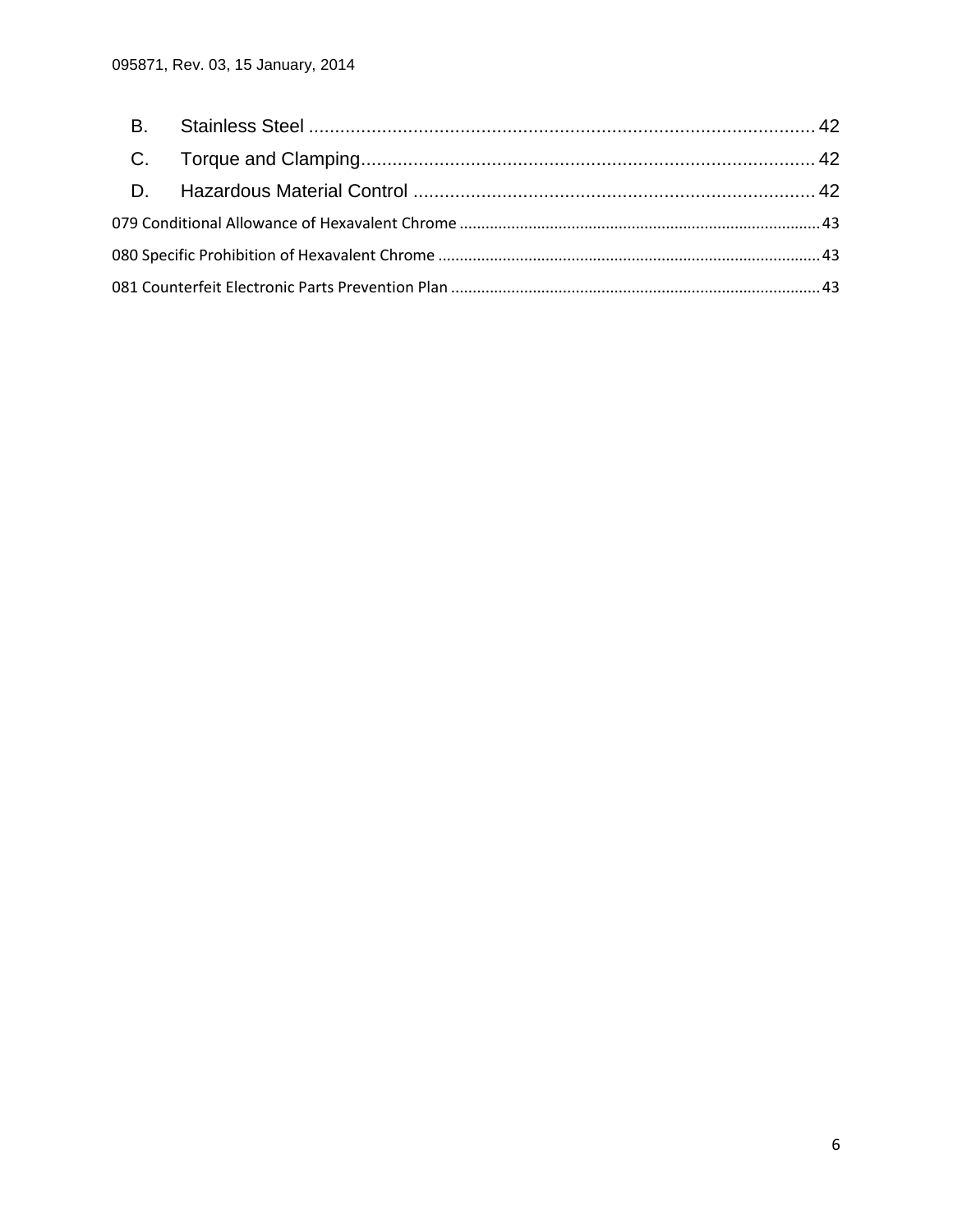# **001 Inspection/Test Data Reports**

All of Supplier's actual inspection/test data for the specified item shall be submitted by the Supplier to BAE Systems on a suitable form. The data shall be submitted with the shipment of the item. As applicable, the data shall include the following information:

- Part Number
- Serial Number
- Quantity of parts
- Identification of each characteristic inspected/tested to include but not limited to: dimensional coordinates, drawing notes, (e.g., protective coatings, chemical and physical properties), etc. A ballooned drawing (all characteristics, including drawing notes, numbered) shall accompany the report to identify the characteristics inspected.
- Actual Inspection/test results
- Date of inspection/test
- Inspector's signature, stamp or initials
- Indication of First Piece (when applicable)

# <span id="page-6-0"></span>**002 Detailed Inspection Test Procedure**

The Supplier shall prepare and maintain a written, detailed inspection/test procedure for the subject item. Prior to the start of inspection, the Supplier shall submit the procedure(s) to the BAE Systems in accordance with the Data Submission Instructions for this part. Each procedure shall contain the following information:

- Part Number
- Procedure Revision
- Identification of each characteristic to be submitted to inspection/test, its requirement, and drawing and/or specification requirement reference and their respective acceptance criteria
- Sequence of each inspection/test
- Equipment to be used for each inspection/test and for complex operations, the setup of the inspection/test equipment
- The inspection/test environment
- Definition of the test/inspection report documenting the test/inspection results

Changes to this procedure shall be submitted to BAE Systems for approval prior to conduct of inspection/test.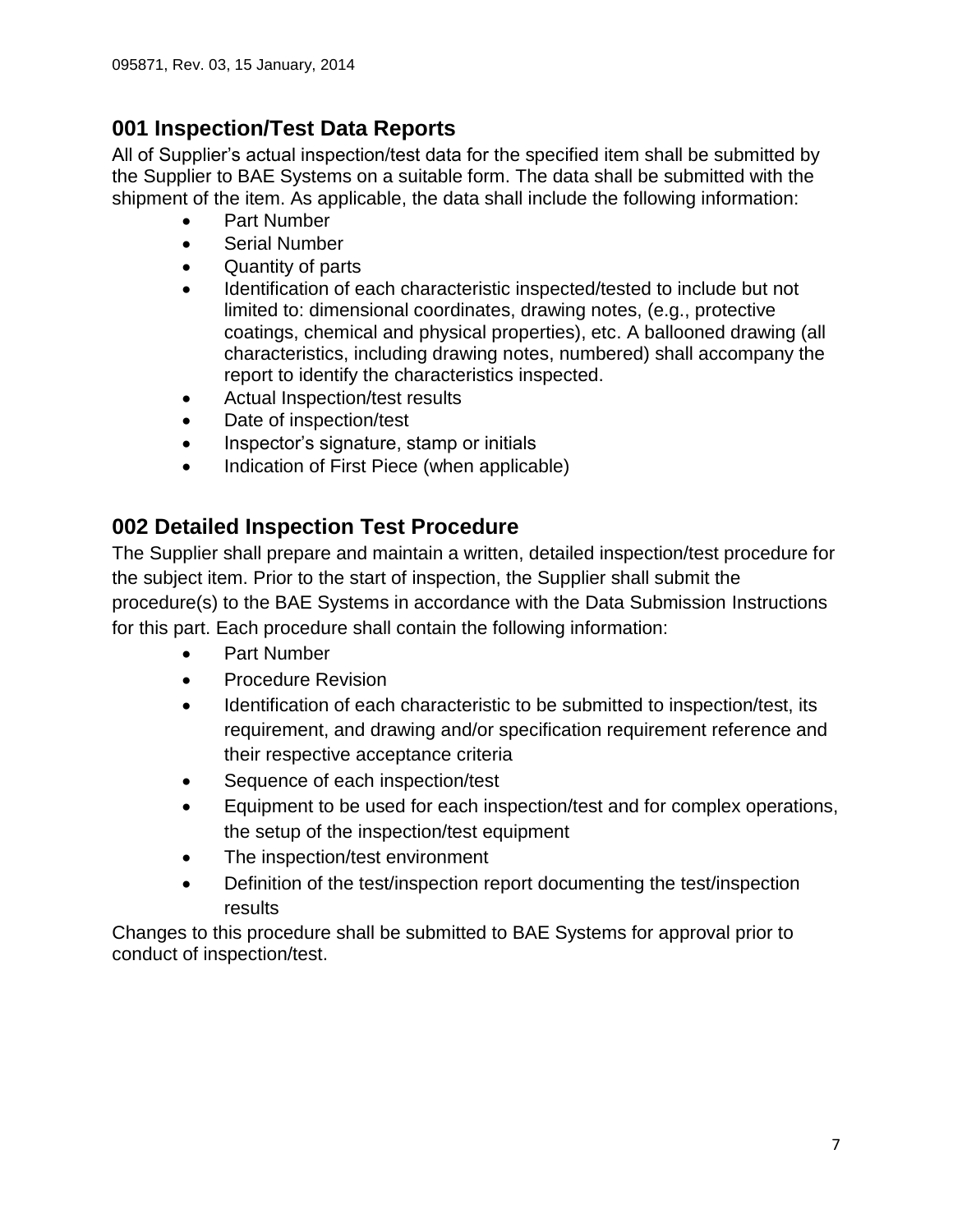# <span id="page-7-0"></span>**003 First Piece Inspection Report**

The Supplier shall submit their First Piece Inspection Report for this item as specified in SQAM paragraph 8.3. This report shall be submitted as specified in the Data Submission Instructions for this item.

# <span id="page-7-1"></span>**004 First Article Test (FAT)**

The Supplier shall submit a FAT plan in accordance with the Data Submission Instructions for this item within thirty (30) days after receipt of the Purchasing Agreement. The FAT plan shall include:

- Dates for submittal of the FAT procedure
- Dates and location(s) for all testing with anticipated start/completion dates
- Date for submittal of the FAT report.

The Supplier shall update/resubmit the FAT plan to cover any changes to the schedule. The procedure and test reports may be prepared using MIL-HDBK-831 as a guide and shall be approved by BAE Systems prior to start of test. BAE Systems and its Government customer reserve the right to witness FAT testing at any point in the schedule.

Following First Article approval, it is the Supplier's responsibility to notify the BAE Systems Authorized Purchasing Representative to determine what testing must be repeated when any of the following occurs:

- Receipt of new Purchasing Agreement or contract
- Significant change in manufacturing process (introduction of a new manufacturing technique, etc.)
- Change in any drawing configuration, component, or sub-component parts
- Change in manufacturing location
- A break in production or process in excess of twelve (12) months, unless otherwise specified

# <span id="page-7-2"></span>**005 Customer Source Surveillance (CSS)**

Source Surveillance, inspection, and/or test by a BAE Systems source inspection representative is required for each shipment of this item. In order to accommodate BAE Systems source inspection representatives, the Supplier shall make all facilities, equipment, inspection records, and assistance readily available.

The Supplier shall provide five (5) working days advance notification of requests for source inspection through submission of Form 092245. Requests shall be submitted in accordance with the Data Submission Instructions specified for this item. Requests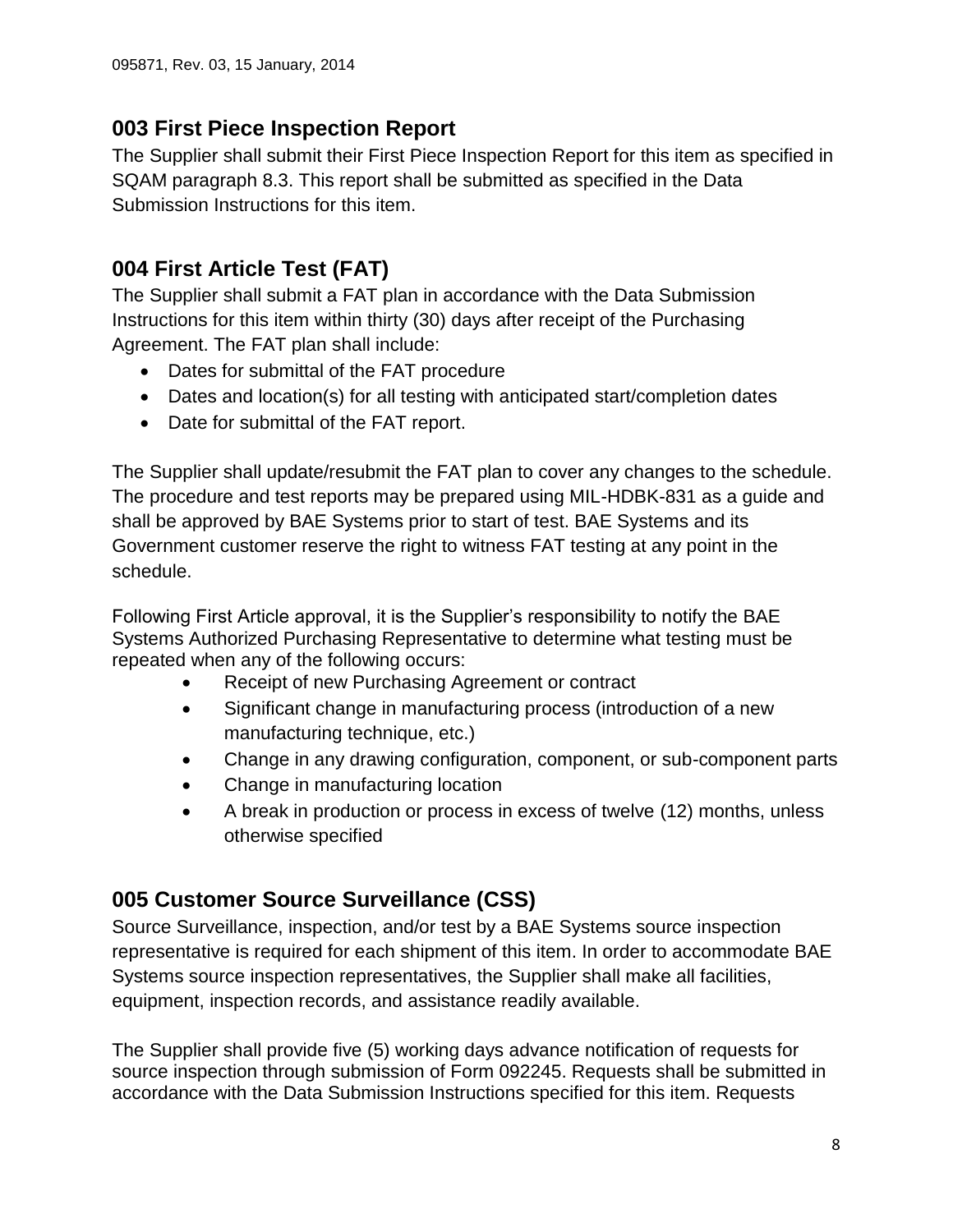submitted with less than five (5) working days' notice may impact the Supplier's delivery rating. Unauthorized shipment of product without BAE Systems source inspection may result in the shipment being rejected and returned to the Supplier at the Supplier's expense.

### <span id="page-8-0"></span>**006 Government Source Surveillance/Inspection (GSS/GSI)**

Government surveillance/inspection is required prior to shipment from your plant and cannot be waived by BAE Systems.

Supplier must notify BAE Systems prior to, or in conjunction with, notification to DCMA so that BAE Systems has the opportunity to perform any reviews/inspections prior to submission to DCMA.

Upon receipt of the Purchasing Agreement, promptly notify the Government representative who normally services your facility so that appropriate planning for Government inspection can be accomplished. If the local Government Representative directs that surveillance/inspection should take place at a sub-tier supplier facility, the full wording of this requirement shall be incorporated into the Purchasing Agreement with that sub-tier supplier. The text of this requirement may be incorporated by reference. At no time shall the Supplier flow any Government Surveillance/Inspection requirements to their sub-tier suppliers without the direction of their local Government Representative.

Notification to the local Government representative of pending inspections shall be made in accordance with FAR 52.246-2(i) (2), which can be found at [https://www.acquisition.gov/far/current/html/52\\_246.html.](https://www.acquisition.gov/far/current/html/52_246.html) As of this revision, the FAR requires two (2) working days notification for resident representatives and seven (7) working days for all other instances; however the latest revision of the FAR shall apply. In the event the representative or office cannot be located, the BAE Systems Authorized Purchasing Representative shall be notified immediately.

Government inspection must be made prior to shipment. Unauthorized shipment of product without Government Source Surveillance may result in rejection and subsequent return at the Supplier's cost, and withholding of your invoice payment. GSS shall not replace Supplier inspection nor relieve the Supplier of its responsibility to meet all requirements of the purchasing agreement.

### <span id="page-8-1"></span>**007 Welding-Combat Vehicles**

**PRIOR** to implementation of the proposed process, procedure approval is required by BAE Systems Weld Engineering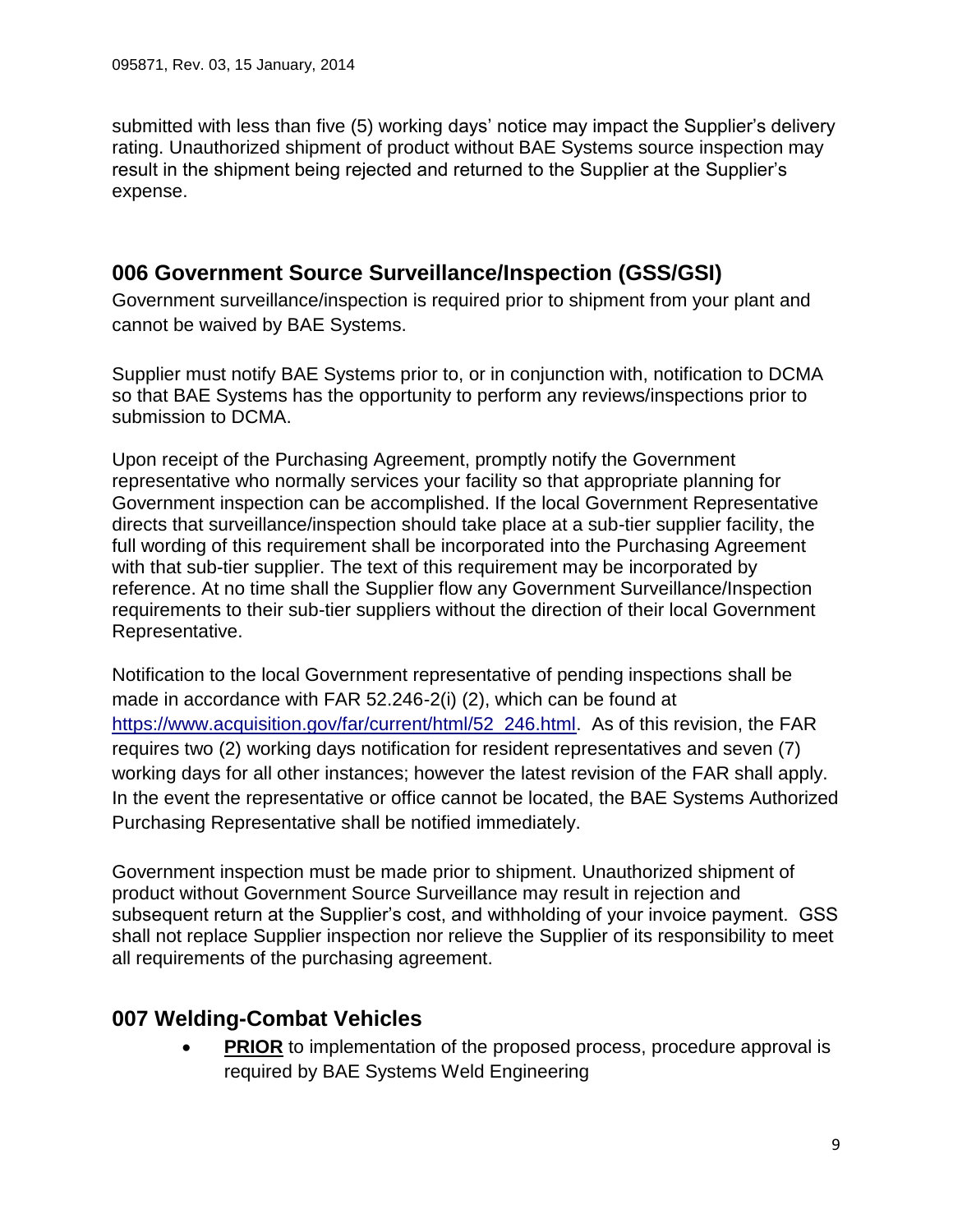- Supplying product to BAE Systems without an approved Welding Procedure Specifications (WPS) is cause for rejection
- The WPS shall include the Procedure Qualification Record (PQR) for the process
- If the Supplier has completed the BAE Systems Weld Training, they may use the BAE Systems procedures for which they are qualified
- Use of BAE Systems WPS still requires approval prior to use for each individual part number. If the Purchasing Agreement Part Number is changed through configuration, the WPS shall be resubmitted even if nothing is changed within the weld process/procedure
- The Supplier is responsible for the performance and maintenance of all supporting documentation required to demonstrate compliance with Purchasing Agreement requirements

 Forms are available on the BAE Systems Purchasing website or through the appropriate BAE Systems Authorized Purchasing Representative.



#### **Aluminum and Steel Arc Welding; Resistance Welding and Brazing**

Procedure submittal requirements for aluminum, steel, resistance, and brazing weldments are addressed on the following forms/ procedures:

| <b>Form</b><br>Number/<br><b>Procedure</b> | <b>Document Title</b>                                                           |
|--------------------------------------------|---------------------------------------------------------------------------------|
| 12472301                                   | Ground Combat Vehicle Welding Code - Aluminum                                   |
| 12479550                                   | Ground Combat Vehicle Welding Code - Steel                                      |
| LAA-5128                                   | <b>Welding Procedure Extension Request</b>                                      |
| LAA-5130                                   | Brazing or Braze Welding Procedure - Cover Sheet                                |
| LAA-51301                                  | Brazing or Braze Welding Procedure                                              |
| LAA-5131                                   | Recorded Joint Welding Procedure for Resistance Welding - Cover<br><b>Sheet</b> |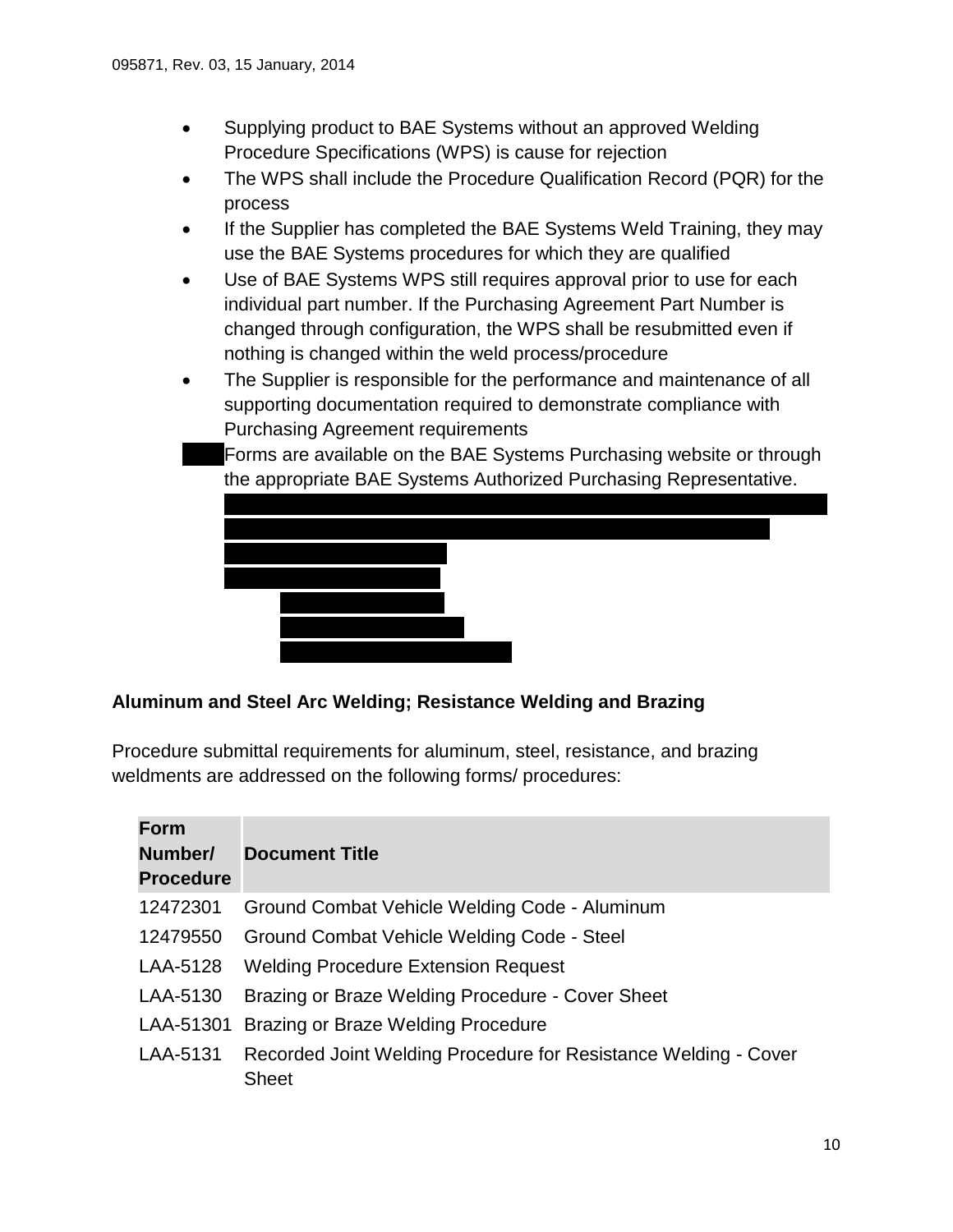LAA-51311 Recorded Joint Welding Procedure for Resistance Welding

LAA-5272 Welding and Brazing Submittal Requirements and Instructions

Forms are available on the BAE Systems Purchasing website or from a BAE Systems Authorized Purchasing Representative.

Aluminum Welding Code 12472301 replaces these specifications (reference page 4, Table P.1):

- MIL-STD-1946
- MIL-STD-372
- MIL-W-45205
- MIL-W-45206

Steel Welding Code 12479550 replaces these specifications (reference page 4, Table P.1):

- **MIL-STD-1261**
- MIL-STD-1941
- MIL-STD-1185
- MIL-W-46086

### <span id="page-10-0"></span>**008 Welding-Weapon Systems**

- Prior to the Supplier's start of fabrication (or repair to raw material, casting, forgings, etc.), the Supplier shall submit procedure(s) and supporting qualification test data in accordance with the applicable specifications (including weld personnel certifications) and form KA-021 to the BAE Systems Authorized Purchasing Representative
- Supplying product to BAE Systems without an approved Welding Procedure Specifications (WPS) is cause for rejection
- The WPS shall include the Procedure Qualification Record (PQR) for the process when applicable
- If the Supplier has completed the BAE Systems Weld Training, they may use the BAE Systems procedures for which they are qualified
- Use of BAE Systems WPS still requires approval prior to use for each individual part number
- The Supplier is responsible for the performance and maintenance of all supporting documentation required to demonstrate compliance with the Purchasing Agreement requirements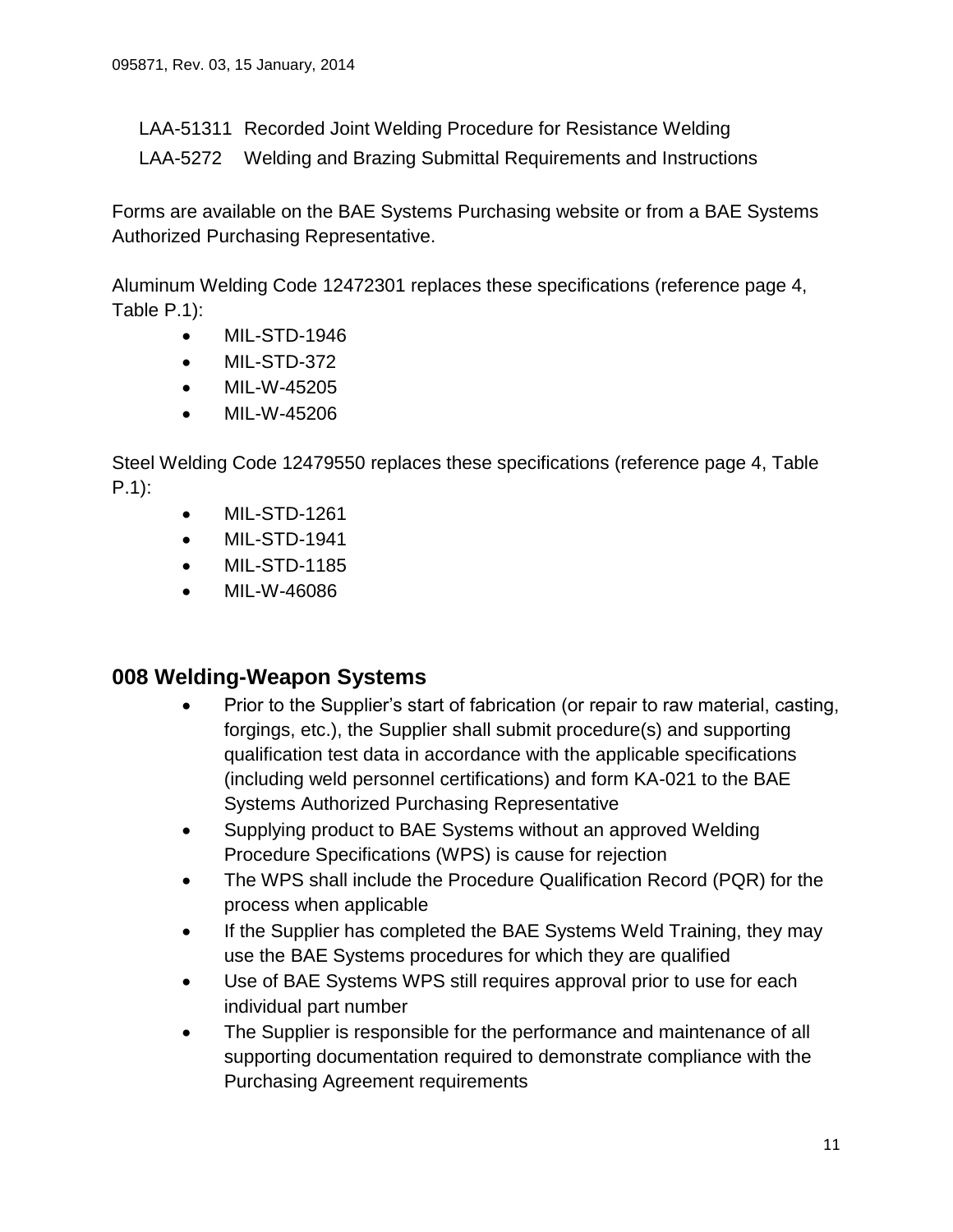• Changes/revisions to previously approved weld procedures must be submitted for re-approval

### <span id="page-11-0"></span>**009 Soldering**

- The Supplier shall submit soldering plans in accordance with the Data Submission Instructions for this item (30) days after receipt of the Purchasing Agreement
- Procedures shall be submitted for all subcontracted soldering operations
- BAE Systems reserves the right to disapprove the plan or to require changes in the plan, which it deems necessary to ensure the product conforms to IPC J-STD-001, Class 3 and Purchasing Agreement requirements
- A new Purchasing Agreement number with the same prime contract number as previously approved does not require extension of approval
- The plan shall include, as a minimum, detailed procedures to be followed and utilized throughout all areas of performance
- The Supplier must have approval from BAE Systems prior to beginning production. This approval will be in the form of a letter notifying you that your facility has satisfactorily completed a High-Reliability Audit. The approved program must be utilized in the performance of Purchasing Agreement
- Any and all records required by the approved program may be requested at any time and must be immediately available for review
- BAE Systems must approve changes to this program following approval

### <span id="page-11-1"></span>**010 Solderability**

Material supplied shall meet the solderability requirements of the product fabrication specification. When no solderability test is specified, the test shall be performed in accordance with MIL-STD-202, Method 208.

#### **Note: One hour steam aging is required for wire.**

For each shipment, the Supplier shall provide a written certification stating that the components provided were tested and meet the applicable solderability requirements as stated above. Certification shall be submitted in accordance with the Data Submission Instructions for this item.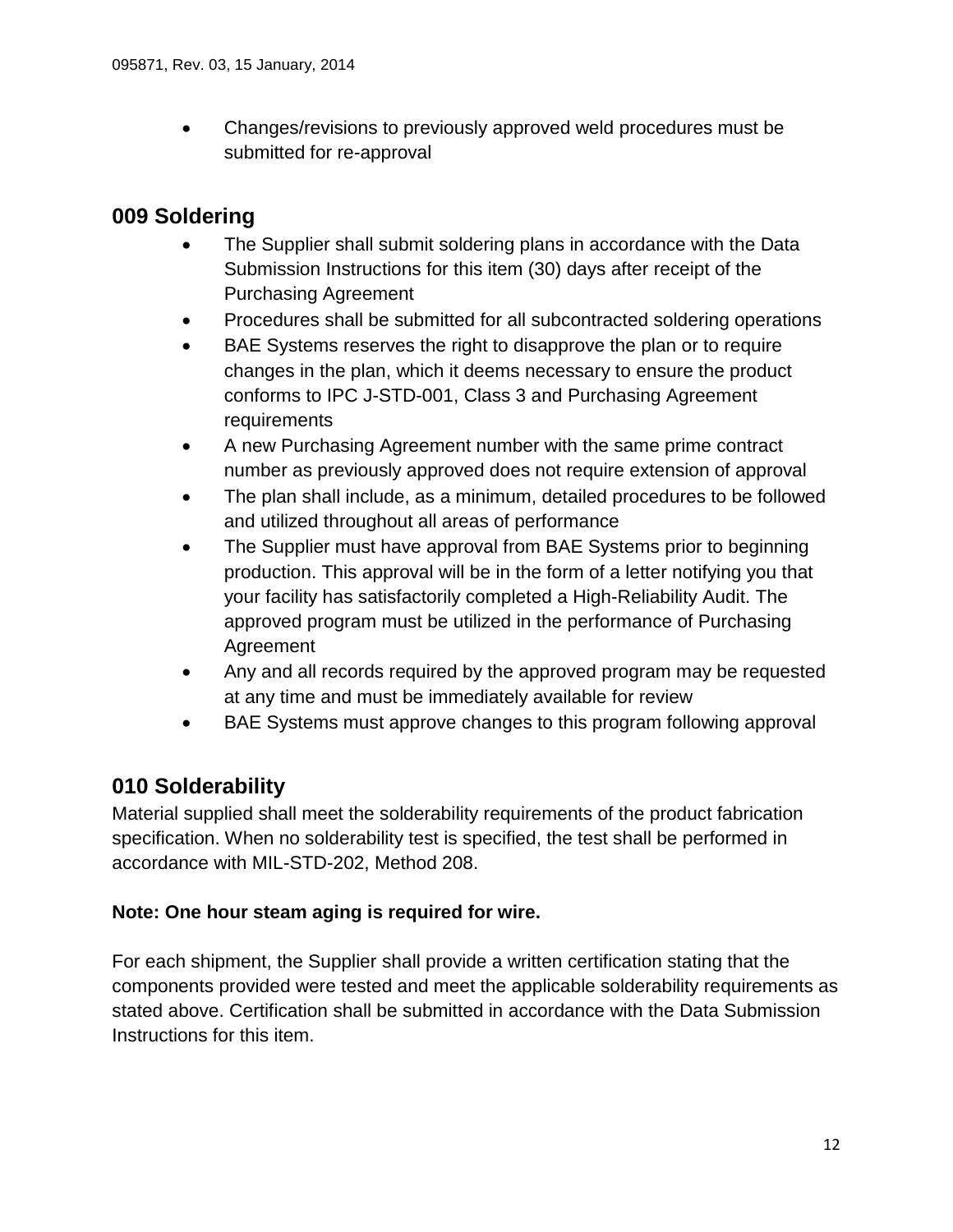### <span id="page-12-0"></span>**011 Printed Wiring Boards (PWB)**

The Supplier shall provide for each shipment a written certificate stating that the boards were fabricated to the relevant specifications identified within the TDP. The certification shall be provided in accordance with the Data Submission Instructions for this item. Test coupons and microsections must be maintained for a period of two (2) years and available for examination by BAE Systems.

# <span id="page-12-1"></span>**012 DELETED**

### <span id="page-12-2"></span>**013 Nondestructive Examination Procedures**

When the Purchase Order specifies Nondestructive Examination such as radiography, magnetic particle, liquid penetrant, or ultrasonic inspections, the Supplier shall submit the procedure to BAE Systems in accordance with the Data Submission Instructions for this part for approval. The procedure shall be submitted within thirty (30) days after receipt of the Purchasing Agreement. If the submittal is requested during performance of the Purchasing Agreement, the Supplier shall submit the procedure within three (3) days of receiving the request.

All changes to the approved procedure shall require re-submittal and approval. The revised procedure shall not be implemented until written approval is received from BAE Systems.

### <span id="page-12-3"></span>**014 Nondestructive Examination Inspection Report**

he Supplier shall furnish a certified test report stating that Nondestructive Examination(s) required per the TDP have been performed in accordance with an approved test procedure as required by the referenced specification and that the material is acceptable. The certification shall also include:

- Type of test and coverage
- Applicable procedure specification (title, number and revision)
- Applicable acceptance criteria (title, number and revision)
- Name and address of the company that actually performed the testing
- Certificate of process compliance

A test plan shall be developed detailing the Nondestructive Examinations to be performed (including test equipment to be used, angles to be captures in radiographic testing, etc.) and shall be made available to BAE Systems upon request.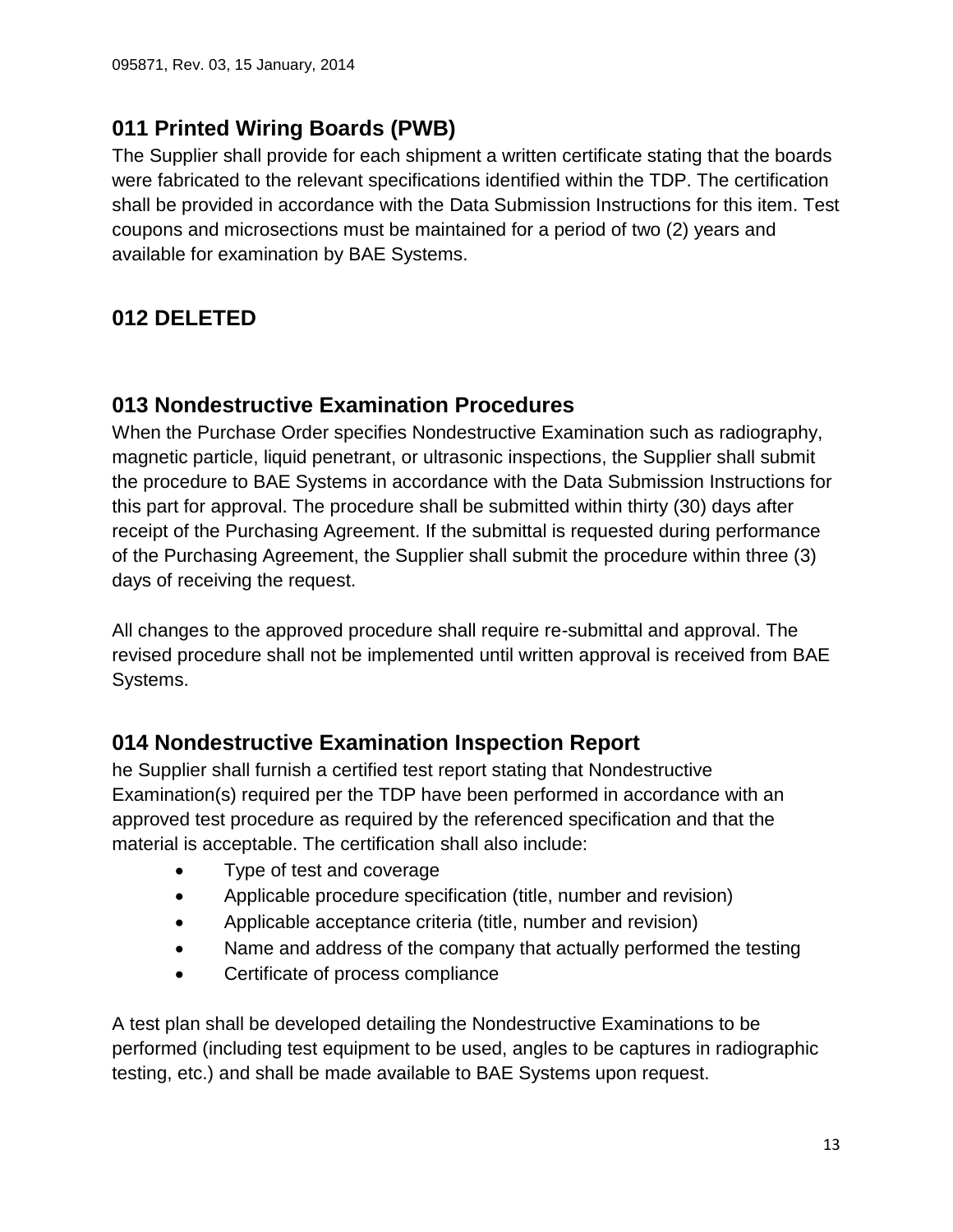# <span id="page-13-0"></span>**015 Control Tests**

The Supplier shall perform Control Tests at the frequency defined by the specification/QAP. The Supplier is responsible for determining the test schedule based on the production and delivery schedule for the Purchasing Agreement. The Supplier shall submit, in accordance with the Data Submission Instructions for this item, a control test procedure within thirty (30) days after receipt of the Purchasing Agreement for approval by BAE Systems. The Supplier shall notify the BAE Systems Authorized Purchasing Representative of the projected test schedule and any changes as they occur. If any failures occur, either through defect of the test equipment or of the test sample itself, the Supplier shall immediately notify the BAE Systems Authorized Purchasing Representative for further instructions prior to continuance of testing.

Following the completion of testing, a test report shall be submitted in accordance with the Data Submission Instructions for this item for approval.

MIL-HDBK-831 should be used as a guide in developing the test report format. As a minimum, the test report shall include:

- BAE Systems Part Number
- BAE Systems Purchasing Agreement Number
- Prime Contract Number (this is specified on the Purchasing Agreement)
- Applicable drawings/specification and revision level
- Type of test (i.e., Group "C," Group "D," etc.)
- Tests performed and results
- Test completion date
- Sample size
- Sample identification, if applicable
- Production interval (or Purchasing Agreement line number)
- Printed name, signature, and title of Supplier's representative
- Report date
- Any additional data or information required to show full compliance to the control test requirements

# <span id="page-13-1"></span>**016 Plating**

The Supplier shall provide written certification documenting that the plating was performed in accordance with drawing and Purchasing Agreement requirements. The facility actually performing the plating shall prepare the certification. When baking for hydrogen embrittlement relief is required, the certification shall define the required bake time at temperature and contain a statement that the items were baked at the required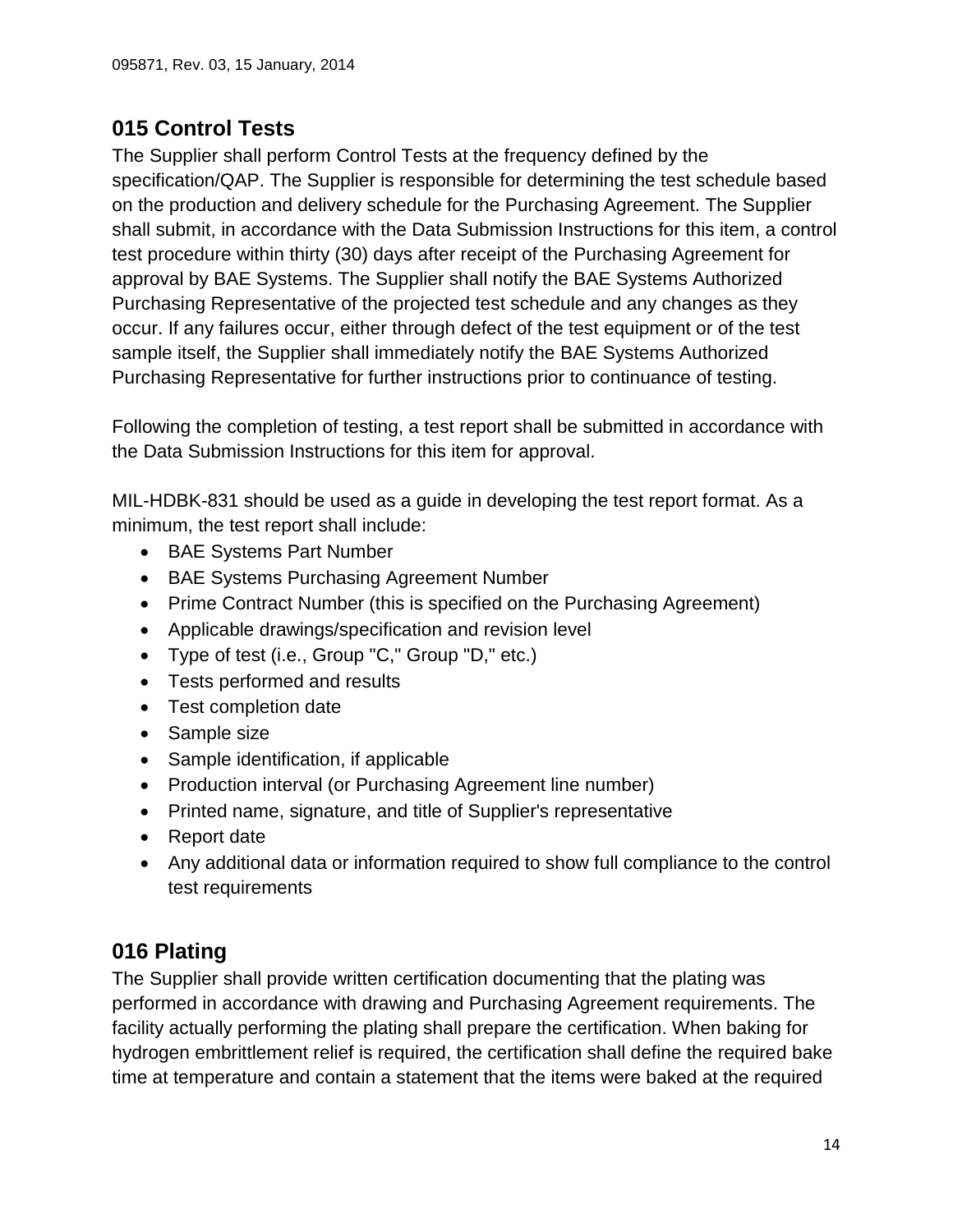temperature for the required minimum time specified in accordance with the required revision level of the specification.

Certification **MUST** include as a minimum:

- Part number
- Purchasing Agreement number
- Plating process specification used
- Baking temperature
- Baking time
- A statement that the baking operation was started within 3 hours of plating completion
- Complete lot traceability to all certifications related to the BAE Systems Purchasing Agreement
- Signature/title of the Supplier's representative
- Report date

#### <span id="page-14-0"></span>**A. Electroplated Coating of Cadmium or Zinc:**

All fasteners which are electroplated in cadmium or zinc shall be hydrogen embrittlement relieved by baking at 375°F ±25°F for 23 hours minimum. This baking process shall be initiated within four (4) hours of completion of the plating process.

Components requiring electroplated coating of cadmium or zinc, which are incorporated in equipment to be delivered under this Purchasing Agreement, shall allow the use of ASTM B 633, Type 2, of equivalent thickness, except salt spray test per ASTM B 633 is not required. An alternate coating for ASTM B 633 shall be Ion Vapor Deposited (IVD) Aluminum MIL-DTL-83488, Type II, of equivalent thickness. For components requiring non-electroplated coatings of cadmium or zinc, the alternate coating shall be MIL-DTL-83488, Type II, of equivalent thickness.

#### <span id="page-14-1"></span>**B. Solid Film Lubricant, MIL-PRF-46010:**

When performing solid film lubricant on steel products, the parts shall receive a solid film bake cure at  $300^\circ$  F, unless the drawing specifies a specific temperature.

### <span id="page-14-2"></span>**017 Paint Certification**

The Supplier shall provide a copy of the written certification documenting that painting was performed by an approved finisher in accordance with all drawing, specification, and Purchasing Agreement requirements. Certification shall be submitted in accordance with the Data Submission Instructions for this item. The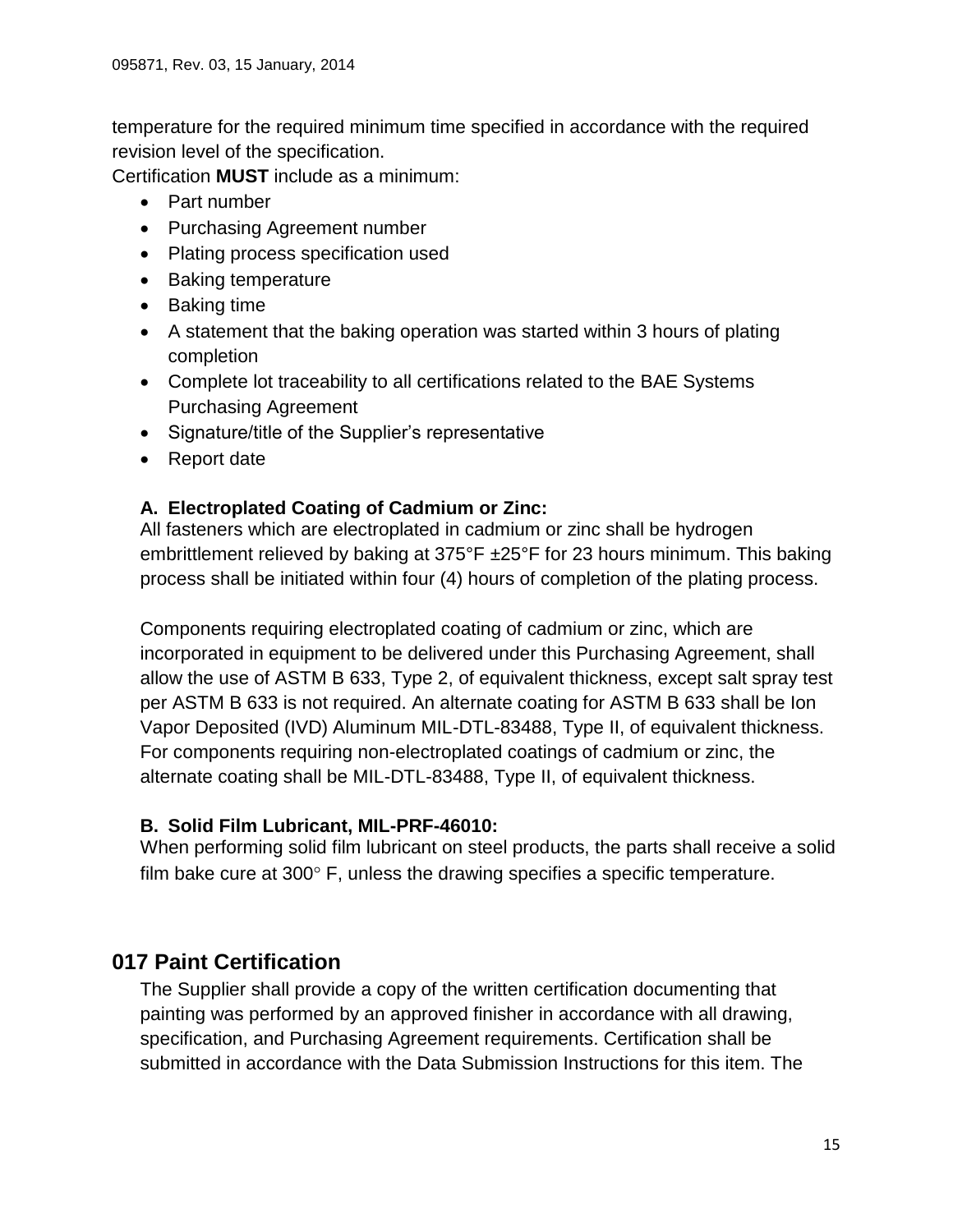facility actually performing the painting shall prepare the certification, which shall include:

- Name and address of the finisher
- Part number
- Purchasing Agreement number
- List of specifications used in the processing of the paint
- Paint thickness of a sample of actual parts for the primer
- Paint thickness of a sample of actual parts for the top coat
- Material lot/batch number(s)
- Material expiration date(s)
- Signature, printed name, and title of the Supplier Representative
- Certification date

All test and inspection documentation shall be available for BAE Systems' review upon request.

### <span id="page-15-0"></span>**018 Physical and Chemical Test Reports**

With each shipment, the Supplier shall provide all actual chemical, mechanical, and/or physical test results pertaining to the material shipped under this Purchasing Agreement with traceability to the original mill/manufacturer, heat lot, and country of origin, as applicable. This data shall be provided to BAE Systems in accordance with the Data Submission Instructions for this part.

### <span id="page-15-1"></span>**019 Test Samples – Tensile Testing**

With each shipment, the Supplier shall provide a set of two un-machined test bars suitable for the mechanical testing required by Purchasing Agreement or referenced specification. Both bars shall be made from the same melt and heat treated in the same lot as the supplied parts.

### <span id="page-15-2"></span>**020 Heat Treating**

With each shipment, the Supplier shall provide a written certification that heat treatment was performed in accordance with drawing and Purchasing Agreement requirements. When the drawing specifies a hardness range for materials due to quench and temper or other practices, actual results shall recorded on the certification. When heat treating is performed by a facility other than the Supplier shown on Purchasing Agreement, the name of that subcontractor and a copy of the certificate furnished by the subcontractor for the heat treatment shall be furnished to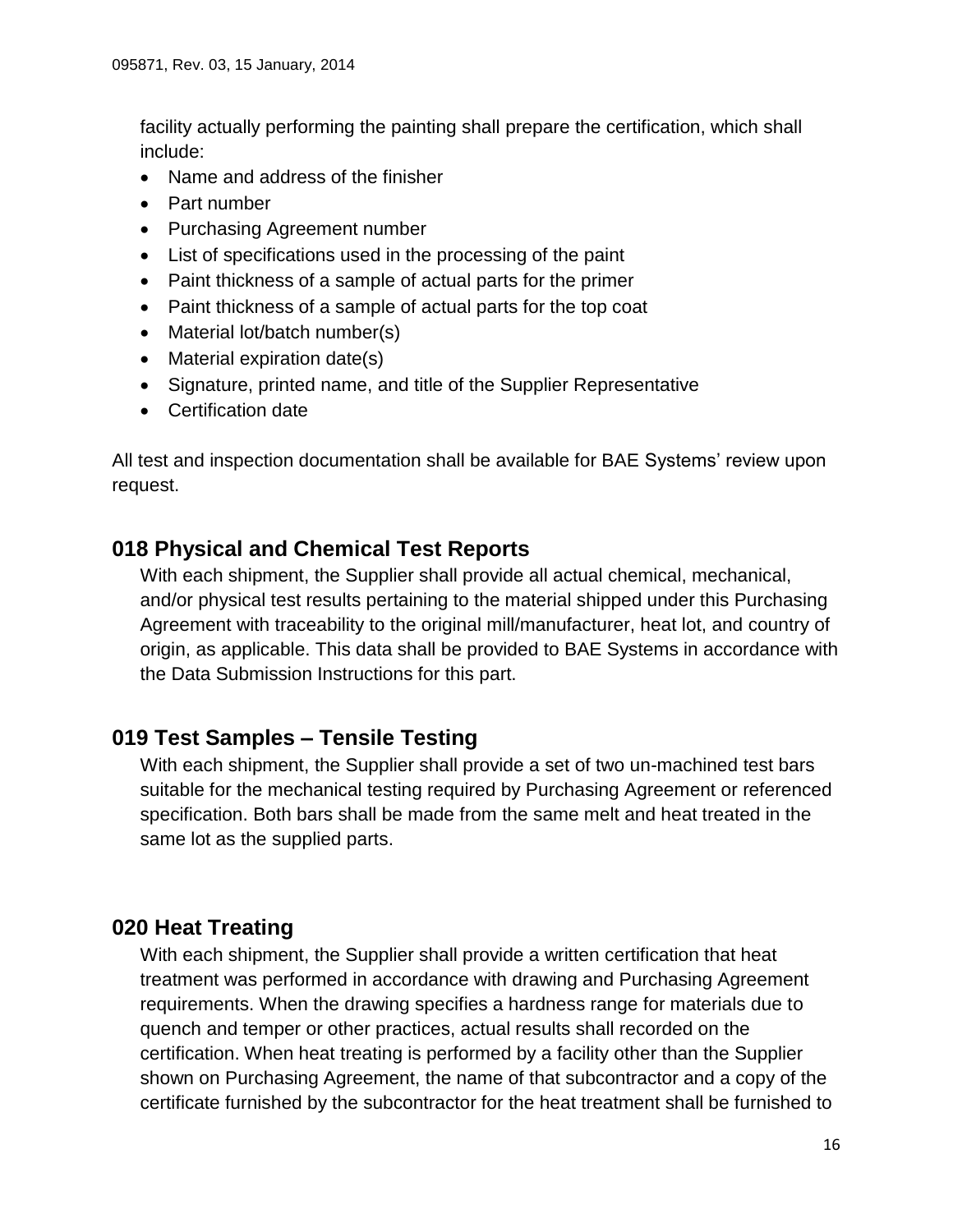BAE Systems. When specified on the drawing and/or the Purchasing Agreement, test samples shall be provided to BAE Systems for evaluation.

#### <span id="page-16-0"></span>**A. Visual Metallographic Inspection**

Visual inspection at a magnification of 5X shall be performed on heat treated items. Cracks, seams, laps or other injurious defects shall not be allowed. For steel carburized parts, the heat treat condition prior to carburizing shall be either quench and tempered or normalized and tempered. Heat treat process and atmosphere control shall be such that no decarburization occurs on the surface as detectible by metallographic sectioning under magnification at 100X, method specified on drawing or appropriate specification. Exceptions are stress-proof, fatigue-proof, precipitation hardening grades of steel, marging steels and structural steel such as HY-, HY-100, Cor-ten, etc. This will minimize distortion and assure that proper hardness is achieved.

#### <span id="page-16-1"></span>**B. Quench and Temper (Core Hardness Specified)**

A test specimen (or additional part) of the same alloy and same size, within 20% of the largest cross section thickness, shall be heat treated with each heat treat lot. The test sample shall have a length at least one inch longer than the section thickness or two times the diameter. The specimen or sample part shall be cross sectioned at mid-length of the largest cross section thickness plus or minus 3/8 inch. The Supplier shall submit a report including the actual surface hardness and core hardness at ½ radius (core hardness measured on cut surface).

#### <span id="page-16-2"></span>**C. Quench and Temper (Core Hardness Not Specified)**

The report shall include a statement of the surface hardness findings for each heat treat lot. Testing shall be done in areas identified on the drawing or in such a manner as to not damage the critical surface finish as defined by the drawing.

#### <span id="page-16-3"></span>**D. Case Hardening - Carburizing**

A test specimen of the same alloy and similar configuration as the part shall be processed with each heat treat lot to verify case depth, surface and core hardness requirements, and microstructure. The Supplier shall submit a report with the required case depth hardness actual results obtained and microstructure per specified standard. Certification shall be submitted with each heat treat lot.

#### <span id="page-16-4"></span>**E. Case Hardening - Nitriding**

A test specimen of the same alloy, same hardness, and similar configuration as the part shall be processed with each heat treat lot to verify case depth, hardness requirements, and to monitor thickness of white layer. The Supplier shall submit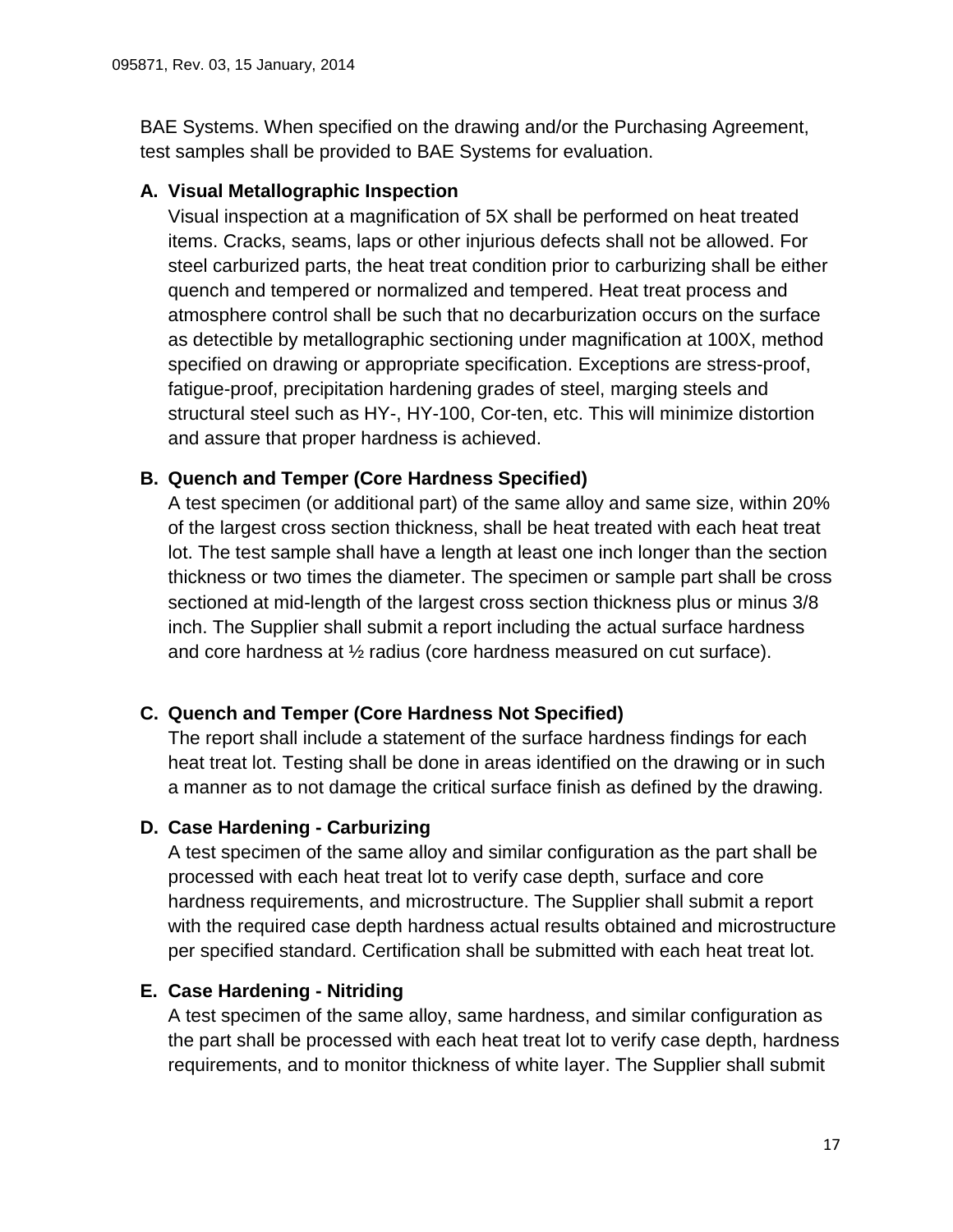a report with required case depth, hardness, process temperature, and actual results obtained. Certification shall be submitted with each heat treat lot.

#### <span id="page-17-0"></span>**F. Surface Hardening - Flame or Induction**

The Supplier shall provide certification with each lot reporting the actual case depth, surface and core hardness values obtained. First Article proof tests with pattern, equipment power setting, quench media, and other critical process parameters shall be maintained by vendor.

#### <span id="page-17-1"></span>**G. Stress Relief**

Certification shall report the actual processing time, temperature and number of cycles for each lot as defined in the drawing or specification.

### <span id="page-17-2"></span>**021 Mercury**

With each shipment, the Supplier shall provide certification that the material shipped under this Purchasing Agreement does not contain functional mercury in any form and that no mercury-bearing instruments and/or equipment that might cause contamination have been used in the manufacture, fabrication, assembly, or testing of any material shipped under this Purchasing Agreement. This requirement must be included in all sub-tier Purchase orders however certification is only required from the BAE Systems tier 1 supplier.

### <span id="page-17-3"></span>**022 Material Traceability**

All finished product lots must be traceable to raw material heat/lots, and the Supplier must maintain material traceability throughout all steps of the manufacturing process including any outside processing.

# <span id="page-17-4"></span>**023 Age Control**

Age-sensitive items include, but are not limited to, paint, adhesives, and rubber products. The following requirements apply to all items with this requirement:

- Age-sensitive items shall be delivered with a minimum of 75% of the shelf life remaining
- All age-sensitive items and their respective shipping containers shall be permanently marked with the cure/manufacture and the expiration dates in addition to any other marking requirements
- For parts delivered on a spool or reel, the marking must be applied to a visible location on the outside of the spool or reel
- The cure/manufacture and expiration dates shall be in either Quarter/Year format (for product with a shelf life in excess of three (3) years) or Month/Year format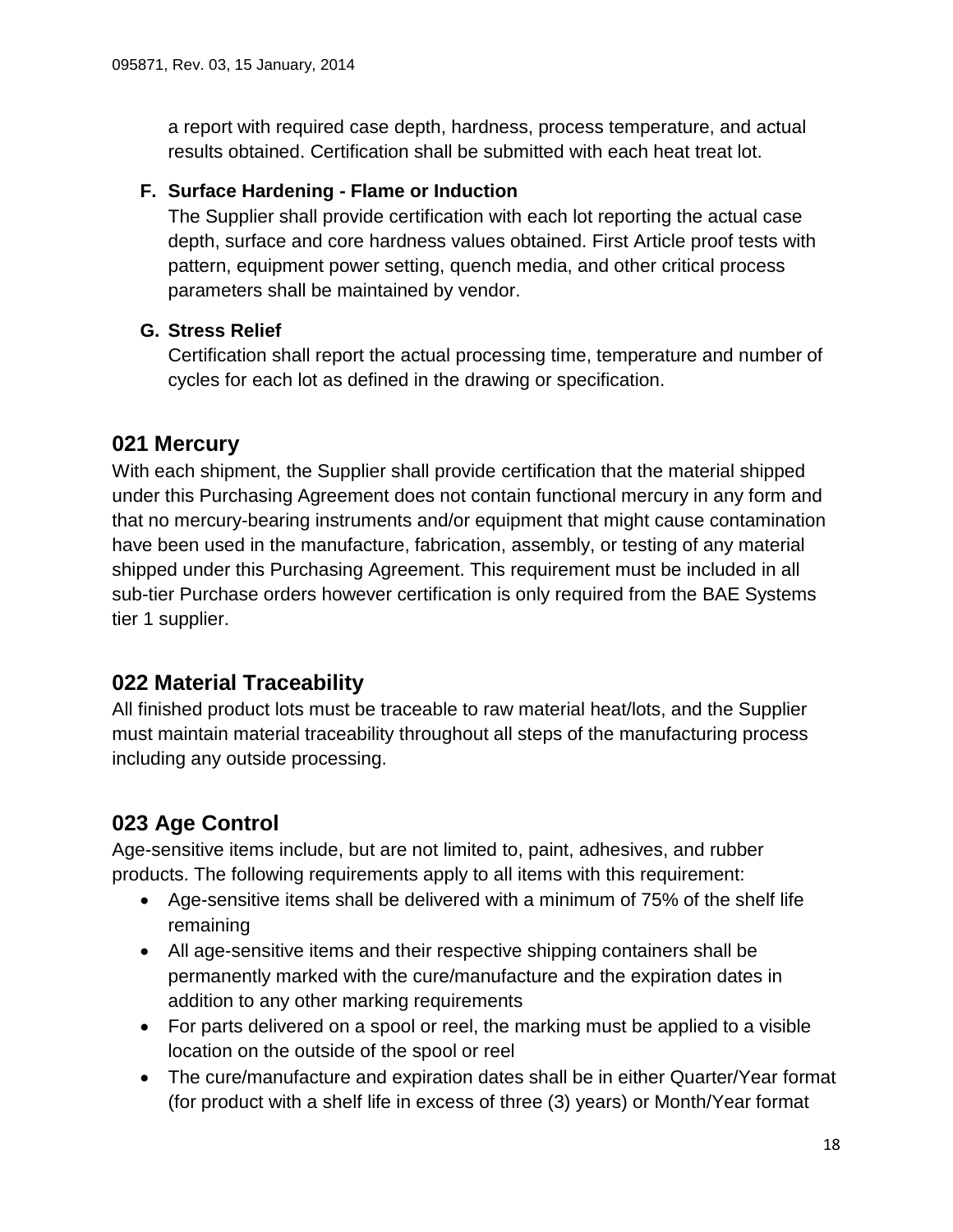(for product with a shelf life of three (3) years or less). The method of marking and the marking height shall be in the manufacturer's format, however the marking shall not affect the part's form, fit, or function

Example: CURE 4Q/2010 EXP 4Q/2016

- In addition to the requirements of SQAM paragraph 8.5, Certificates of Conformance for age sensitive items shall include:
	- Lot traceability by run, batch, lot, or date of manufacture
	- Shelf life expiration date (as required by specification)
	- Storage conditions to achieve shelf life, if not stated on the material package

# <span id="page-18-0"></span>**024 Non-manufactured Coniferous Wood Products**

All wooden pallets and wood containers produced entirely or in part of nonmanufactured softwood species shall be constructed from heat-treated coniferous material. This material must be certified accordingly by an accredited agency recognized by the American Lumber Standards Committee (ALSC) in accordance with Non-manufactured Wood Packaging Policy and Non-manufactured Wood Packaging Enforcement Regulations. The Supplier shall maintain on file at their facility, and provide upon request to BAE Systems, a certificate of conformance from the accredited heat treat facility.

# <span id="page-18-1"></span>**025 Special Packaging**

Material is to be packaged in accordance with the packaging instructions provided in the body of or attached to this Purchasing Agreement. A statement that the packaging is in accordance with the specified requirements will be included in the Certificate of Compliance (reference SQAM paragraph 8.5).

### <span id="page-18-2"></span>**026 Quality Requirements**

The Supplier shall maintain on file, and provide to BAE Systems upon request, objective quality evidence demonstrating compliance to all of the requirements of this Purchasing Agreement. When documentation is requested by BAE Systems, the documentation shall be provided in a commonly readable electronic format and shall be emailed to the authorized BAE Systems representative requesting the information or as specified by that individual.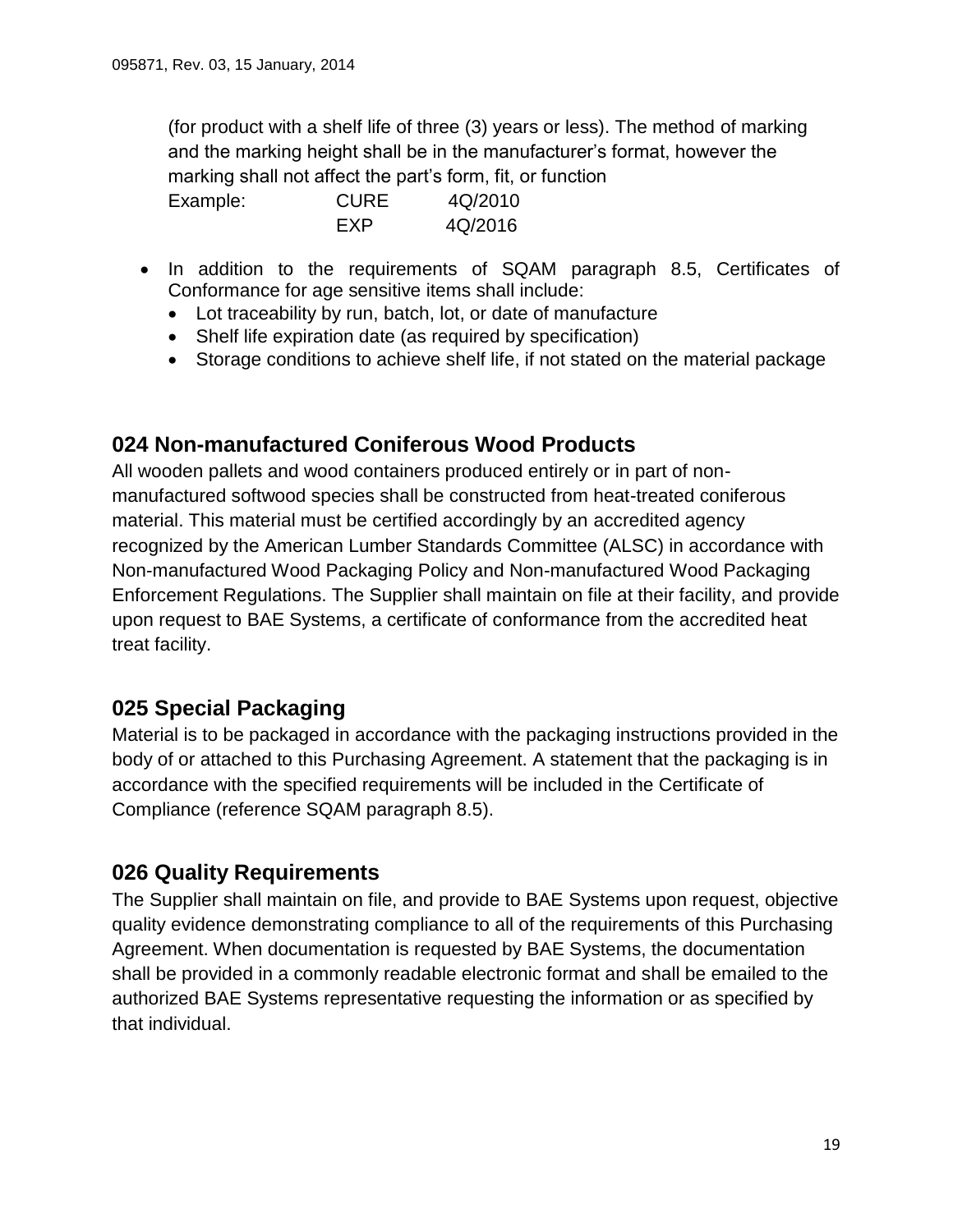# <span id="page-19-0"></span>**027 Certificate of Compliance**

The Supplier shall provide with each shipment a copy of their Certificate of Compliance as defined by paragraph 8.5 of the SQAM. Copies shall be delivered as specified by the Data Submission Instructions for this item.

# <span id="page-19-1"></span>**028 Unique Identification (UID)**

This item requires UID marking in accordance with the TDP requirements.

If the UID marking is already present, verify that it is intact and scannable. If the scan fails, replace the existing marking with new UID marking.

It is acceptable to add UID marking to an existing data plate as long as the following human readable information (HRI) is present:

- Cage Code
- Part Number
- Serial Number

In the event the print location for the UID mark cannot be met, it is acceptable to locate the UID mark in an area close to the desired location.

# <span id="page-19-3"></span><span id="page-19-2"></span>**029 DELETED**

# <span id="page-19-4"></span>**030 DELETED**

# <span id="page-19-5"></span>**031 DELETED**

# **032 Ballistic Requirements-Transparent Armor**

A ballistic first article test shall be performed and accepted prior to any production of transparent armor. All drawing and specification requirements shall be met as required for the ballistic FAT and ballistic lot testing.

BAE Systems source inspection shall be requested prior to shipping the samples for ballistic testing.

In addition to the marking requirements, specified in the PO and on the drawings, ALL test specimens, shipping containers and associated documents shall be clearly marked "First Article Sample" or "Lot Sample."

All Ballistic test samples shall have the following documents e-mailed to BAE Systems SQA prior to shipment with copies included with the shipment: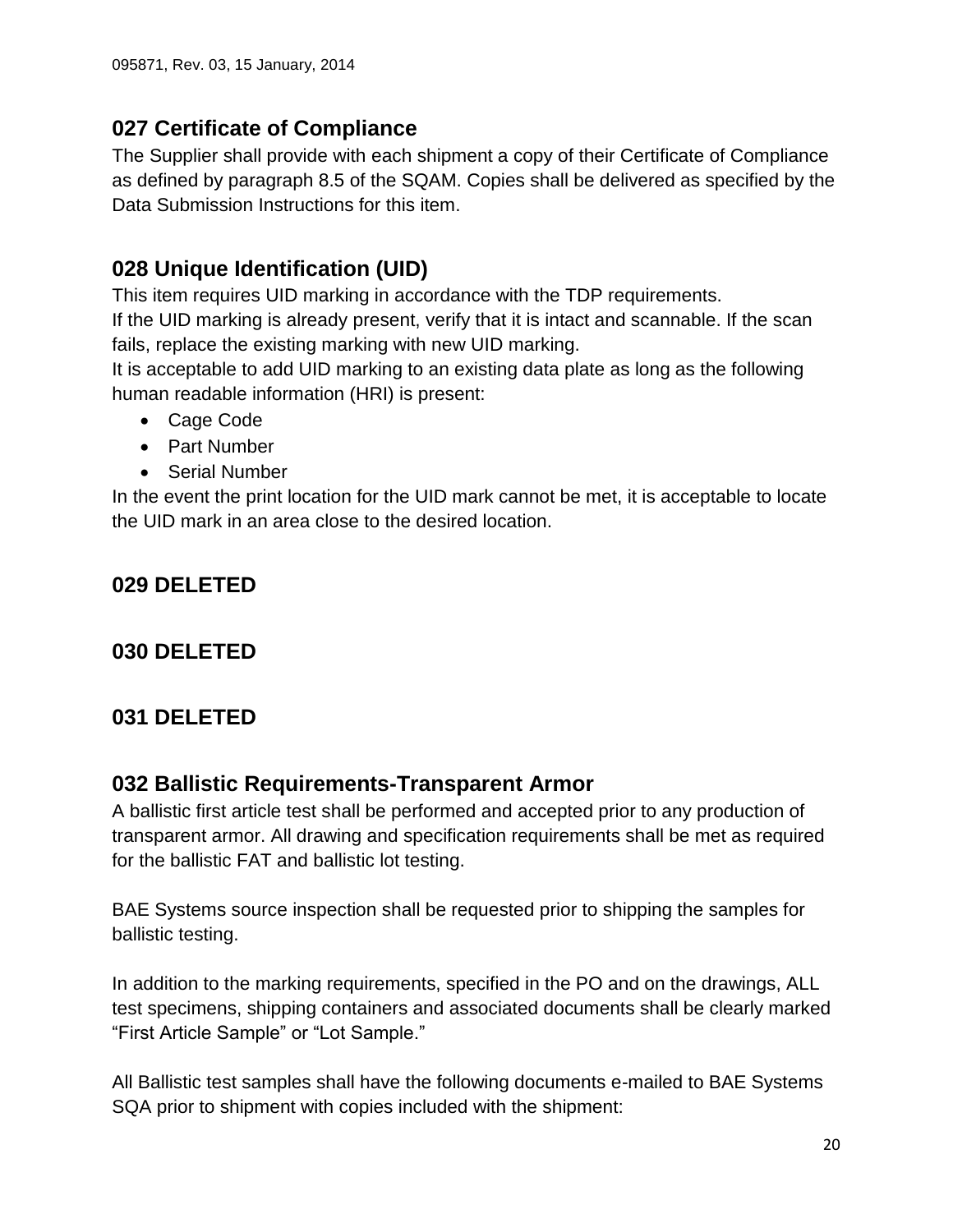- BAE Systems source inspection report/waiver with SQA stamp or signature
- Government stamp on packing list when CDR006 is assigned to the PO
- Ballistic Test Submittal Form with SQA signature

Following Ballistic First Article approval, the supplier shall submit lot samples for testing per the schedule in the ballistic test specification.

The supplier shall notify the BAE Systems Authorized Purchasing Representative to determine if the FAT must be repeated when any of the following occurs:

- Receipt of new Purchasing Agreement or contract
- Change in manufacturing process (introduction of a new manufacturing technique or new laminated glass source)
- Change in any drawing configuration, component, or sub-component parts
- Change in manufacturing location
- A break in production or process in excess of twelve (12) months, unless otherwise specified

BAE Systems shall respond in writing. The supplier shall retain a copy of the response as quality evidence.

# <span id="page-20-1"></span><span id="page-20-0"></span>**033 DELETED**

### **034 Ballistic Requirements- Metal and Composite Materials**

The Supplier shall provide a copy of the material certification and Government approval letter, including firing number, for each heat/lot of ballistic material in accordance with the Data Submission Instructions for this item.

For armor castings and extrusions, the Supplier shall maintain a listing of Governmentapproved firing numbers for all material recipes supplied to BAE Systems.

If the material is manufactured to MIL-DTL-46100 or MIL-DTL-12560, thermal processing of cut edges (plasma or laser cutting) shall require NDE of the edges to verify that the thermal processing did not cause edge cracking. The Supplier shall provide a copy of the NDE results in accordance with the Data Submission Instructions for this item for each shipment.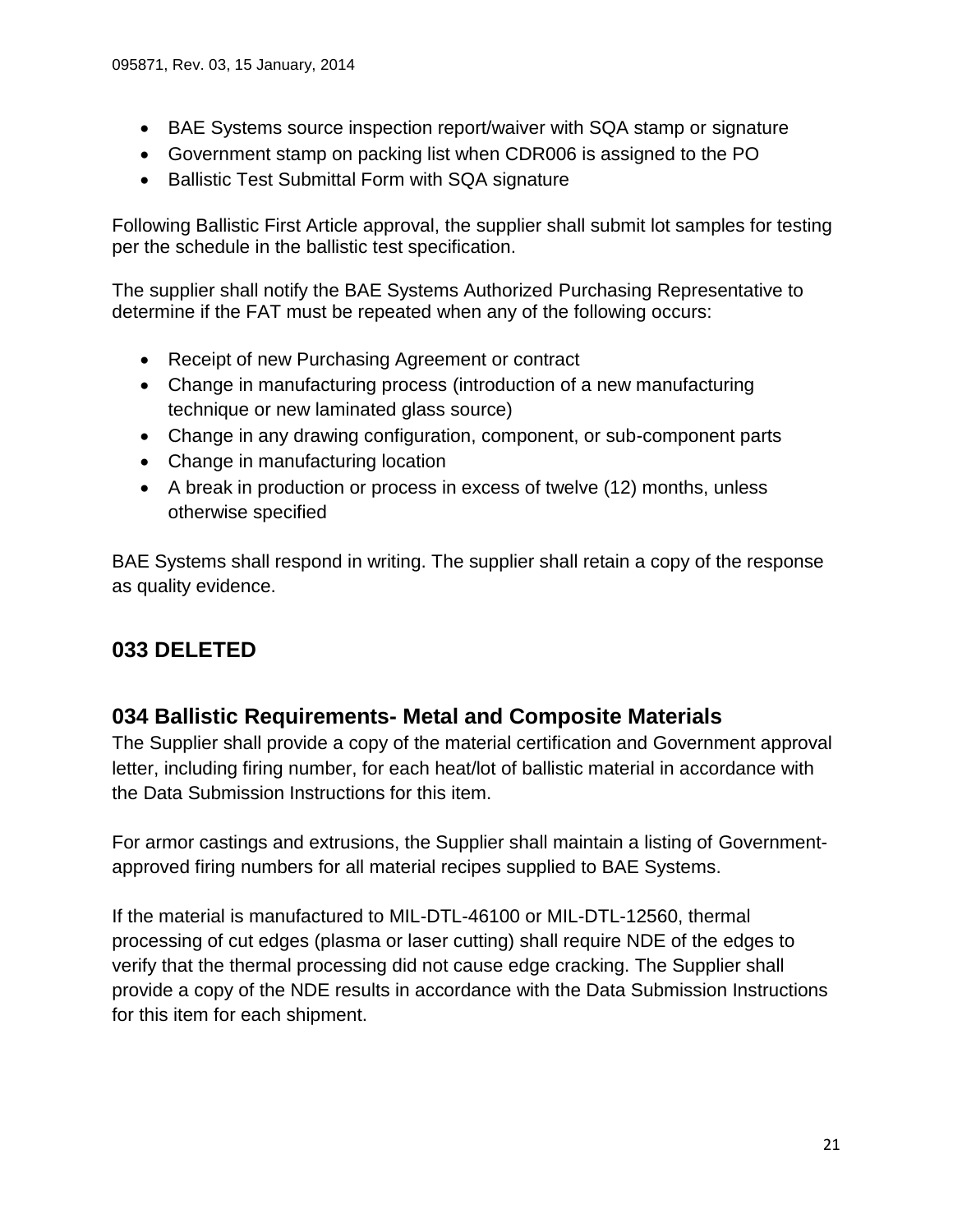### <span id="page-21-1"></span><span id="page-21-0"></span>**035 DELETED**

<span id="page-21-2"></span>**036 DELETED**

<span id="page-21-3"></span>**037 DELETED**

<span id="page-21-4"></span>**038 DELETED**

<span id="page-21-5"></span>**039 DELETED**

# **040 Services and Engineering Evaluation Parts/Assemblies**

The requirements of the Supplier Quality Assurance Manual (SQAM) are waived for this item and no deliverables are required to be provided.

# <span id="page-21-6"></span>**041 Critical Safety Item (CSI)**

The Supplier shall provide documentation for all Critical Safety Items (CSI), Hardness Critical Items (HCI), or Observable Critical Items (OCI) identified for this item by the TDP. **Sample size for this inspection shall be 100% for the identified characteristic(s).** Actual results, including an authorized signature and date of acceptance, traceable to a specific shipment shall be recorded and provided prior to shipment. Summary data may be included. Submission of documentation shall be made in accordance with the Data Submission Instructions for this item.

# <span id="page-21-7"></span>**042 Commercial Off The Shelf (COTS) Parts**

Commercial Off the Shelf (COTS) parts are ordered out of a standard catalog by the catalog part number and include items such as fuel filters, standard hydraulic fittings, and light bulbs. These parts are not designed for a specific application and are typically acquired from manufacturers that supply the same part to a variety of markets. Parts ordered to the requirements of an ordinance drawing which references or specifies the use of a COTS part are **not** COTS parts.

Paragraph 8.3 of the SQAM is not applicable to this item; the Supplier shall provide a certificate of conformance and/or a packing slip as the objective quality evidence where no other objective evidence is available.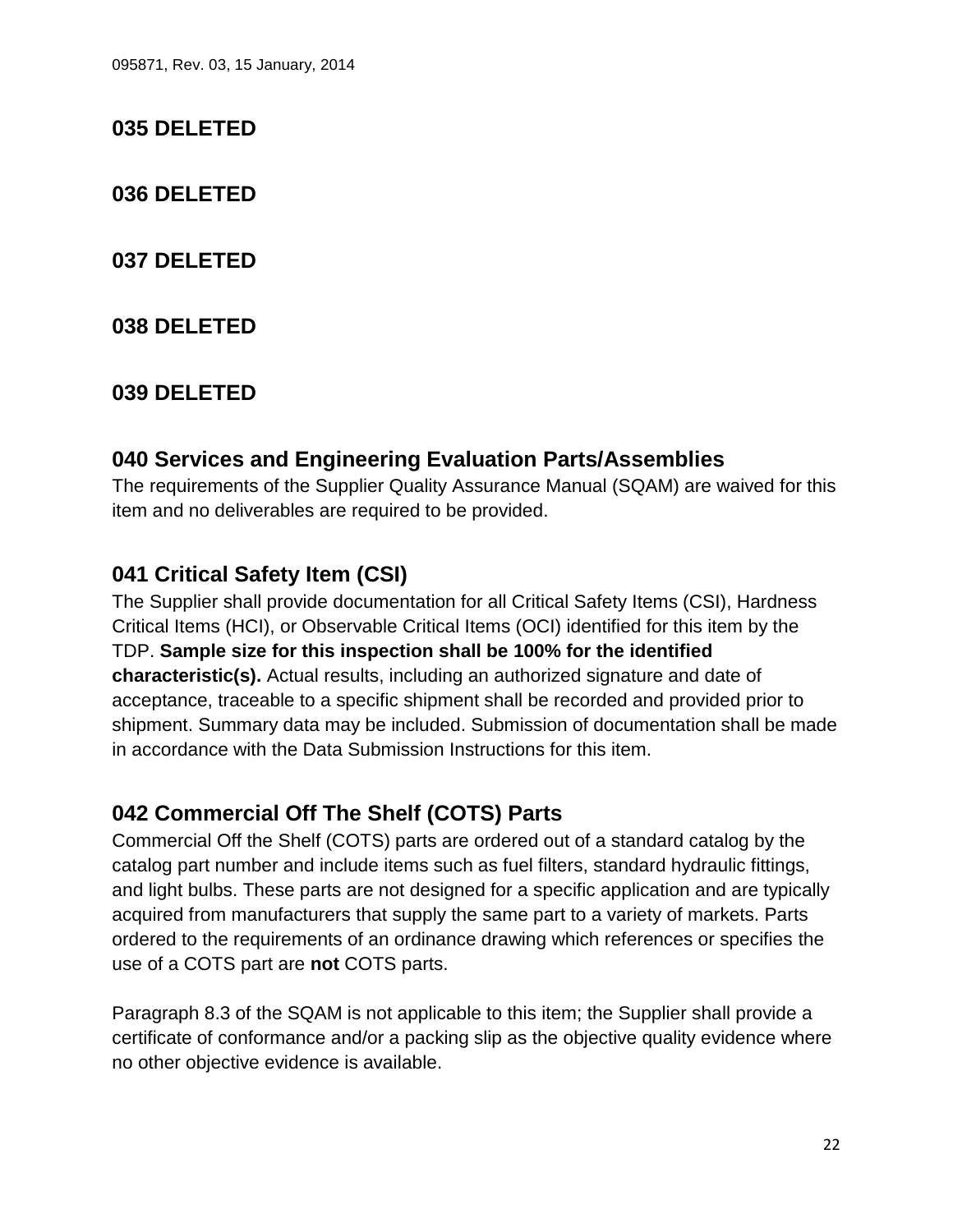COTS parts will be identified with the manufacturer's part number and name or logo. The method of marking and marking height shall be in the manufacturer's format. The Supplier shall mark the shipping container with their Vendor Number.

# <span id="page-22-1"></span><span id="page-22-0"></span>**043 DELETED**

### **044 Packaging Instructions for Hardware Kits**

All hardware and small components kits shall be packaged, marked, and packed as follows unless other requirements are provided through the Purchasing Agreement.

The contents of this kit shall be packaged, identified, consolidated and packed per the instructions below. The BAE Systems Purchasing Order and/or Engineering Drawing provide the part numbers and quantities required for each kit. Packaging of this kit is to be accomplished through good commercial practices, and is intended to provide adequate protection of the kit(s) and the kit components during transit and handling as well as for short-term storage.

#### <span id="page-22-2"></span>**A. Packaging**

**Cleanliness** – Items shall be free of dirt and other contaminants that would contribute to deterioration of the item.

**Preservation** – Bare steel surfaces shall be provided protection such as preservative coatings. Zinc plating or cadmium plating is not considered bare and will not require preservative protection. Items made from stainless steel material do not require preservative protection. When rubber items are unit packaged in quantities of more than one, the items shall be dusted with talcum (soapstone).

**Unit Package** – The unit packaging shall consist of an item of the same part number and the specified quantity per kit. Place the required item quantity in a close fitting poly bag as to keep package cube to a minimum. Use multiple bags per part when applicable. The minimum size bag shall be 3 x 4 inches; the bag shall be a minimum of 3-MIL thick. The bag shall be heat-sealed in a manner to keep the items contained within the bag. The trapped air volume in the bag shall be kept to a minimum to reduce package cube.

**Consolidation** – Consolidate the required unit packages for each specified part number into a poly bag, 6-MIL thick, or a snug fitting fiberboard carton (a fiberboard carton is preferred method). If a poly bag is used for consolidation, the weight shall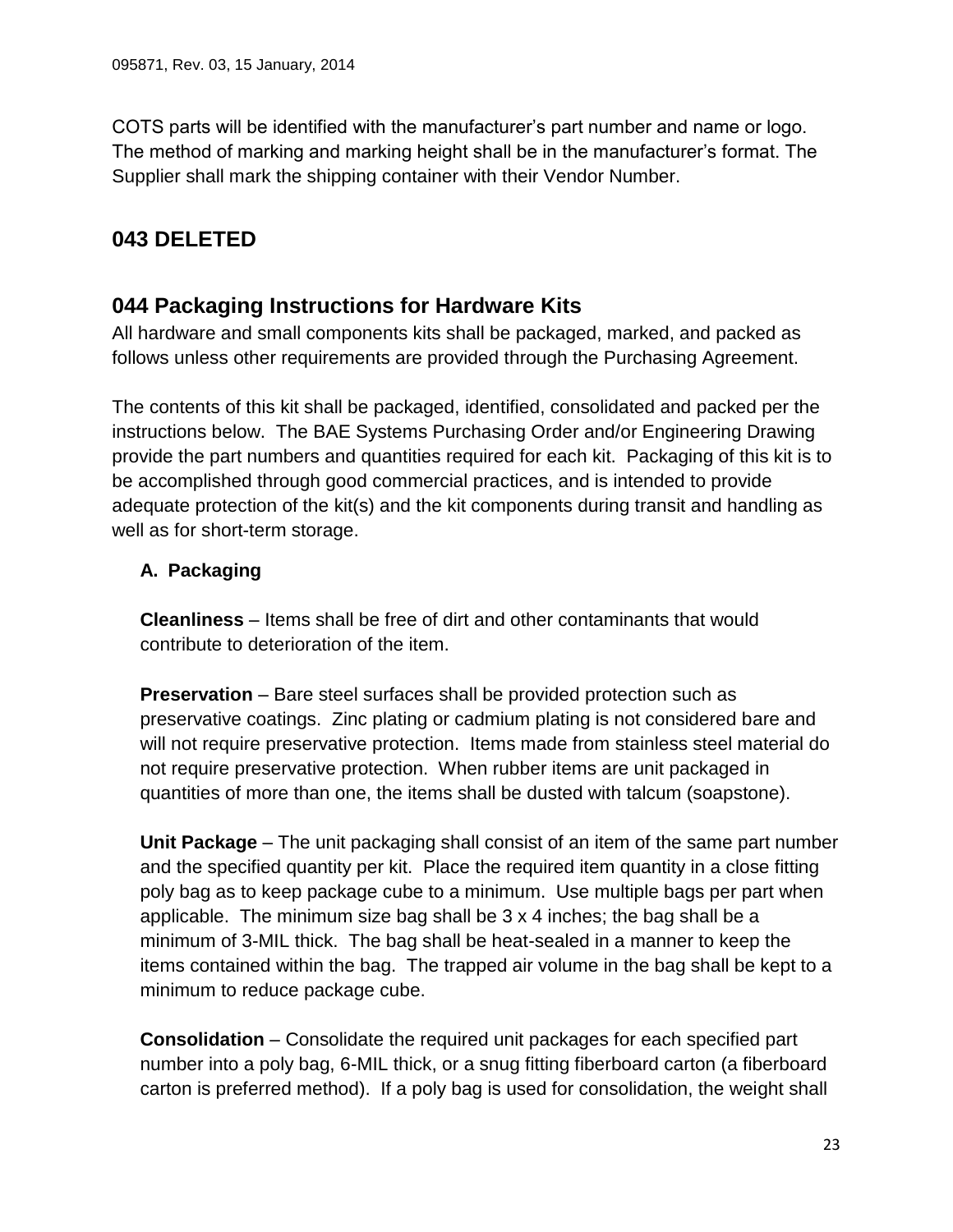not exceed 10 lb. A Packing List will be enclosed in each consolidated package detailing the contents, to include; the kit part number, and the part number, description, and quantity for each component included. The bag and/or carton size used for the specified kit shall be identical throughout the contract.

#### <span id="page-23-0"></span>**B. Marking**

Each package used in this kit, shall identify the contents with the applicable part number, nomenclature, quantity, and kit number. For unit packaging see Label Example A, and for consolidation packages see Label Example B. The markings for each pack can be printed on a label or applied directly on to the bag or carton. If a label is used it shall meet the requirements as outlined below, and if a label is used to identify a bag, the label may be heat-sealed in the bag along with the item(s). If the label is placed in the bag, the label identification must be able to be read from the exterior of the package. If a Packing List is enclosed in the package, the package is to be marked with "Packing List Enclosed", and is to be located in the same area and adjacent to where the kit identification is applied.

**Age Control** – Shelf-life markings shall be shown as part of the item identification data on unit packs, intermediate containers, exterior containers, and unpacked items. Shelf-life markings shall include the manufactured, cured, assembled or packed date (apply one date), and the expiration or inspect/test date, as appropriate. This information must appear on the unit package unless it is visible through a clear plastic bag, and on the intermediate and exterior container (only when unit pack is exterior container). When two or more unit packs of identical items are marked with different dates, the earliest date should be shown on the intermediate container. Exterior containers and multi-packs containing age control items shall be marked "CONTAINS SHELF-LIFE ITEMS).

- a. Non-extendable shelf-life items: manufactured (MFD) date, cured date, assembled date, packed date (subsistence only) (apply one date, as appropriate), and expiration (EXP) date. For items that contain rubber or synthetic elastomers, the expiration date shall be calculated from the cured date of the rubber/elastomer.
- b. Extendable shelf-life items: manufactured date, cured date, assembled date, packed date (subsistence only) (apply one date, as appropriate), and inspect/test (INSP/TEST) date. For items that contain rubber or synthetic elastomers, the inspect/test date shall be calculated from the cured date of the rubber/elastomer.

EXAMPLE 1 EXAMPLE 2 EXAMPLE 3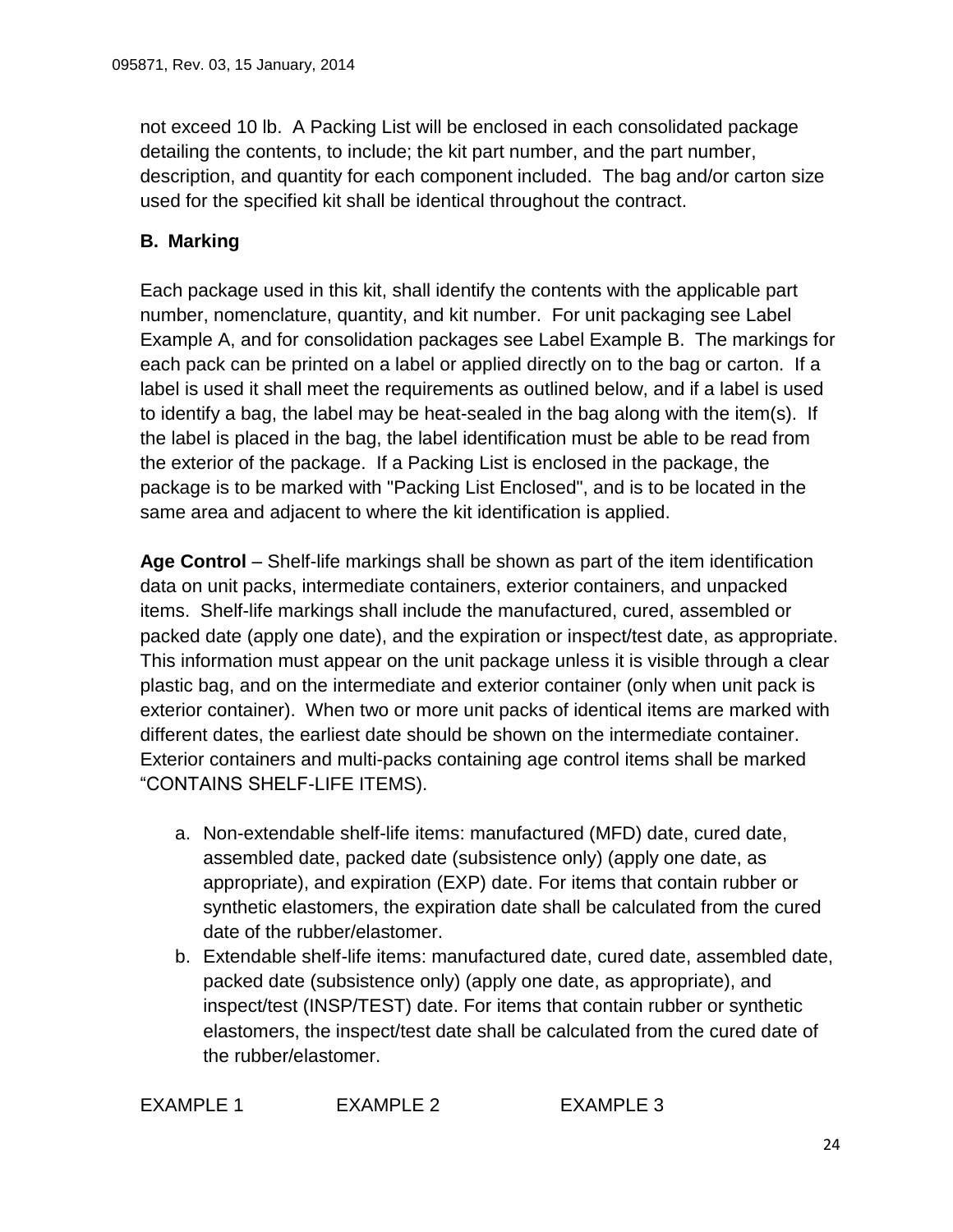(Non-extendable) (Extendable) (Extendable) MFD DATE 10/10 ASSEMBLED DATE 10/10 CURED DATE 4Q09 EXP DATE 10/13 INSP/TEST DATE 10/13 INSP/TEST DATE 4Q11

#### <span id="page-24-0"></span>**C. Labels**

All labels used shall meet or exceed the following requirements: pressure sensitive, water-resistant, size 2 x 2-1/2 inches (min). The part number, nomenclature, quantity, and kit number shall be in a stacked configuration, font size 12 to 14, black ink on white label, and upper case letters. Direct printing on the bag is also acceptable.

#### <span id="page-24-1"></span>**D. Packing**

Palletize and/or consolidate required kit quantities per contract schedule. Before stretch wrapping or banding, place fiberboard on four sides and top to further protect cartons from damage. The palletized load(s) shall be marked with the appropriate shipping address as specified in the Purchasing Agreement. Apply special handling marking "Do Not Stack".

| <b>12 EACH</b>     |                     |  |
|--------------------|---------------------|--|
| <b>WASHER</b>      | 1 EACH              |  |
| MS35338-38         | <b>HARDWARE KIT</b> |  |
| 57K12345-HDWRE-KIT | 57K12345-HDWRE-KIT  |  |

**Unit Pack Label**

**Consolidation Pack Label**

# <span id="page-24-2"></span>**045 MRB Authority**

MRB Authority is granted for the associated item number and the Supplier is authorized to perform repairs or disposition parts use-as-is so long as the disposition does not affect the form, fit, function, performance, or reliability of the part. The Supplier is required to keep records of all MRB activity related to this part for this Purchasing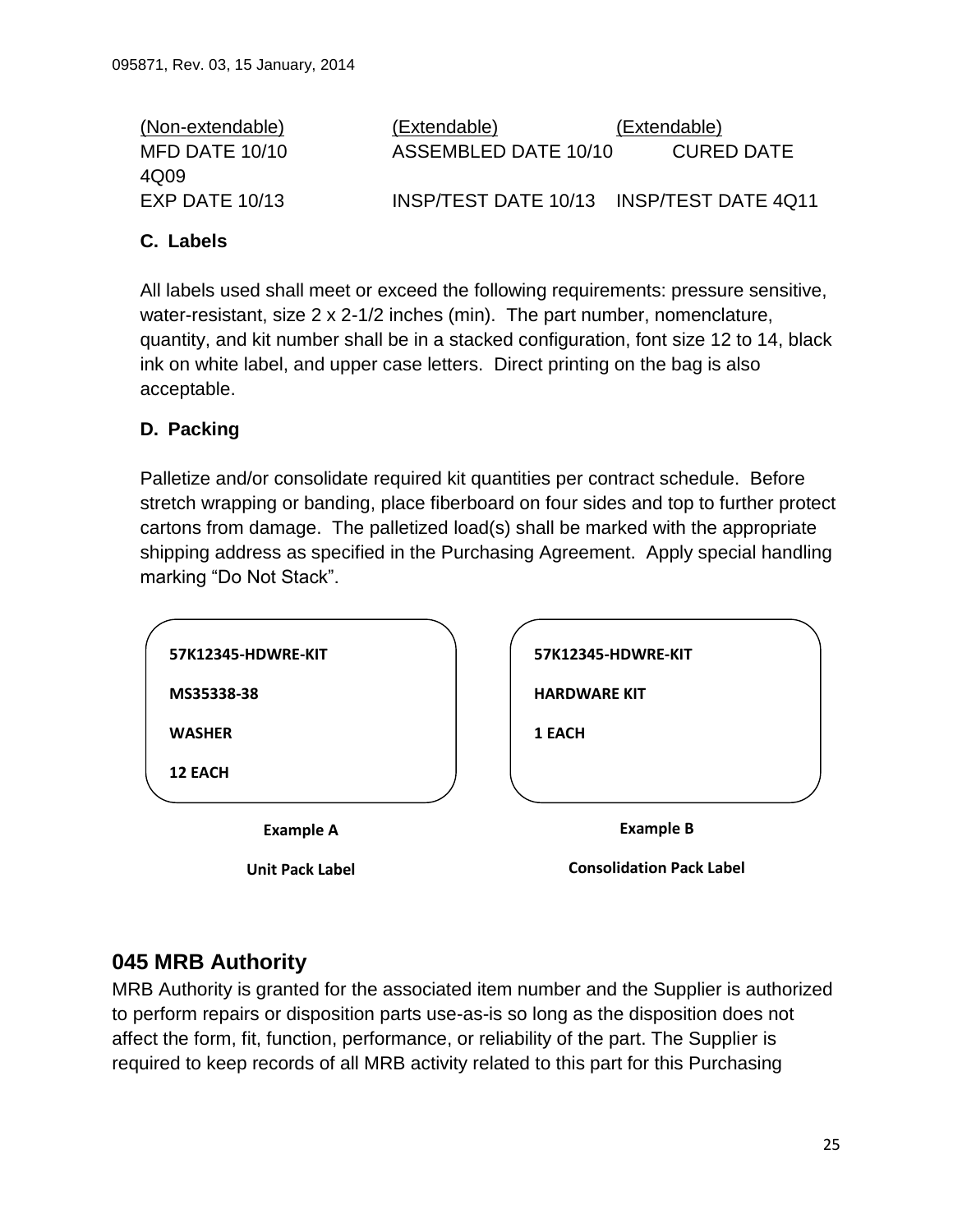Agreement and shall make those records available to BAE Systems personnel upon request.

<span id="page-25-0"></span>The Supplier is **not** authorized to flow this authority to their sub-tier suppliers.

# <span id="page-25-1"></span>**046 DELETED**

### **047 Data Submission Instructions –Anniston**

All data submissions for this item, unless otherwise specified, shall be submitted electronically to [sqa.anniston@baesystems.com.](mailto:sqa.anniston@baesystems.com) The email subject line should include the applicable purchase order number and part number.

# <span id="page-25-2"></span>**048 Data Submission Instructions – Louisville**

All data submissions for this item, unless otherwise specified, shall be packaged in a separate envelope clearly marked "Certifications". This envelope shall be placed inside of the shipping container with the parts. For shipments with multiple containers of the same product, the envelope will be located in Box 1 of the delivery.

Source Inspection Request Forms shall be emailed to

[sqa-admin.minneapolis@baesystems.com](mailto:sqa-admin.minneapolis@baesystems.com) and shall be accompanied by any additional required documentation as specified in the assigned CDRs. The email subject line should include the applicable purchase order number and part number.

### **Do not include data submissions with certified parts or with parts which have completed source inspection.**

# <span id="page-25-3"></span>**049 Data Submission Instructions – Minneapolis**

All data submissions for this item, unless otherwise specified, shall accompany the parts and be included in the shipping container.

# Source Inspection Request forms shall be emailed to

[sqa-admin.minneapolis@baesystems.com](mailto:sqa-admin.minneapolis@baesystems.com) and shall be accompanied by any additional required documentation as specified in the assigned CDRs.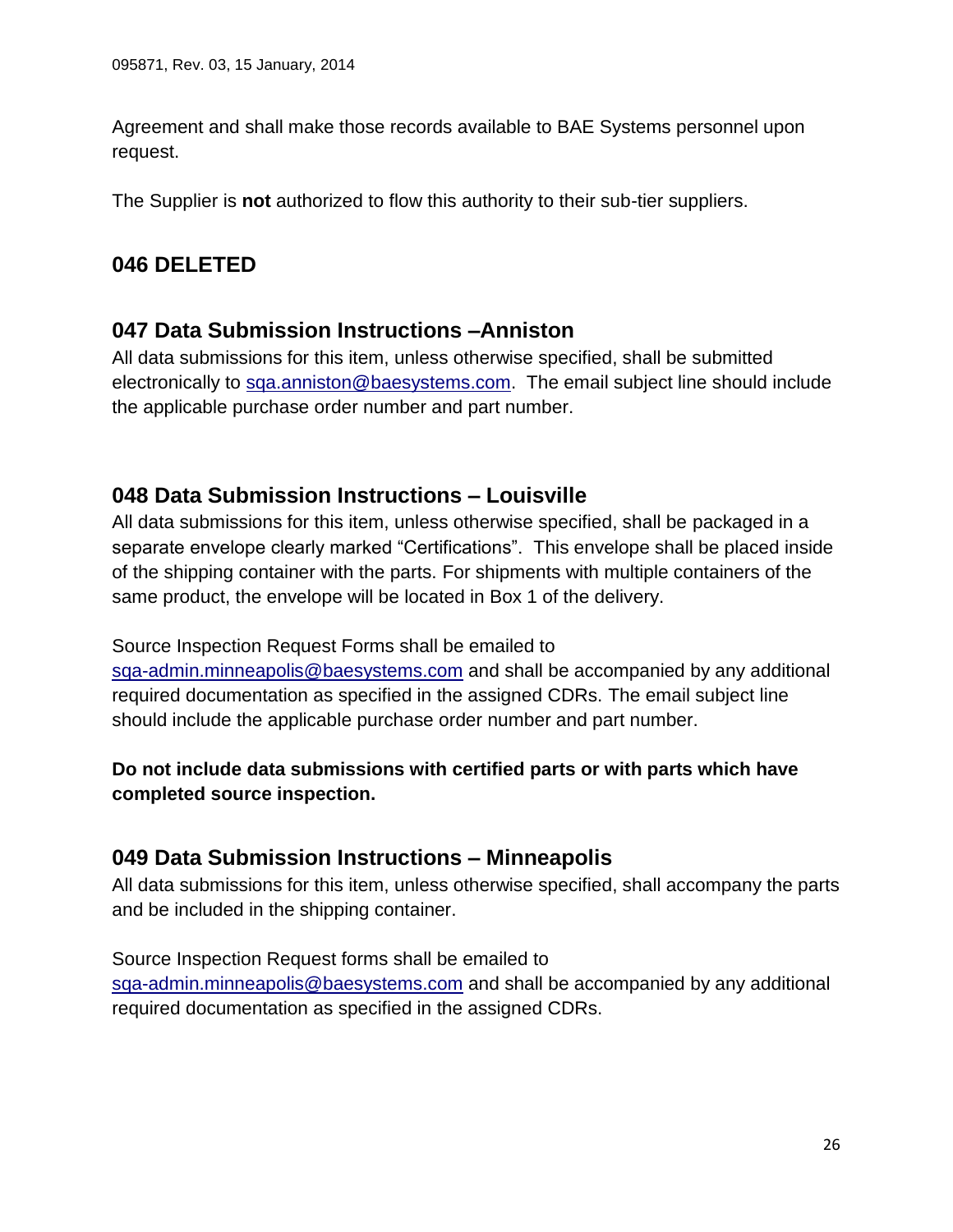### <span id="page-26-0"></span>**050 Data Submission Instructions - Santa Clara**

All data submissions for this item, unless otherwise specified, shall be submitted electronically to [pqasc.landa@baesystems.com.](mailto:pqasc.landa@baesystems.com) The email subject line should include the relevant Purchasing Agreement number and part number. Paperwork does not need to be shipped with the product.

### <span id="page-26-1"></span>**051 Data Submission Instructions –Sealy**

All data submissions for this item, unless otherwise specified, shall be as instructed on the PPAP Checklist attached to this Purchasing Agreement.

# <span id="page-26-2"></span>**052 Data Submission Instructions-York**

All data submissions for this item, unless otherwise specified, shall be submitted electronically to [pqayork.landa@baesystems.com.](mailto:pqayork.landa@baesystems.com) The email subject line should include the relevant Purchasing Agreement number and part number. Paperwork does not need to be shipped with the product.

# <span id="page-26-3"></span>**053 Initial Sample Inspection Report (ISIR)**

The supplier is required to prepare and maintain an ISIR for this part number. These are used to determine whether all engineering designs and specifications are properly understood by the supplier and that the supplier's process has the capability to produce products meeting these requirements during an actual production run.

Suppliers must ensure that all drawing clarifications are resolved during the request for quote phase and/or Purchasing Agreement review.

BAE Systems' Quality department will review the ISIR package for conformance and return an ISIR signoff (form 1220) indicating approval. BAE Systems default ISIR requirements will include a Certificate of Conformance (CofC), dimensional report, material certification, and (in cases when identified on the released drawing) performance test results. Full approval of this process must take place prior to shipment of product, unless the BAE Systems' responsible Quality representative has waived this requirement. Product shipped to BAE Systems prior to ISIR approval will be rejected. When a deviation has been granted, all shipments must be clearly identified on the packaging exterior with a copy of the approved BAE Systems' documentation. Absence of this identification is grounds for rejection.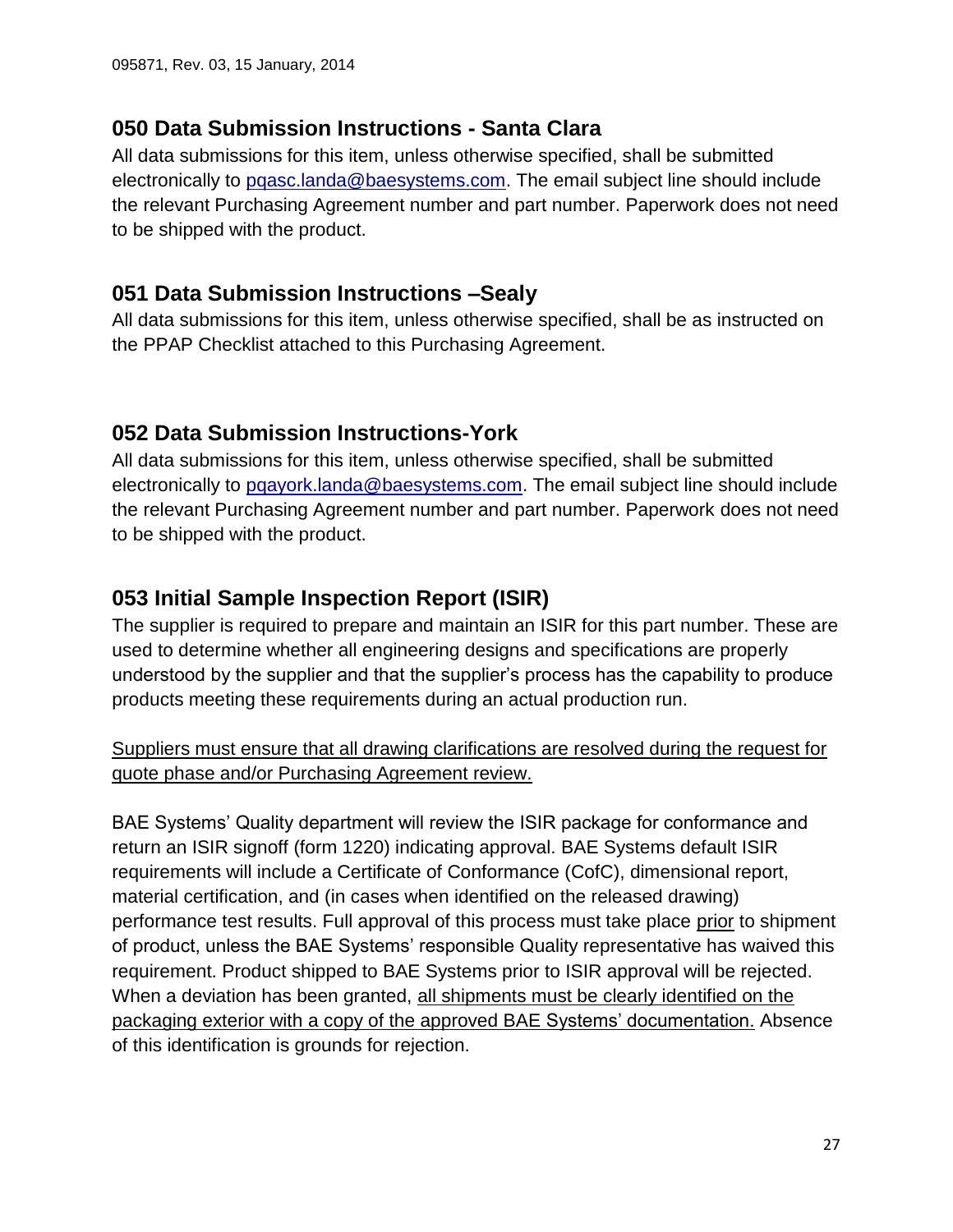Process or product changes require ISIR resubmission. Notification to BAE Systems prior to changes is essential as additional audits or supplier identification may be required prior to resubmission; such changes are to be communicated to your BAE Systems Procurement or Quality contact via the Product/Process Change Request (Form 1310). Process or product changes are defined as changes in the process of product that could affect it capability to meet design requirements or the durability and reliability of the product, including:

- Use of a process or material other than that used in the previously approved part
- Production from new or modified tools (except perishable tools), dies, molds, patterns, etc., including additional or replacement tooling
- Production following any refurbishment or rearrangement of existing tooling or equipment
- Production from tooling and equipment transferred to a different plant location or from an additional plant location
- Change of a supplier for parts or services (e.g. heat treating, plating, welding) that affect customer fit, form, function, durability, or performance requirements
- Break in production or product produced after tooling has been inactive for volume production for 12 months or more
- Any change in material, including not only raw material but also chemical compounds or processes (i.e. paints, adhesives, sealers, lubricants, plating, heat treat processes, etc.) which become part of the finished product; this includes changing to an engineering approved alternative material or any change in the sequence of operations
- Upon request of BAE Systems' Purchasing or Quality representative

# <span id="page-27-0"></span>**054 Component First Article Test (CFAT)**

A CFAT is required for this item and the following requirements apply:

- The Supplier shall submit a formal test plan, in the format specified by BAE Systems, and a start date for the testing at least 25 days in advance of the start of testing.
- The facility performing the CFAT must be third-party registered to ISO 17025 for the type of testing being performed. An approved deviation from BAE Systems is required if the facility does not meet this requirement.
- The Supplier shall submit a test report, in the format specified by BAE Systems, within 15 days of test completion.
- The manufacturer shall provide written certification that the first article component(s) offered for test was manufactured in the same facility and using the same tooling as will be used for the production units. This statement may be included as part of the test report.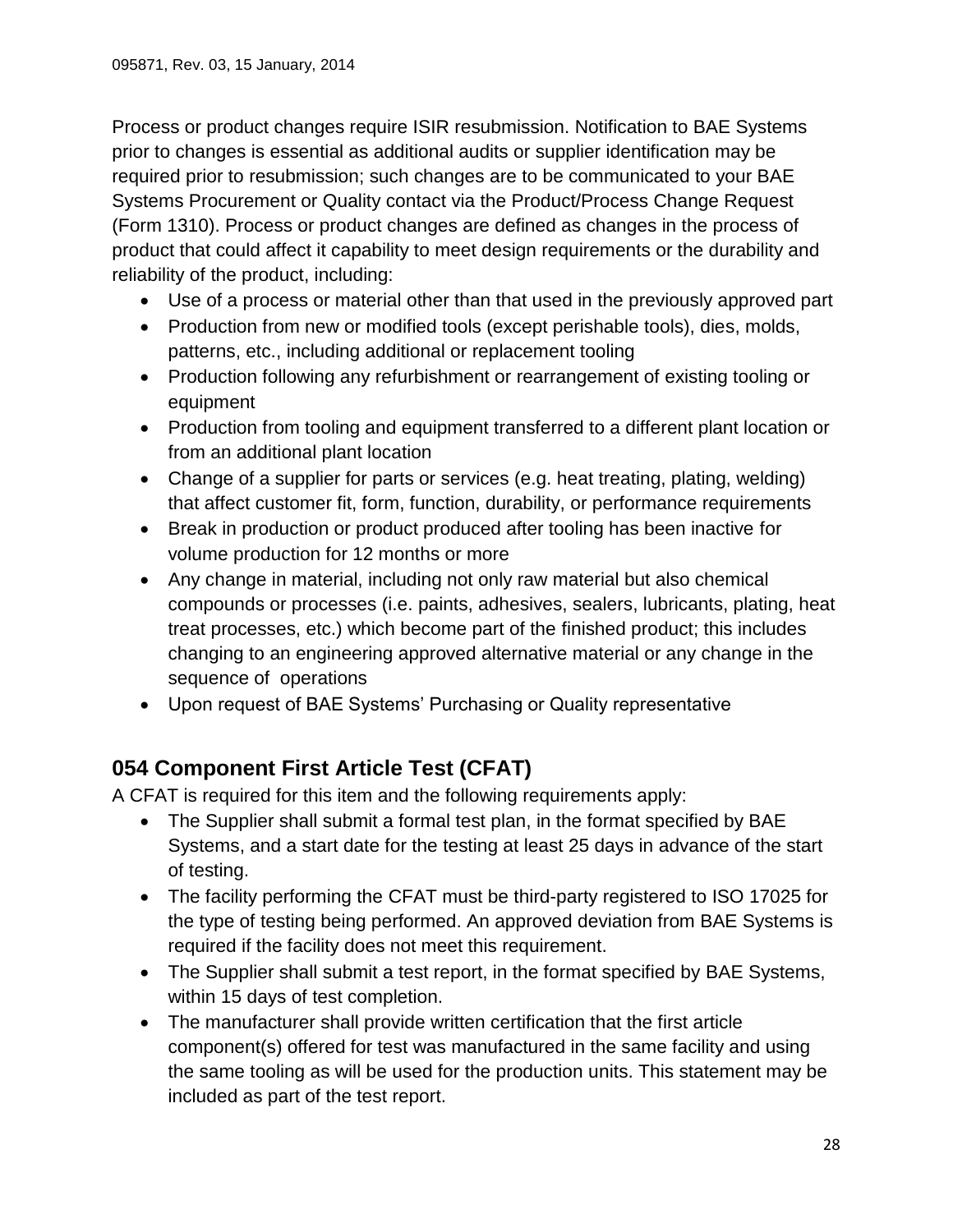- Retest may be required under the following circumstances:
	- The production process or material has undergone significant change
	- Component production has been discontinued for a period of more than 12 months
	- The production facility has moved to a new location
	- A new supplier has been selected as a source of manufacturing
	- At the request of BAE Systems

### <span id="page-28-0"></span>**055 AQL 1.0**

This item requires inspection at AQL 1.0 to the C=0 Sampling Plan defined in SQAM paragraph 8.3 for all major drawing characteristics. Major drawing characteristics are dimensions with a total tolerance of ≤.010 or where the characteristic is identified as a "major" by a drawing note or SQAP/QAP/QAR

### <span id="page-28-1"></span>**056 100% Inspection**

This item requires 100% inspection of all critical drawing characteristics. Critical characteristics are any dimensions with a total tolerance of ≤.001 or where the characteristic is identified as a "critical" by a drawing note or SQAP/QAP/QAR.

### <span id="page-28-2"></span>**057 PPAP-Level 2**

The Supplier shall complete a PPAP in accordance with Level 2 of the Production Part Approval Process (PPAP) manual and shall submit the following to BAE Systems for approval:

Design Record Engineering Change Documents (if applicable) Dimensional Results with ballooned drawing (all characteristics, including drawing notes, numbered) Photograph of the part marking Material, Performance Test Results Qualified Laboratory Documentation Appearance Approval Report (if applicable) Sample Product Part Submission Warrant (PSW)

All other requirements of the PPAP shall be completed, retained on file, and made available to BAE Systems upon request.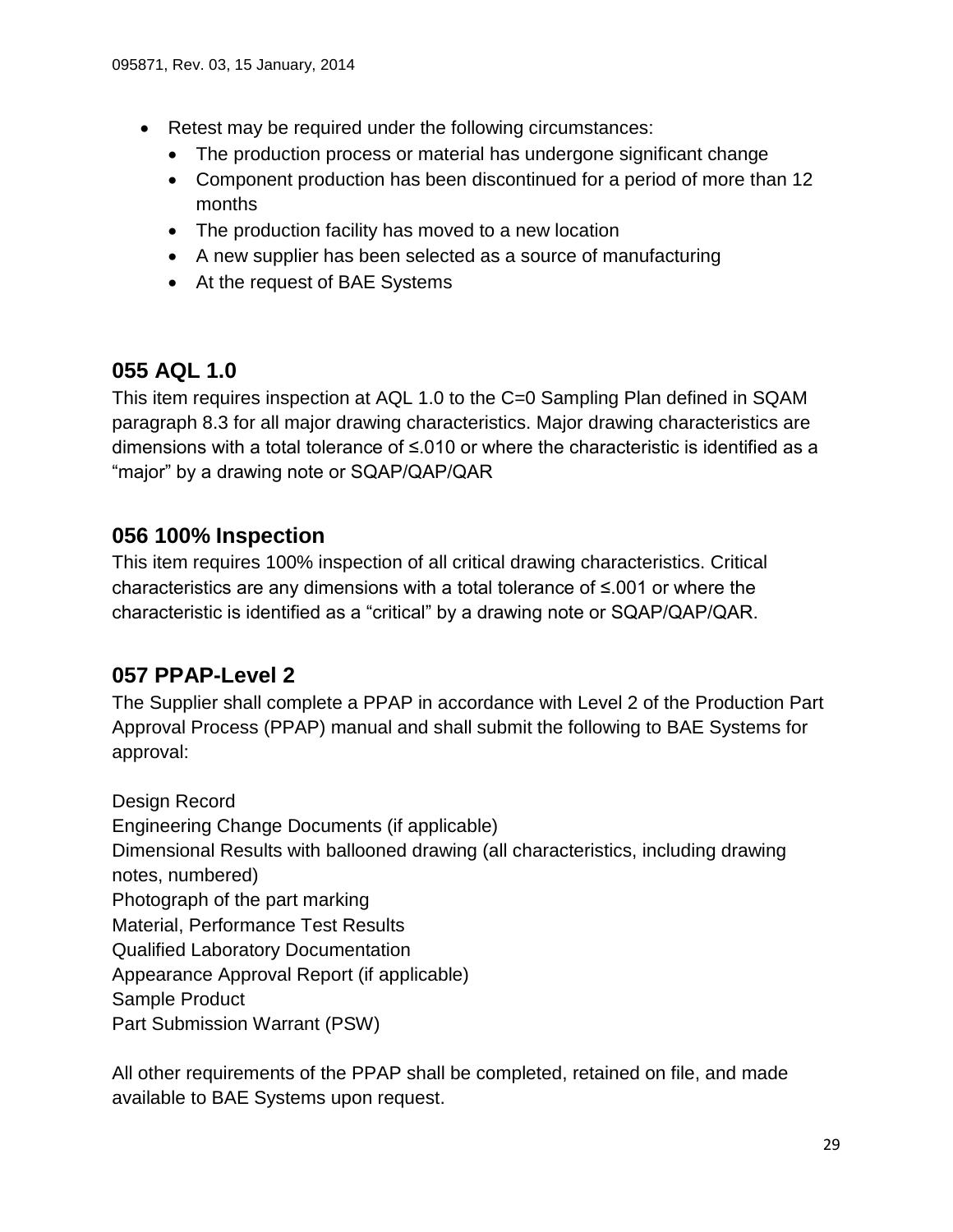The Supplier shall not ship product to BAE Systems prior to receipt of a signed/approved PSW. Product shipped in advance of PPAP approval shall be subject to rejection.

Process or product changes require PPAP resubmission. Notification to BAE Systems prior to changes is essential as additional audits or supplier identification may be required prior to resubmission; such changes are to be communicated to your BAE Systems Procurement or Quality contact via the Product/Process Change Request (Form 1310). Process or product changes are defined as changes in the processing of the product that could affect its ability to meet design, durability, and reliability requirements, including:

- Use of a process or material other than those which were previously approved,
- Production from new or modified tools (except perishable tools), dies, molds, patterns, etc., including additional or replacement tooling,
- Production following any refurbishment or rearrangement of existing tooling or equipment,
- Production from tooling and equipment transferred from another manufacturing site,
- Change of a supplier for parts or services (e.g. heat treating, plating, welding),
- Break in production or product produced after tooling has been inactive for volume production for 12 months or more,
- Any change in material, including not only raw material but also chemical compounds or processes (i.e. paints, adhesives, sealers, lubricants, plating, heat treat processes, etc.) which become part of the finished product; this includes changing to an engineering approved alternative material or any change in the sequence of operations,
- Upon request of BAE Systems' Purchasing or Quality representative.

### <span id="page-29-0"></span>**058 PPAP-Level 3**

The Supplier shall complete a PPAP in accordance with Level 3 of the Production Part Approval Process (PPAP) manual and shall submit the following to BAE Systems for approval:

Design Record Engineering Change Documents (if applicable) Customer Engineering Approval (if required) Design FEMA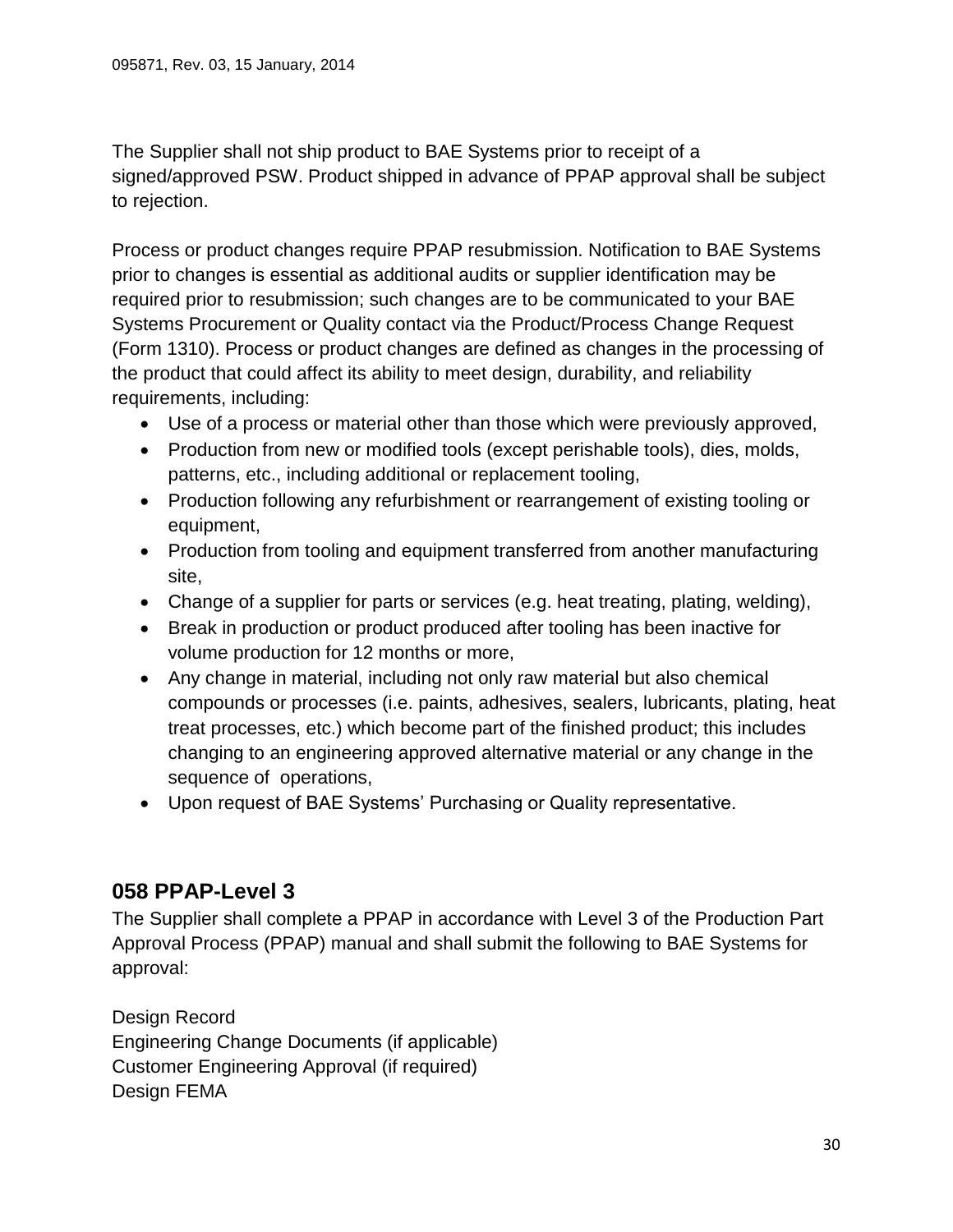Process Flow Diagrams Process FEMA Control Plan Measurement System Analysis Studies Dimensional Results with ballooned drawing (all characteristics, including drawing notes, numbered) Photograph of the part marking Material, Performance Test Results Initial Process Studies Qualified Laboratory Documentation Appearance Approval Report (if applicable) Sample Product Records of Compliance Part Submission Warrant (PSW)

All other requirements of the PPAP shall be completed, retained on file, and made available to BAE Systems upon request.

The Supplier shall not ship product to BAE Systems prior to receipt of a signed/approved PSW. Product shipped in advance of PPAP approval shall be subject to rejection.

Process or product changes require PPAP resubmission. Notification to BAE Systems prior to changes is essential as additional audits or supplier identification may be required prior to resubmission; such changes are to be communicated to your BAE Systems Procurement or Quality contact via the Product/Process Change Request (Form 1310). Process or product changes are defined as changes in the processing of the product that could affect its ability to meet design, durability, and reliability requirements, including:

- Use of a process or material other than those which were previously approved,
- Production from new or modified tools (except perishable tools), dies, molds, patterns, etc., including additional or replacement tooling,
- Production following any refurbishment or rearrangement of existing tooling or equipment,
- Production from tooling and equipment transferred from another manufacturing site,
- Change of a supplier for parts or services (e.g. heat treating, plating, welding),
- Break in production or product produced after tooling has been inactive for volume production for 12 months or more,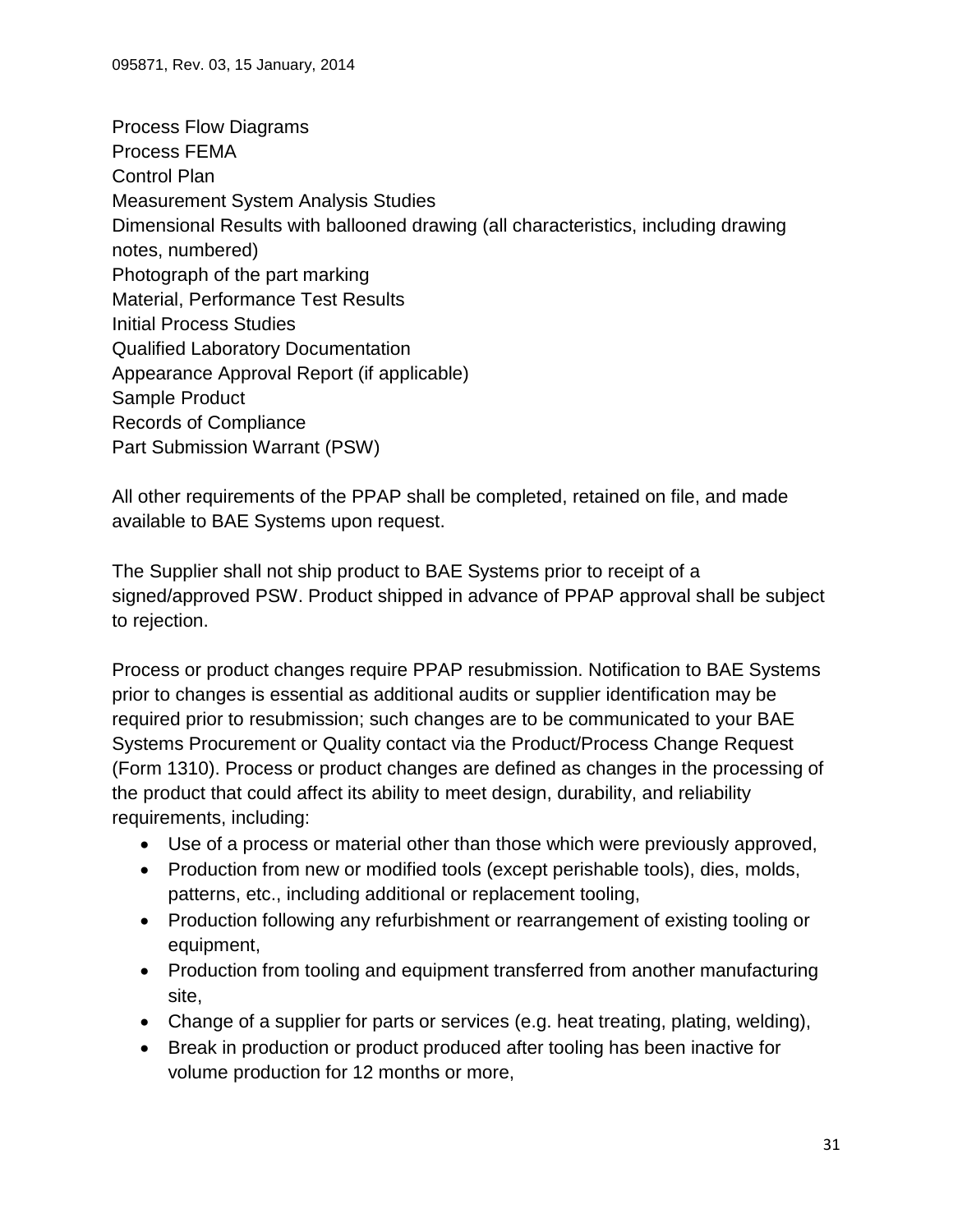- Any change in material, including not only raw material but also chemical compounds or processes (i.e. paints, adhesives, sealers, lubricants, plating, heat treat processes, etc.) which become part of the finished product; this includes changing to an engineering approved alternative material or any change in the sequence of operations,
- Upon request of BAE Systems' Purchasing or Quality representative.

# <span id="page-31-0"></span>**059 PPAP-Level 4-Predefined Requirements**

The Supplier shall complete a PPAP in accordance with Level 4 of the Production Part Approval Process (PPAP) manual and shall submit the following to BAE Systems for approval:

Dimensional Results with ballooned drawing (all characteristics, including drawing notes, numbered) Photograph of the part marking Process Certifications Material, Performance Test Results Part Submission Warrant (PSW)

All other requirements of the PPAP are waived for this order and do not need to be completed.

The Supplier shall not ship product to BAE Systems prior to receipt of a signed/approved PSW. Product shipped in advance of PPAP approval shall be subject to rejection.

Process or product changes require PPAP resubmission. Notification to BAE Systems prior to changes is essential as additional audits or supplier identification may be required prior to resubmission; such changes are to be communicated to your BAE Systems Procurement or Quality contact via the Product/Process Change Request (Form 1310). Process or product changes are defined as changes in the processing of the product that could affect its ability to meet design, durability, and reliability requirements, including:

- Use of a process or material other than those which were previously approved,
- Production from new or modified tools (except perishable tools), dies, molds, patterns, etc., including additional or replacement tooling,
- Production following any refurbishment or rearrangement of existing tooling or equipment,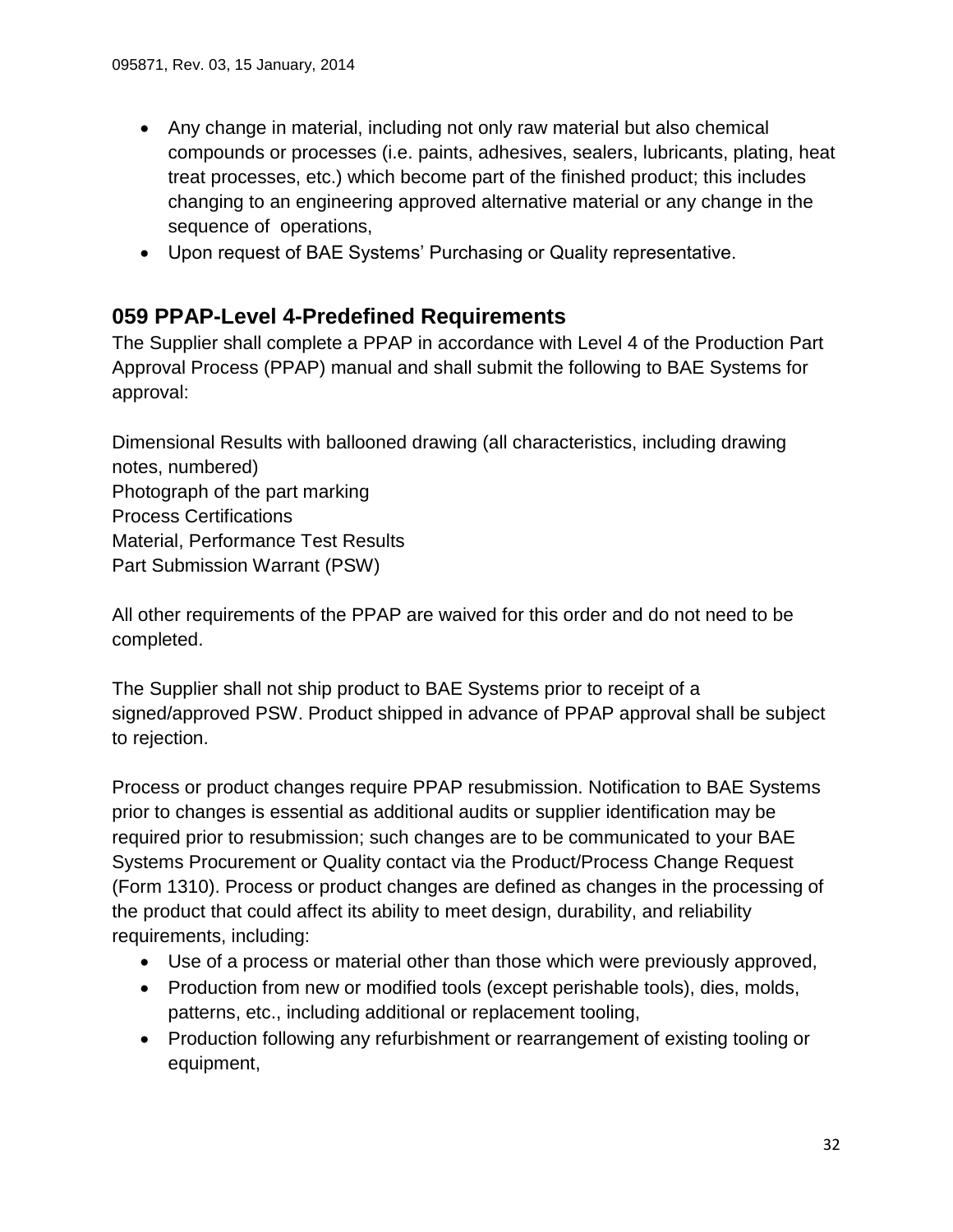- Production from tooling and equipment transferred from another manufacturing site,
- Change of a supplier for parts or services (e.g. heat treating, plating, welding),
- Break in production or product produced after tooling has been inactive for volume production for 12 months or more,
- Any change in material, including not only raw material but also chemical compounds or processes (i.e. paints, adhesives, sealers, lubricants, plating, heat treat processes, etc.) which become part of the finished product; this includes changing to an engineering approved alternative material or any change in the sequence of operations,
- Upon request of BAE Systems' Purchasing or Quality representative.

# <span id="page-32-0"></span>**060 PPAP-Level 4-Unique Requirements**

The Supplier shall complete a PPAP in accordance with Level 4 of the Production Part Approval Process (PPAP) manual and shall submit requirements as specified in the PPAP Requirements Checklist included as part of the Purchasing Agreement. All other requirements of the PPAP shall be completed, retained on file, and made available to BAE Systems upon request. Inspection data shall be accompanied by a ballooned drawing (all characteristics, including drawing notes, numbered) and a photograph of the part marking.

The Supplier shall not ship product to BAE Systems prior to receipt of a signed/approved PSW. Product shipped in advance of PPAP approval shall be subject to rejection.

Process or product changes require PPAP resubmission. Notification to BAE Systems prior to changes is essential as additional audits or supplier identification may be required prior to resubmission; such changes are to be communicated to your BAE Systems Procurement or Quality contact via the Product/Process Change Request (Form 1310). Process or product changes are defined as changes in the processing of the product that could affect its ability to meet design, durability, and reliability requirements, including:

- Use of a process or material other than those which were previously approved,
- Production from new or modified tools (except perishable tools), dies, molds, patterns, etc., including additional or replacement tooling,
- Production following any refurbishment or rearrangement of existing tooling or equipment,
- Production from tooling and equipment transferred from another manufacturing site,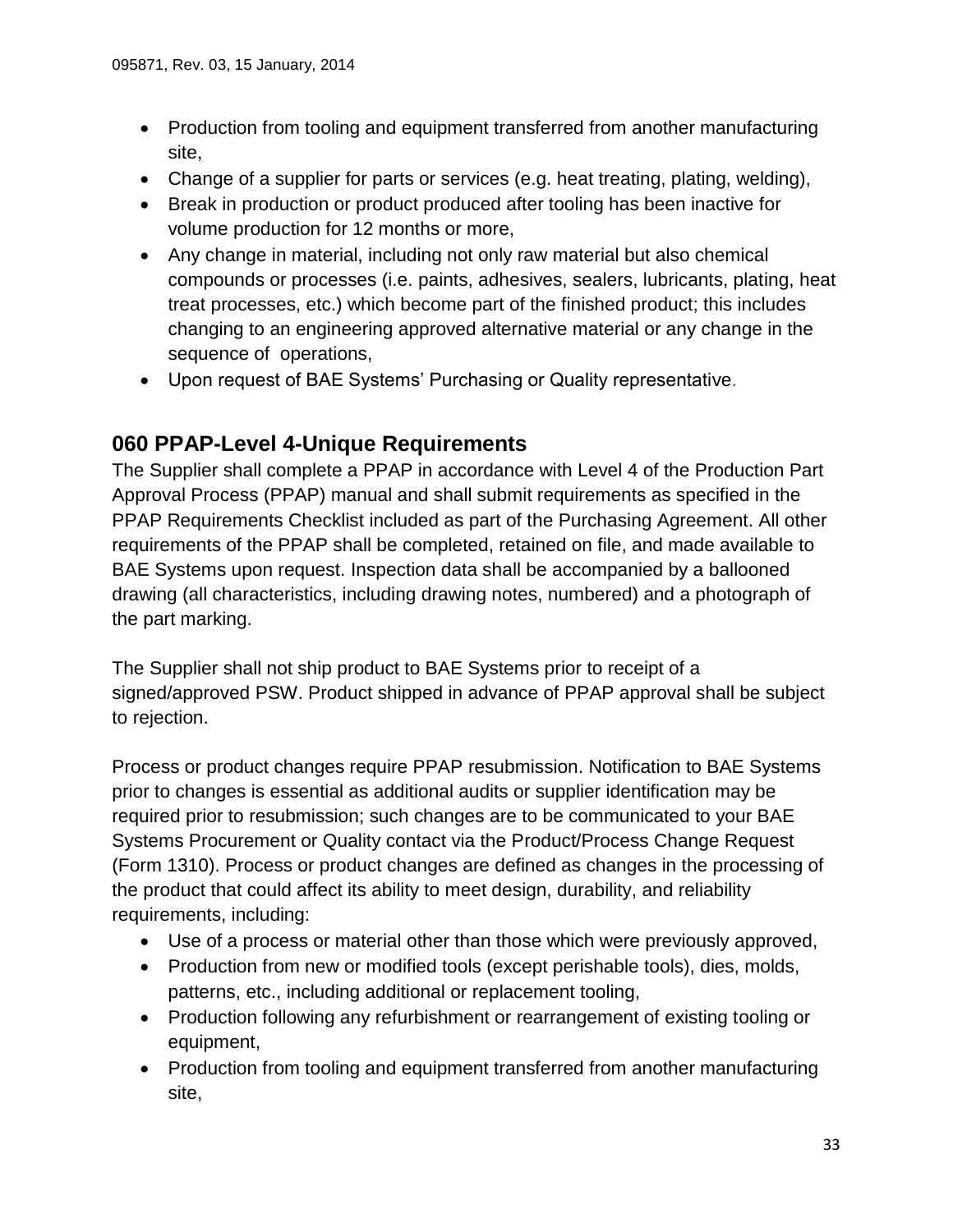- Change of a supplier for parts or services (e.g. heat treating, plating, welding),
- Break in production or product produced after tooling has been inactive for volume production for 12 months or more,
- Any change in material, including not only raw material but also chemical compounds or processes (i.e. paints, adhesives, sealers, lubricants, plating, heat treat processes, etc.) which become part of the finished product; this includes changing to an engineering approved alternative material or any change in the sequence of operations,
- Upon request of BAE Systems' Purchasing or Quality representative.

# <span id="page-33-0"></span>**061 PPAP-Level 5**

The Supplier shall complete a PPAP in accordance with Level 5 of the Production Part Approval Process (PPAP) manual and shall retain all documentation at their facility. Inspection data shall be accompanied by a ballooned drawing (all characteristics, including drawing notes, numbered) and a photograph of the part marking. The documentation shall be made available to BAE Systems upon request.

# <span id="page-33-1"></span>**062 CARC Paint Marking**

All parts large enough to be individually marked shall be marked with the name or logo of the painter and the date or lot identification on which the parts were painted. If the Supplier paints the parts, only the date on which the parts are painted is required. Marking shall be ink stamped in a contrasting color with the size and font at the discretion of the supplier. Items too small to be individually marked shall have this information marked on the packaging.

Example: ABC Finishing Company 1/1/2012

# <span id="page-33-2"></span>**063 Modified Identification Marking**

This item shall be marked with the full item number as specified in the Purchasing Agreement using the marking methods, character size, and other requirements as specified in the TDP.

Example: Drawing Note states: "19200ASSY12345678" PO Item Number is: "12345678\*02"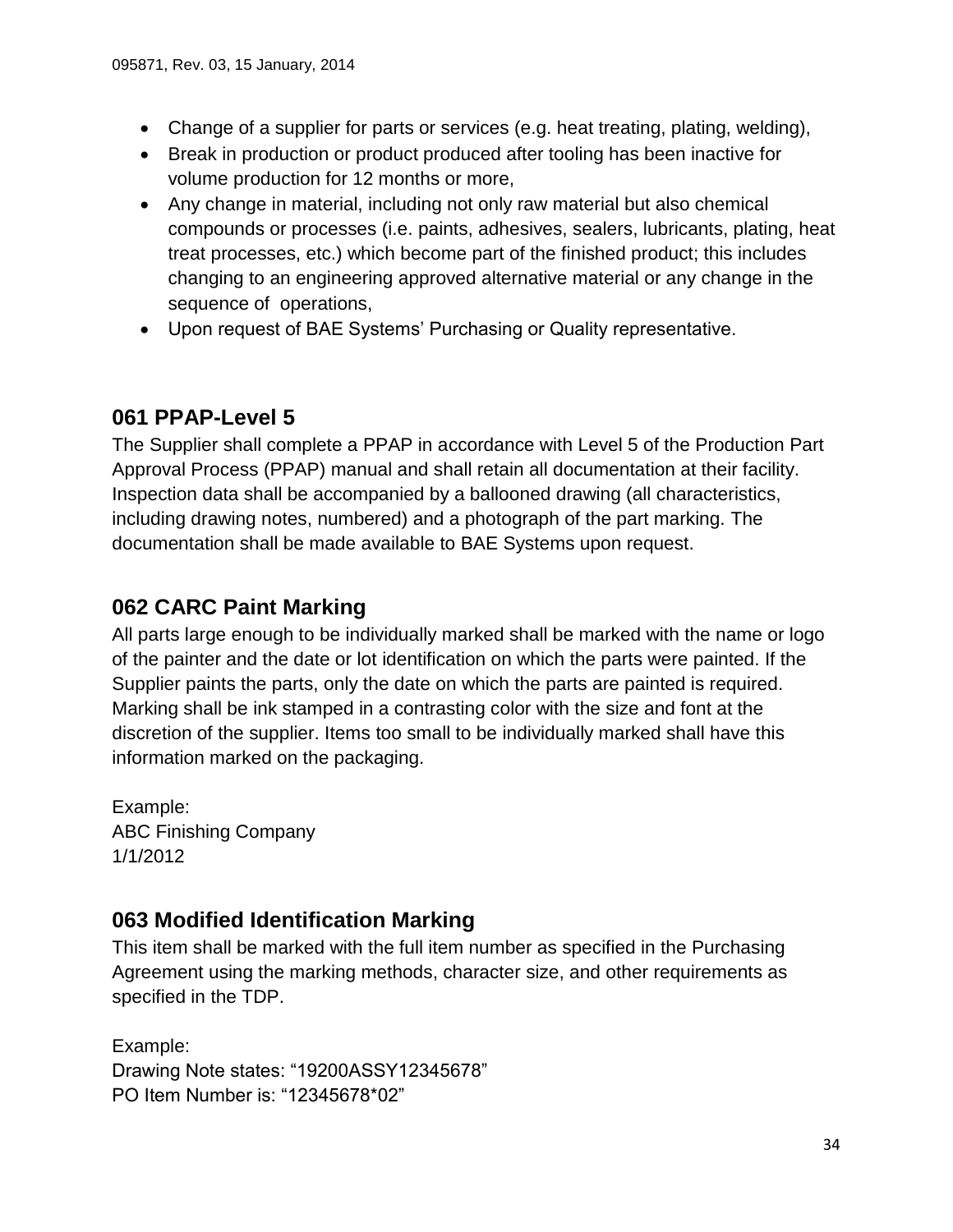Mark Part as: "19200ASSY12345678\*02"

**The supplier shall also mark their supplier site number as specified on the purchase order. Locate this marking near the marking specified by the drawing note. Method of marking is at the supplier's option but is not to damage the part or affect the form, fit or function and shall be permanent and legible after all finishing operations.**

<span id="page-34-0"></span>**All other requirements of the drawing note remain unchanged.**

#### **064 York CAGE Code**

<span id="page-34-1"></span>The CAGE code to be marked on this part is 06085.

### **065 Santa Clara CAGE Code**

<span id="page-34-2"></span>The CAGE code to be marked on this part is 80212.

### **066 Anniston CAGE Code-Aftermarket Spares**

<span id="page-34-3"></span>The CAGE code to be marked on this part is 076M6.

### **067 Anniston CAGE Code-Forge Facility**

<span id="page-34-4"></span>The CAGE code to be marked on this part is 05386.

### **068 Part Identification Marking-Combat Vehicles**

This item shall be marked with the Item Number as identified in the Purchasing Agreement and the Supplier's Vendor Number or CAGE code. Method and location of marking are at the Supplier's option, but must be permanent must not damage/deform the part, and must be legible after all finishing operations.

If individual parts are too small to be marked, the parts can be bagged and tagged in groups of no more than 25 per bag.

Example: 12345678\*02 MFR0XY70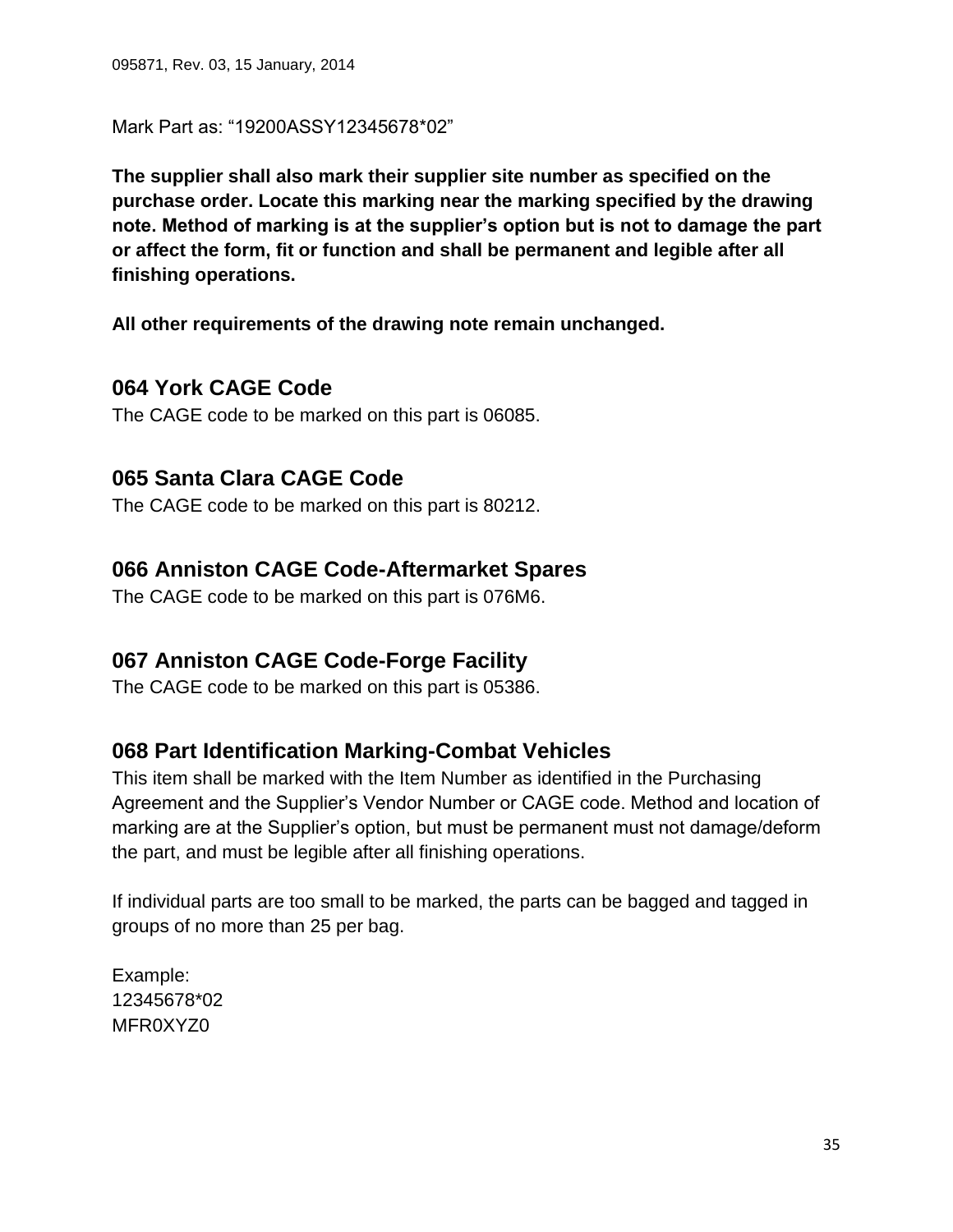### <span id="page-35-0"></span>**069 Part Identification Marking-Tactical Wheeled Vehicles**

This part shall be marked with the following:

- The part, sub-assembly, or unit number with all applicable suffixes,
- Drawing revision level,
- Batch /lot/date code.
- Manufacturer's identification number or CAGE code

### <span id="page-35-1"></span>**070 Welding-Tactical Wheeled Vehicles**

A. Approval of the supplier or sub-tier supplier weld program must be obtained prior to production build. This approval will usually be obtained by performing an onsite audit of the supplier's overall weld program, verifying supplier management and employee knowledge and application of AWS standards, and a review of the elements identified in the paragraph below. The weld program shall include the development of Procedure Qualification Records (PQRs); Welding Procedures Specifications (WPSs); personnel certifications, welders and weld operators; equipment certifications and calibration; and documented training of welders and weld inspectors.

Weld process approvals will be specific to a code and a material (i.e. Aluminum, Steel, & Ballistic material will need to be approved independently of each other). BAE Systems utilizes the following applicable weld codes:

- 1. AWS D1.1 and D1.3 for Steel
- 2. AWS D1.2 for Aluminum

To obtain approval, the supplier shall submit the following in accordance with the Data Submission Instructions for this item:

- 1. All welding procedures (WPS) in accordance with American Welding Society (AWS) weld code requirements to include PPAP dimensional characteristics. The use of pre-qualified weld joints as specified in AWS does not preclude submittal of welding procedures.
- 2. All Procedure Qualification Records (PQR)
- 3. BAE Systems Welding Process Audit Checklist
- 4. ISO Welding Survey Sample of weld personnel certifications

All BAE Systems' weld approvals may be subject to concurrence by our customer and the supplier will be notified if this requirement applies.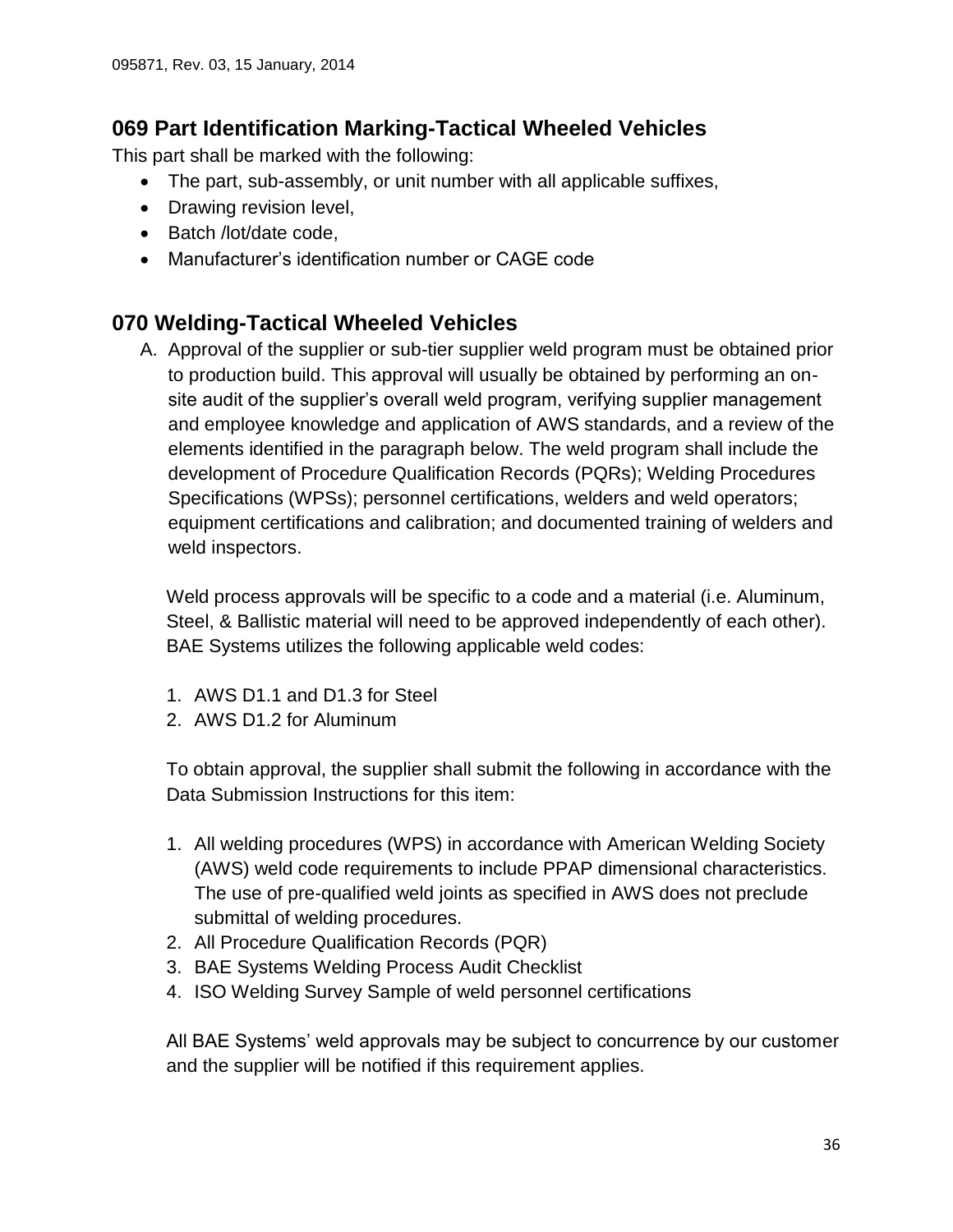Repair welding outside allowances of the approved code of defective parts shall require approval of BAE Systems Quality and a written procedure identifying proper technique and approach to correct the defective product.

- B. Suppliers who subcontract welding processes shall assure all applicable approvals, documentation and testing is reviewed and approved by the applicable supplier process IAW ISO guidelines and that the review is documented and available to BAE Systems and customer upon request. It is the BAE Systems supplier's responsibility to assure the final product delivered to BAE Systems shall be IAW all applicable Purchasing Agreement and specification documents. BAE Systems requires notification as to subcontractor process changes and/or changes in subcontractor. It is recommended the subcontracted supplier utilize the approved BAE Systems' documentation. When requested, BAE Systems shall provide technical support as deemed appropriate.
- C. Alternate Welding Standards Suppliers may utilize alternate standards or codes once they have demonstrated that equivalent or better quality and performance can be obtained by their use. It is the supplier's responsibility to demonstrate such equivalence. The demonstrated equivalent shall be verified by contacting the BAE Systems' Quality representative for approval prior to fabrication of any production weldment. Examples of alternate standards are CWB, Ground Combat Vehicle Welding Codes (12479550 for steel and 12472301 for aluminum) and MIL-STD-11261.
- D. Previously Qualified Procedures If the supplier previously qualified welding procedures under another BAE Systems contract, BAE Systems' Quality representative may secure a waiver of the requirements for submittal of welding procedures. The supplier must submit a waiver request to the BAE Systems' Quality representative in writing. The request shall identify the previous contract/Purchasing Agreement(s) under which the supplier originally qualified the procedures. The supplier may request use of previously qualified weld procedures provided ALL of the following requirements are met:
	- The weld procedure was qualified on a previous Department of Defense contract
	- The supplier has welders and equipment certified to AWS specification or an approved alternate
	- $\bullet$  The supplier has not had a break in production for more than six (6) months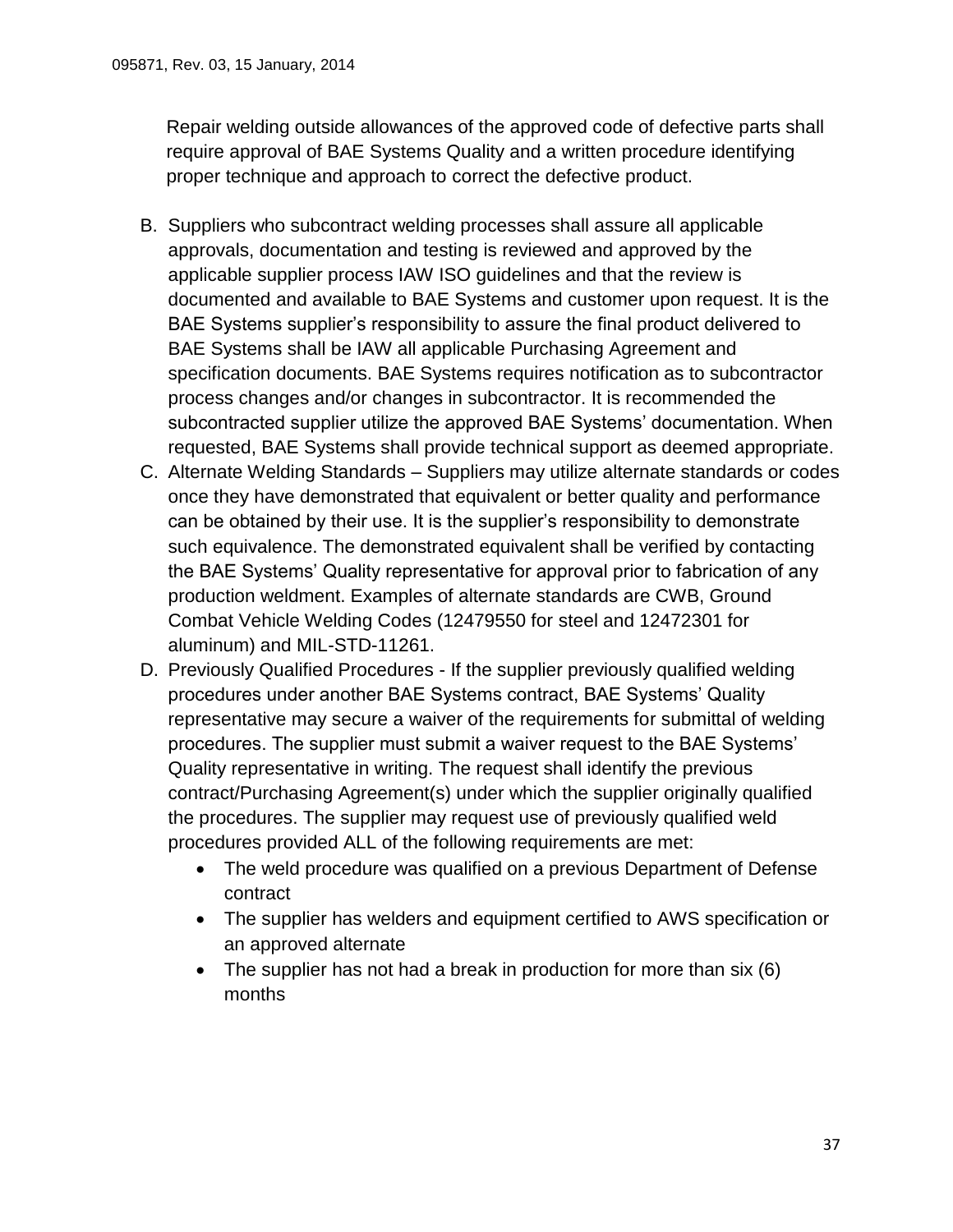# <span id="page-37-1"></span><span id="page-37-0"></span>**071 DELETED**

# **072 Paint Process Requirements**

CARC-finished parts shall meet the following requirements:

- Adhesion testing per ASTM 3359
- 96 Hour humidity testing per ASTM 1735
- Salt spray corrosion testing per ASTM B117 using the performance criteria of ASTM D1654. The number of hours of testing shall be as required by the drawing

Records and sample test results for the above shall be maintained and made available for review and/or submittal to BAE Systems Quality upon request.

# <span id="page-37-2"></span>**073 Adhesion Testing of Non-CARC Paint Finishes**

The supplier shall perform Non-CARC paint adhesion testing in accordance with Federal Specification TT-C-490, Paragraph 4.2.7.3. Records and sample test results shall be maintained and made available for review and/or submittal to BAE Systems Quality upon request.

# <span id="page-37-3"></span>**074 Paint- Naval Programs**

Items requiring painting in accordance with MIL-STD-1303 (Cancelled) shall instead be painted in accordance with NAVSEA Drawing 7250920 and associated paint photographs (if applicable) to define masking.

### <span id="page-37-4"></span>**075 Pretreatment to MIL-DTL-16232**

Processing to this specification requires prior approval from BAE Systems. The Supplier shall, prior to production and after contract award, submit a proposed procedure for review/approval in accordance with the Data Submission Instructions for this item. The procedure shall include the following details:

- The exact designation of all chemicals proposed for use, together with the name(s) of the manufacturers,
- Detailed method of control, with limits for time, temperature, pH levels, test methods with frequencies and all other pertinent details that will ensure compliance with the requirements of the specification,
- A list of all part numbers, top level and/or sub-components, to be processed using this procedure,
- Stress Relief/Hydrogen Embrittlement bake out temperature and time, including pre-process per AMS 2759/11 and post process baking for hydrogen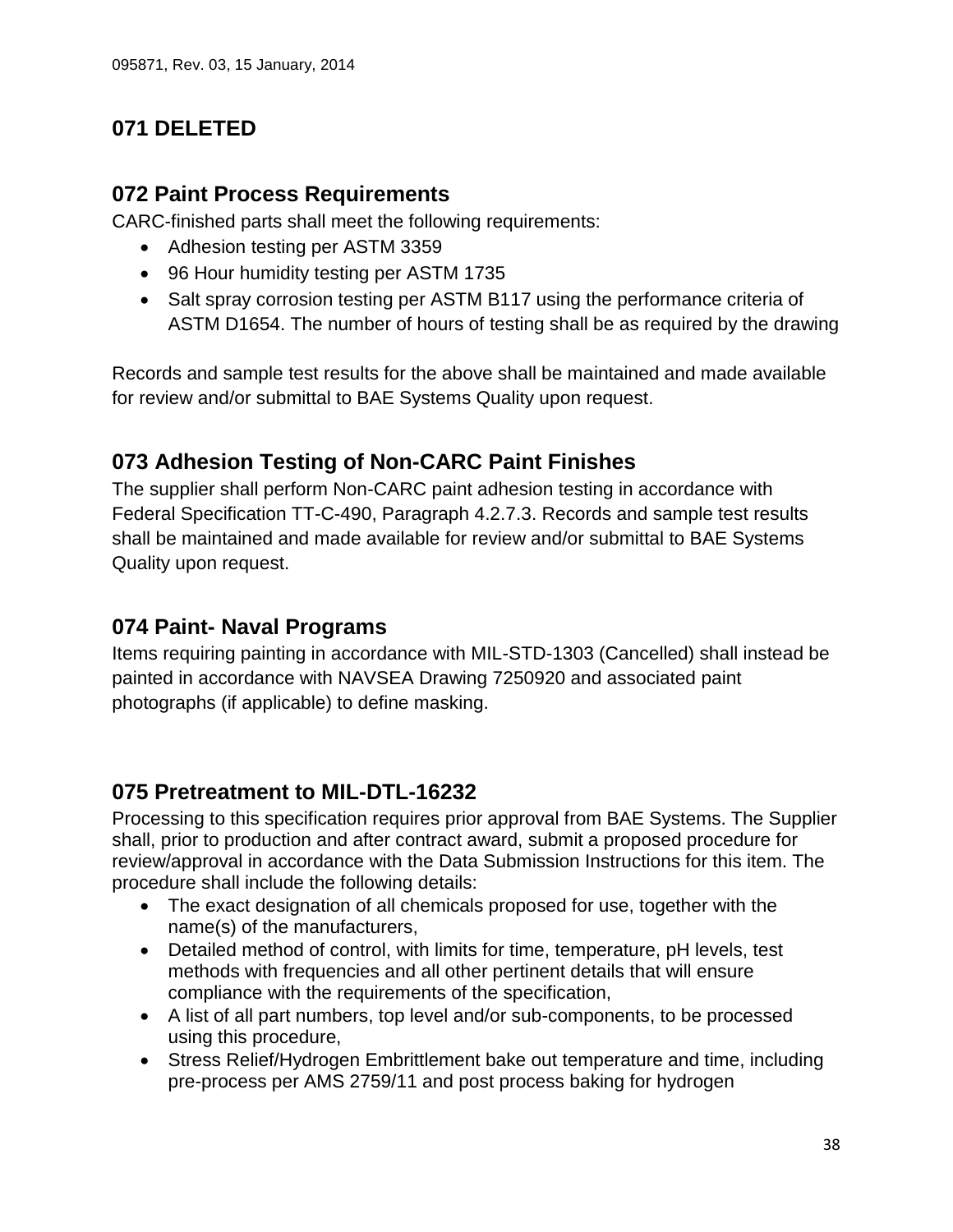embrittlement relief per AMS 2759/9. Maximum stress relief/embrittlement relief temperature shall not exceed the final tempering temperature of the part.

Additionally, the following requirements must be met:

- When test panels/coupons or specimens are used in lieu of actual parts (preferred), they shall be made of the same material, alloy, and hardness and be representative of the manufacturing process
- Parts having a hardness of Rockwell C39 or greater shall be tested for hydrogen embrittlement on a frequency of no less than every 90 to 120 days. Unless otherwise specified in the BAE Systems technical data package.
- Stress relief/hydrogen embrittlement baking temperature is not to exceed tempering temperatures of the final heat treat process (i.e., carburizing and temper, quench and temper, normalize and temper, flame or induction hardening)

Deviation from the approved procedure is not permitted without written approval from the procuring agency, using the VIR form UA-111. Phosphate Coating Procedures other than specification MIL-DTL-16232 or chemical conversion coatings and pretreatments to specification TT-C-490 Types I and V shall be retained on file at the Supplier's facility and available for review upon request

# <span id="page-38-0"></span>**076 Pretreatment to TT-C-490 Types I and V**

Processing to this specification requires prior approval from BAE Systems. The Supplier shall, prior to production and after contract award, submit a proposed procedure for review/approval in accordance with the Data Submission Instructions for this item. The procedure shall include the following details:

- Tempering temperature defined and sent to the plater,
- Cleaning processes,
- Pretreatment processes,
- Painting Processes,
- Process Time (Process time from plate to bake and bake time),
- Stress relieve temperature and/or Hydrogen Embrittlement bake temperature,
- Chemical concentrations,
- Process controls,
- Acceptance criteria/frequency (including Salt Spray Testing lot size),
- Manufacturer and exact proprietary designation of any material used,
- Any equipment used in the application of the procedure,
- Any other pertinent details shall be listed for each step of the application process,
- Copy of the drawing/design criteria.

Additionally, the following requirements must be met: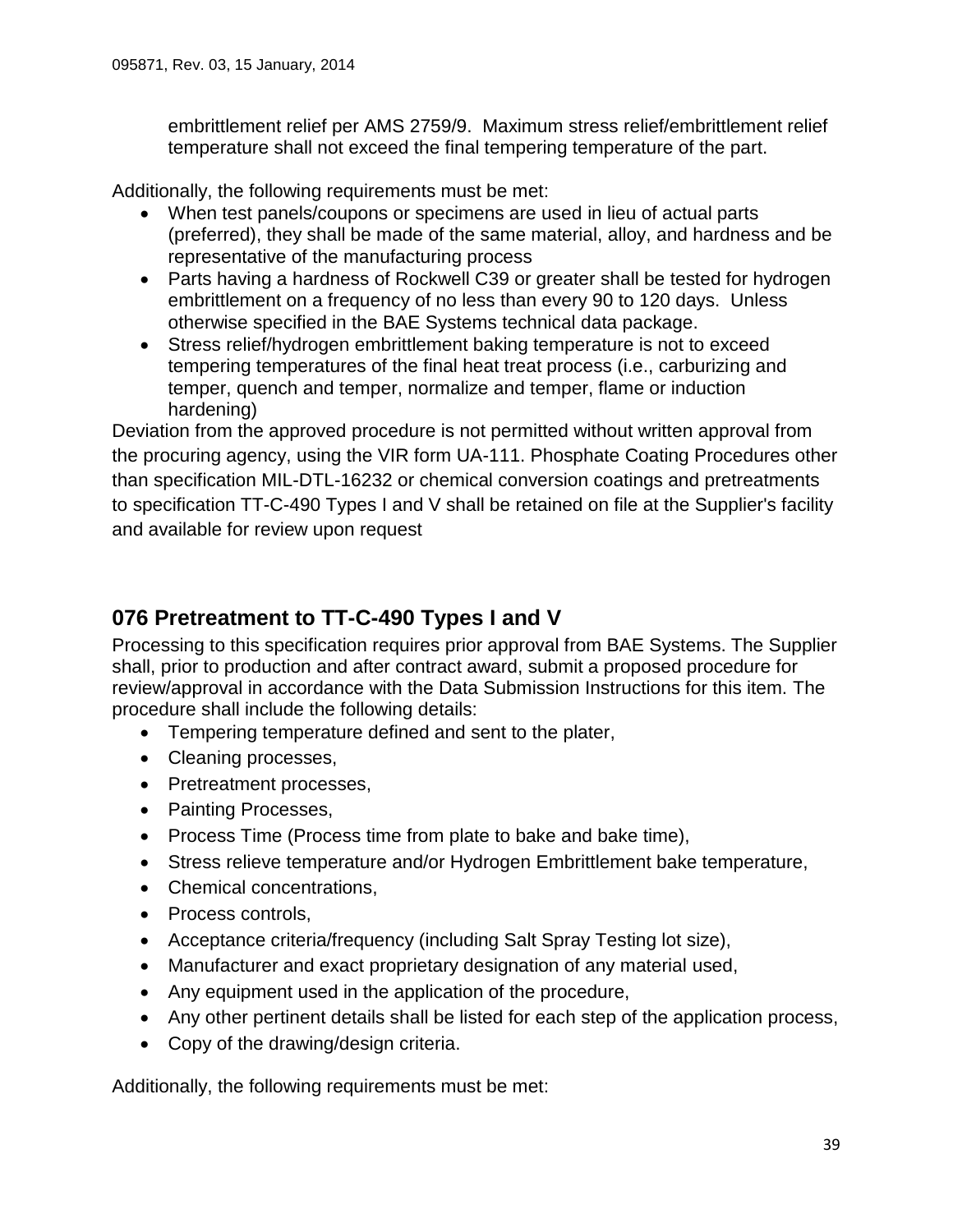- When test panels/coupons or specimens are used in lieu of actual parts (preferred), they shall be made of the same material, alloy, and hardness and be representative of the manufacturing process
- TT-C-490 is not only a phosphate coating specification, but also a paint specification; therefore, it is the Supplier's responsibility to assure all aspects of the phosphate and paint procedures are not only included in the procedure but also followed
- In no case shall Salt Spray Testing be performed less than once every two weeks. Salt spray testing shall be performed per ASTM B117 (5% salt) for 336 hours
- Salt spray test panels shall be 4 X 6 inches minimum
- Salt spray test panels shall be pretreated (if applicable) and prime coated
- Salt spray panels shall have a single vertical scribe (as positioned in the salt spray cabinet) exposing the base metal

# <span id="page-39-0"></span>**077 Casting**

The supplier shall submit a Casting Process Audit Checklist (form 049) prior to start of production in accordance with the Data Submission Instructions for this item. On-site auditing of the Supplier's facility may also be required before the Supplier's casting process is approved.

The first castings from each mold cavity shall be radiographed in accordance with the drawing or, if undefined, in accordance with standard procedure to ensure a sound casting. Subsequent castings shall be radiographed in those areas that were defective in the immediately preceding castings until compliance has been obtained.

Castings shall be smooth, free of defects which could cause handling injury following MSS SP-55-2006 Visual Method for Evaluation of Surface Irregularities, and shall be accomplished by qualified operators. Castings shall not have chilled corners or center chill in areas to be machined.

Radiographic inspection, where required, shall be performed by qualified inspectors/inspection labs.

### <span id="page-39-1"></span>**078 Prohibited and Restricted Materials/Finishes**

Because BAE Systems provides product to a worldwide market, it has become a necessity to identify and/or eliminate substances that are restricted or prohibited from our products and all suppliers must be aware of and adhere to these global regulations for materials supplied to BAE Systems. Materials provided by the supplier may include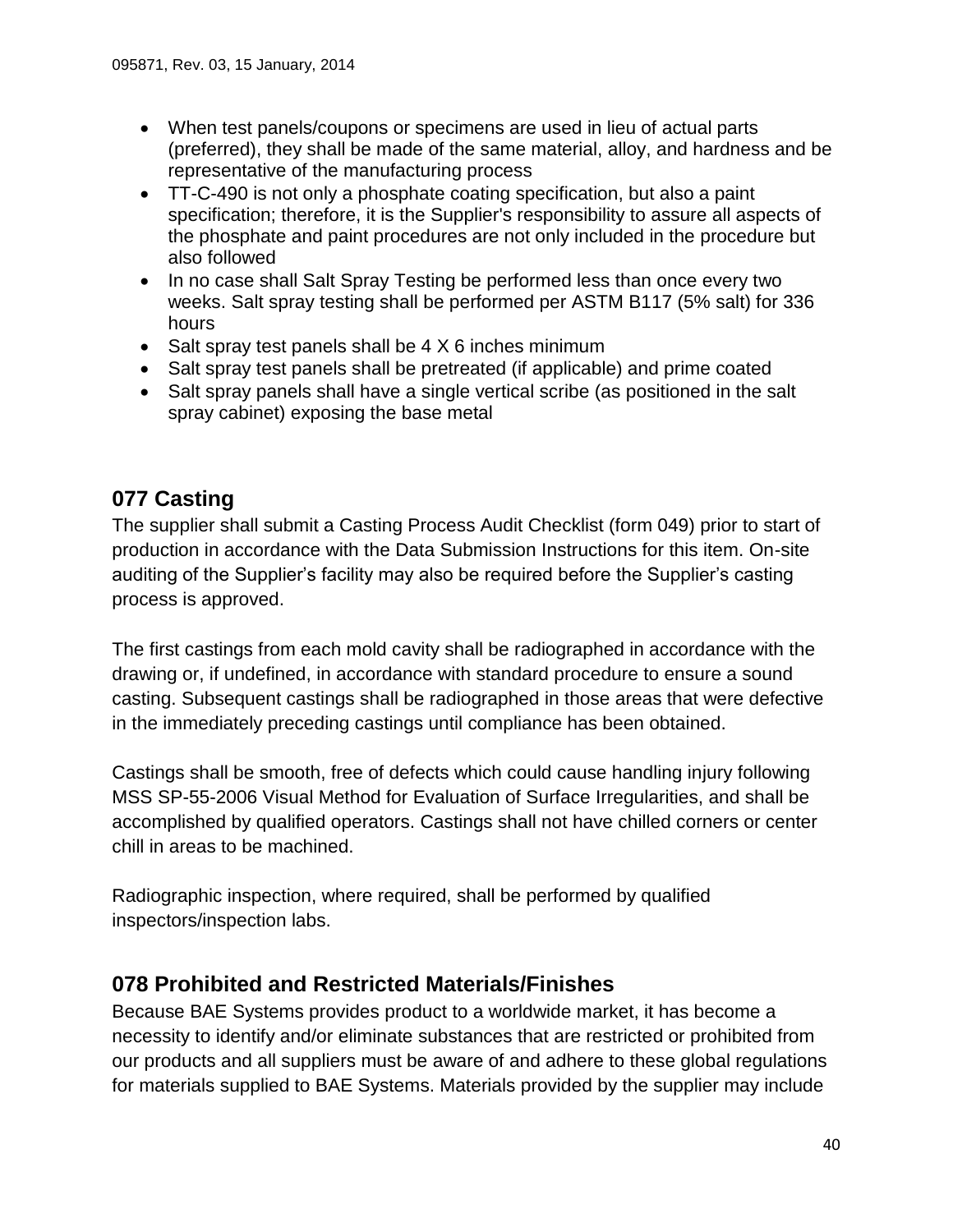partially or fully furnished assemblies, components, packaging, chemicals, and consumable processing materials. It is the responsibility of the supplier to verify that the substances listed are not in any products or materials supplied to BAE Systems per the referenced thresholds and flow down this requirement to their sub-tier suppliers. The prohibited & restricted material guidelines used by BAE Systems are available per the most recent revision of the Global Automotive Declarable Substance List (GADSL) and may be found at the website: [http://www.gadsl.org.](http://www.gadsl.org/) This list is updated on an annual basis every February based on the evolving development of global environmental regulations.

Material records and sample test results shall be maintained and available for review or submittal to BAE Systems upon request as evidence of compliance

#### <span id="page-40-0"></span>**A. Hexavalent Chrome & Cadmium Replacement**

1. *Replacement of hexavalent chrome sealers or post rinses for current zinc coatings*

All substitutes for hexavalent chrome post rinses or sealers for use on electron-deposited coatings of zinc on iron and steel, ASTM B633 or zinc coatings mechanically deposited on iron and steel, ASTM B695, or an approved equivalent zinc plating specifications or standards shall maintain the specified zinc coating thickness as designated on the applicable drawing callout. Hexavalent chrome substitutes when tested IAW ASTM B117 for 96 hours shall show neither corrosion products of the substitute coating nor zinc nor base metal corrosion products. The appearance of corrosion products visible to the unaided eye at normal reading distance shall be cause for rejection except that corrosion by-products of the substitute coating at the edge of specimens shall be met. Neither the coating or application process shall alter base metal physical properties or induce hydrogen embrittlement.

2. *Hexavalent chrome free finish notes for cadmium replacement and all new fasteners and small parts or replacement for zinc coating/plating* Finishes and coatings which are hexavalent chrome free and cadmium free may be used on all fastener grades and small parts if they pass ASTM B117 testing at 180 hours with no corrosion products visible to the unaided eye at normal reading distance which shall be cause for rejection except that corrosion by-products of the finish or coating at the edge of specimens shall not constitute failure. After 700 hours of ASTM B117 testing the appearance of red corrosion products visible to the unaided eye at normal reading distance shall be cause for rejection except that corrosion by-products of the finished or coating at the edge of the specimen shall not constitute failure.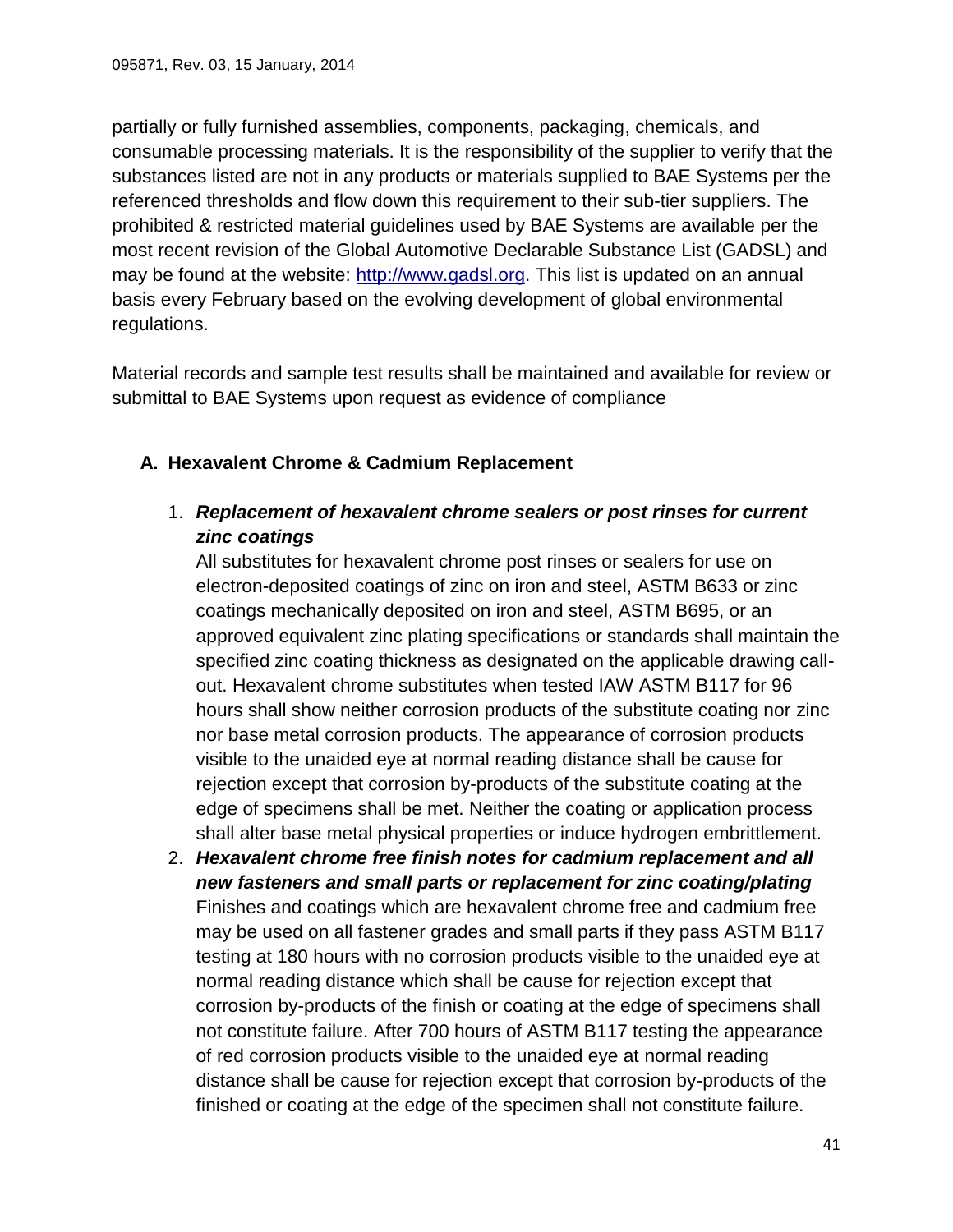Neither the coating or application process shall alter vase metal physical properties or induce hydrogen embrittlement.

#### <span id="page-41-0"></span>**B. Stainless Steel**

Stainless steel may be substituted for fasteners under UTS < 150 ksi, up to grade 7 and for small parts. Stainless steel fasteners and stainless sheet metal shall be passivated in accordance with ASTM A967 utilizing a hexavalent chrome free process then blackened with a chrome free process in accordance with best commercial practices. Small stainless plate metal parts may be blasted to NACE #2 or SSPC-SP10, the immediately blackened with a chrome free process in accordance with best commercial practices. Stainless steels which have been pickled and are free of scale, free iron, and exogenous foreign matter do not require further chemical passivation treatments prior to blackening with a chrome free process in accordance with best commercial practices.

#### <span id="page-41-1"></span>**C. Torque and Clamping**

New coating technologies that have been approved to replace Hexavalent chromium and cadmium coatings shall be capable of maintaining torque and clamping values that have been established by the applicable drawing or for that particular bolt grade and diameter.

#### <span id="page-41-2"></span>**D. Hazardous Material Control**

Applicable federal, state, and local specification requirements apply for usage, procurement and shipping of hazardous material, including special surface finishing processes such as paint, zinc or chrome plating or anodizing etc. which may contain Volatile Organize Compounds (VOC).

All supplied items must be labeled by the manufacturer in accordance with applicable code. As a minimum, in order to assure the proper storage and disposal of hazardous or potentially hazardous material, every shipment shall be clearly marked with the following, as applicable:

- Product Name
- Manufacturer's Name and contact information
- Manufacturer's Item Number
- Manufacturer's Batch Number or Lot Number
- Date of Manufacture
- Expiration Date, as applicable
- Federal Hazardous Chemical Label
- BAE Systems Purchasing Agreement Number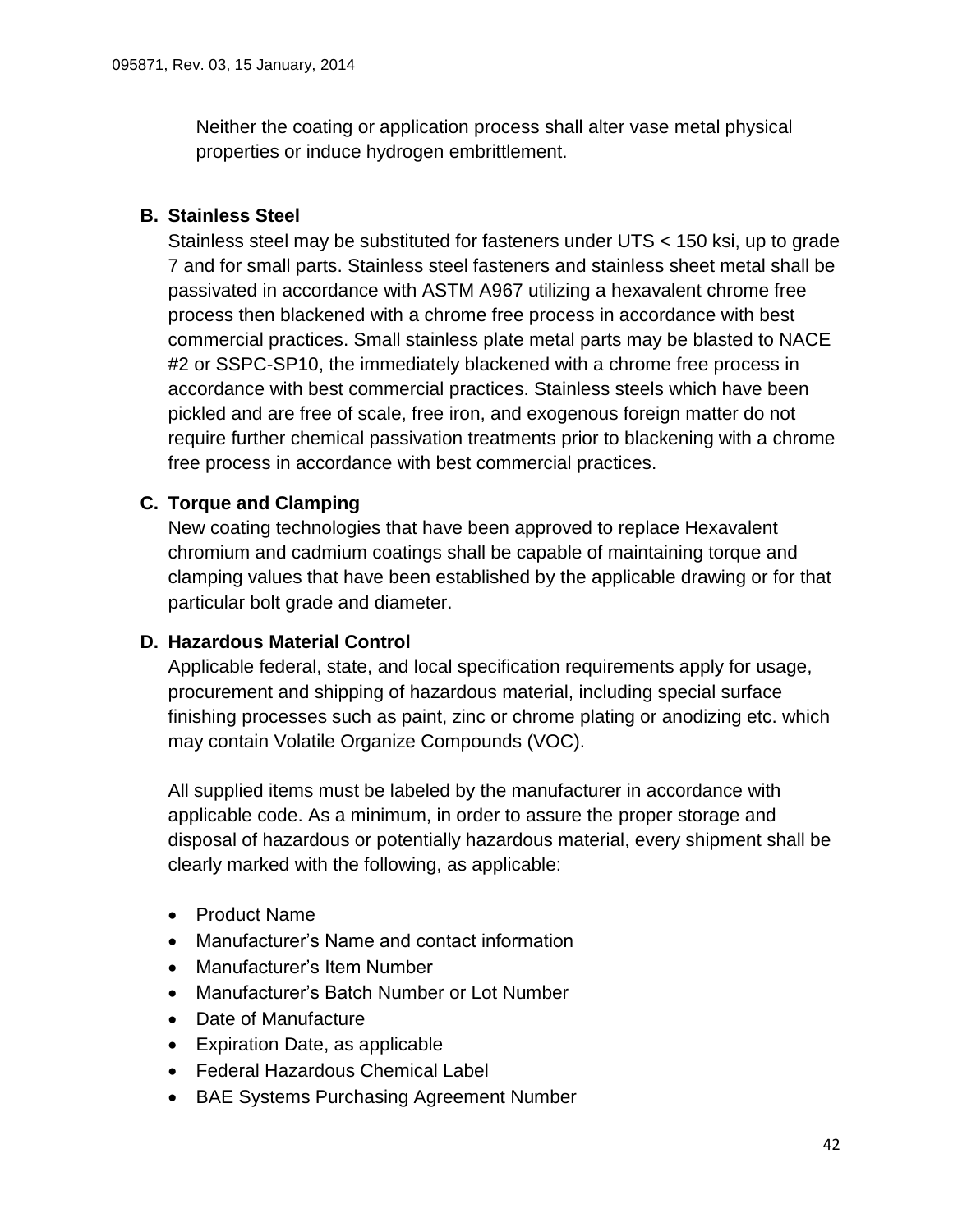BAE Systems Item Number (if applicable)

### <span id="page-42-0"></span>**079 Conditional Allowance of Hexavalent Chrome**

The use of Hexavalent Chrome is allowed under the following conditions:

- The supplier must operate in an environmentally sound manner whereby regulatory requirements of global regions, country, states and provinces, and local requirements become the minimum standards of their business practices.
- It is desirable for all suppliers to have an effective management system for environmental improvements and an effective way of flowing down requirements to their sub suppliers.
- Supplier can reference the following the link for the up to date chemical standards:

[http://www.volvologistics.com/logistics/global/en](http://www.volvologistics.com/logistics/global/en-gb/about%20us/core%20values/pages/demandsOnCarriers.aspx)[gb/about%20us/core%20values/pages/demandsOnCarriers.aspx](http://www.volvologistics.com/logistics/global/en-gb/about%20us/core%20values/pages/demandsOnCarriers.aspx)

### <span id="page-42-1"></span>**080 Specific Prohibition of Hexavalent Chrome**

The use of Hexavalent Chrome is prohibited in this item and cannot be used in any processed associated with the manufacturing of this product (including CARC finish application).

### <span id="page-42-2"></span>**081 Counterfeit Electronic Parts Prevention Plan**

A Counterfeit Electronic Part is an Electronic Part that is: (1) an unauthorized copy or substitute that has been identified, marked, and/or altered by a source other that the Original Component Manufacturer (OCM) or Authorized Distribution Chain and has been misrepresented to be an OCM's authorized Electronic Part; and/or (2) previously used Electronic Parts that are misrepresented as being "new" when provided. The Supplier is responsible to prevent counterfeit materials from being provided to BAE Systems. To that end, the Supplier shall:

- Obtain Electronic Parts only from the OCM or their Authorized Distribution **Chain**
- Obtain written authorization from BAE Systems prior to purchasing parts from any source other than the OCM or their Authorized Distribution Chain (i.e. Independent Distributors)
- Verify parts obtained from Independent Distributors through in-house or thirdparty testing/inspection or through supplied certificates of authenticity/origin to determine authenticity; documentation must be retained on file and provided upon request to BAE Systems